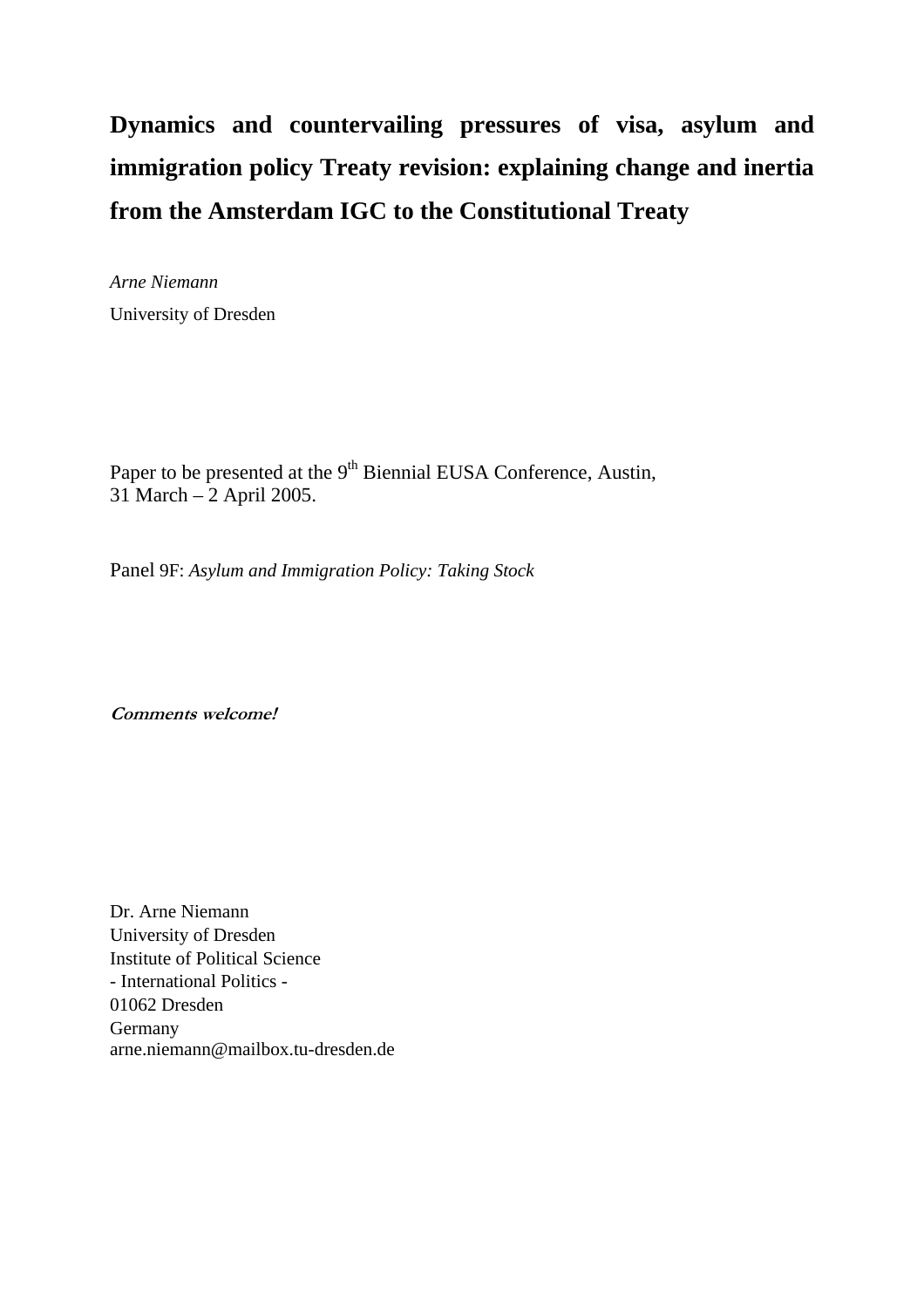# **ABSTRACT**

This paper seeks to explain the varying, and sometimes intriguing, outcomes of the past three Treaty revisions in the area of visa, asylum and immigration. Focusing on decision rules and the institutional set-up of these policies, the results of the Amsterdam Treaty, the Treaty of Nice and the Constitutional Treaty are subjected to a (causal) analysis. The paper argues that six explanatory factors can account for the Treaty outcomes: (1) functional pressures; (2) the role of supranational institutions; (3) socialisation, deliberation and learning processes; (4) exogenous pressures; (5) the role of organised interests; and (6) countervailing forces. The framework, especially through its dialectical nature (combining both dynamics and countervailing factors), may also enable us to explain some more specific aspects of decision outcomes.

#### **INTRODUCTION**

During the last three revisions of the Treaty, we could witness rather differing, and to some extent, puzzling decision outcomes concerning the institutional set-up and decision rules in the area of visa, asylum and immigration policy. For example, given the generally modest integrative achievements of the Amsterdam Treaty, and given the rather low expectations concerning the likelihood of communitarisation of the above policies until the mid-1990s (e.g. O'Keefe, 1995; van Outrive, 1995), how can the progressive results of the IGC 1996-97 in this field be explained? In contrast, why did the IGC 2000 fail to achieve similar progress, in view of (certain) prevailing functional and exogenous pressures for further decision rule and institutional reform of Title IV? Considering the modest advances made in the Treaty of Nice, how can the last Treaty revision be explained which arrived at considerably more far-reaching results?

 In order to answer these questions, to account for the outcomes of the Treaties of Amsterdam and Nice as well as the Constitutional Treaty, and to attempt an explanation of change in visa, asylum and immigration policy Treaty revision, more generally, I have developed a framework which draws on functional-endogenous pressures; the role of supranational institutions; socialisation, deliberation and learning processes; exogenous pressures; the role of organised interests; and countervailing forces. These pressures are interconnected in several ways and cannot always be clearly separated from each other.

I thus focus on a traditional research question in the area of EU integration studies, i.e. explaining outcomes of EU decision-making. In the last decade many researchers have shifted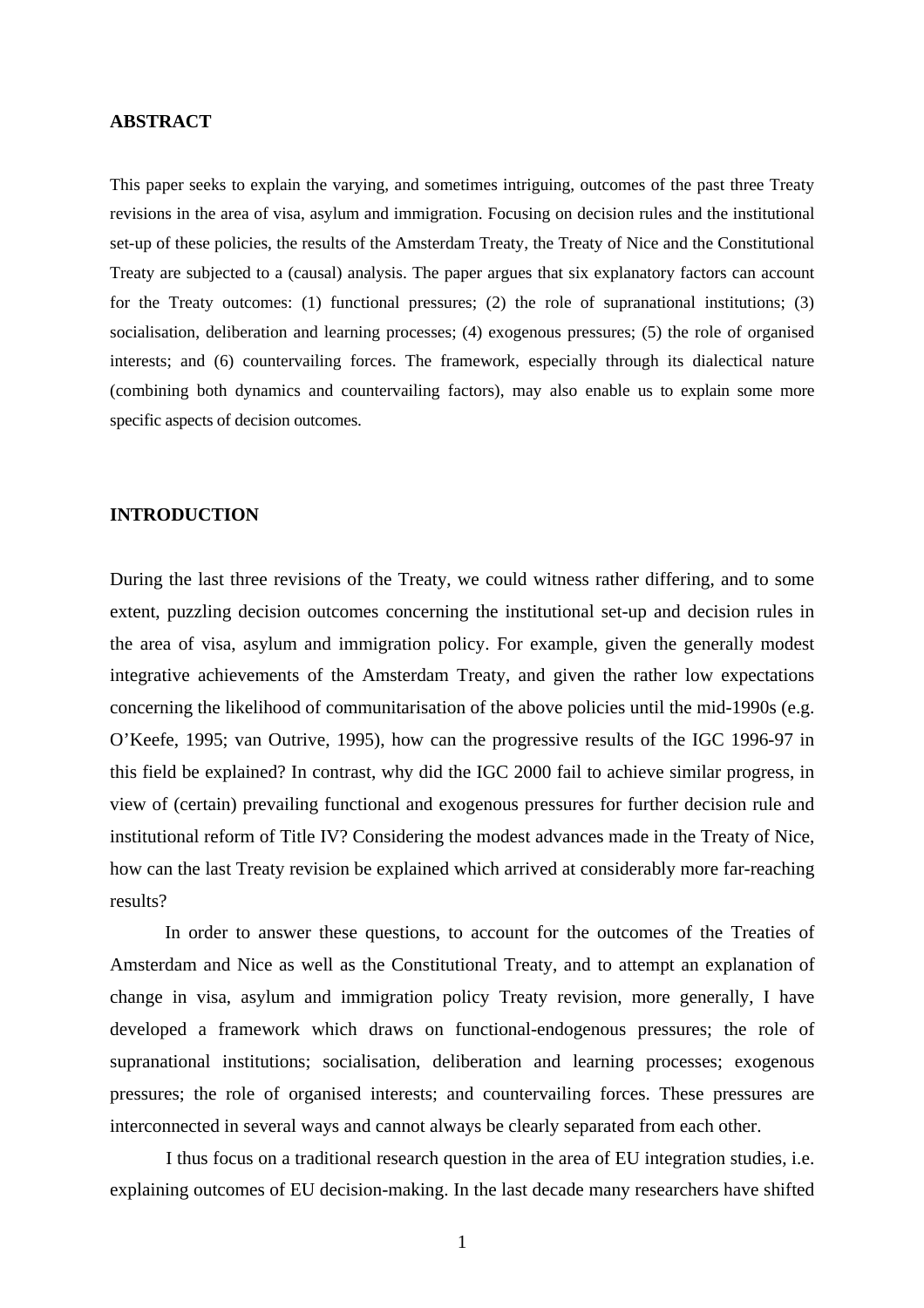their attention to questions such as the nature of the EU political system, the social and political consequences of the integration process and the normative dimension of European integration. However, the issue of explaining outcomes of EU decision-making, which has occupied scholars since the 1950s, is still a very important one. The ongoing salience of this question partly stems from the continuing disagreement among analysts as regards the most relevant factors accounting for the dynamics and standstills of the European integration process and certain segments of it. This research question is particularly interesting in the context of visa, asylum and immigration policy: on the one hand, this domain is very close to the heart of national sovereignty. On the other hand, it has become one of the most dynamic and fasted moving sectors of the European integration project (cf. e.g. Monar, 2001).

 The paper proceeds as follows: First, my theoretical framework is specified, including its underlying assumptions and explanatory factors. The subsequent section contains my case analysis of the 1996-97, 2000 and 2002-04 Intergovernmental Conferences. Finally, I draw some conclusions from my findings.

# **THEORETICAL FRAMEWORK**

#### **Underlying assumptions**

1

While (strongly) drawing on neofunctionalist theory (e.g. Haas 1958; Lindberg, 1963), my theoretical framework departs from, and further develops, this theoretical strand in several ways.<sup>1</sup> This section focuses on specifying my core assumptions and explanatory factors. I have discussed the development and modification of neofunctionalist theory at length elsewhere (cf. e.g. Niemann, 1998, 2004a, 2005 forthcoming).

My approach does not strive for ontological purity. While eschewing arch-rationalist and hardcore reflectivist ontological extremes, my account takes on board the (empirical) insight that agents tend to be subject to different social logics and rationalities and that they combine several modes of action in their behaviour. The recent literature suggests that the

<sup>&</sup>lt;sup>1</sup> For example, as partly pointed out below, a self-understanding as a grand theory is rejected; an emphasis mainly on agents is replaced by a more equal ontological status between structure and agency; integration is not seen as a dynamic process but as a dialectical process; the automaticity of spillover maxim is discarded; assumptions concerning the end of ideology, unabated growth in Europe, and a political community as the endstate of the integration process have been discarded. Also, neofunctionalists did not systematically formulate a basic ontology (but cf. Haas, 2001). Their mainly 'soft' rational-choice ontology with some reflexive elements has been complemented by a more explicitly 'soft' constructivist ontology (see below). For a more detailed account of the issues mentioned in this footnote, see Niemann (2004a, 2005 forthcoming).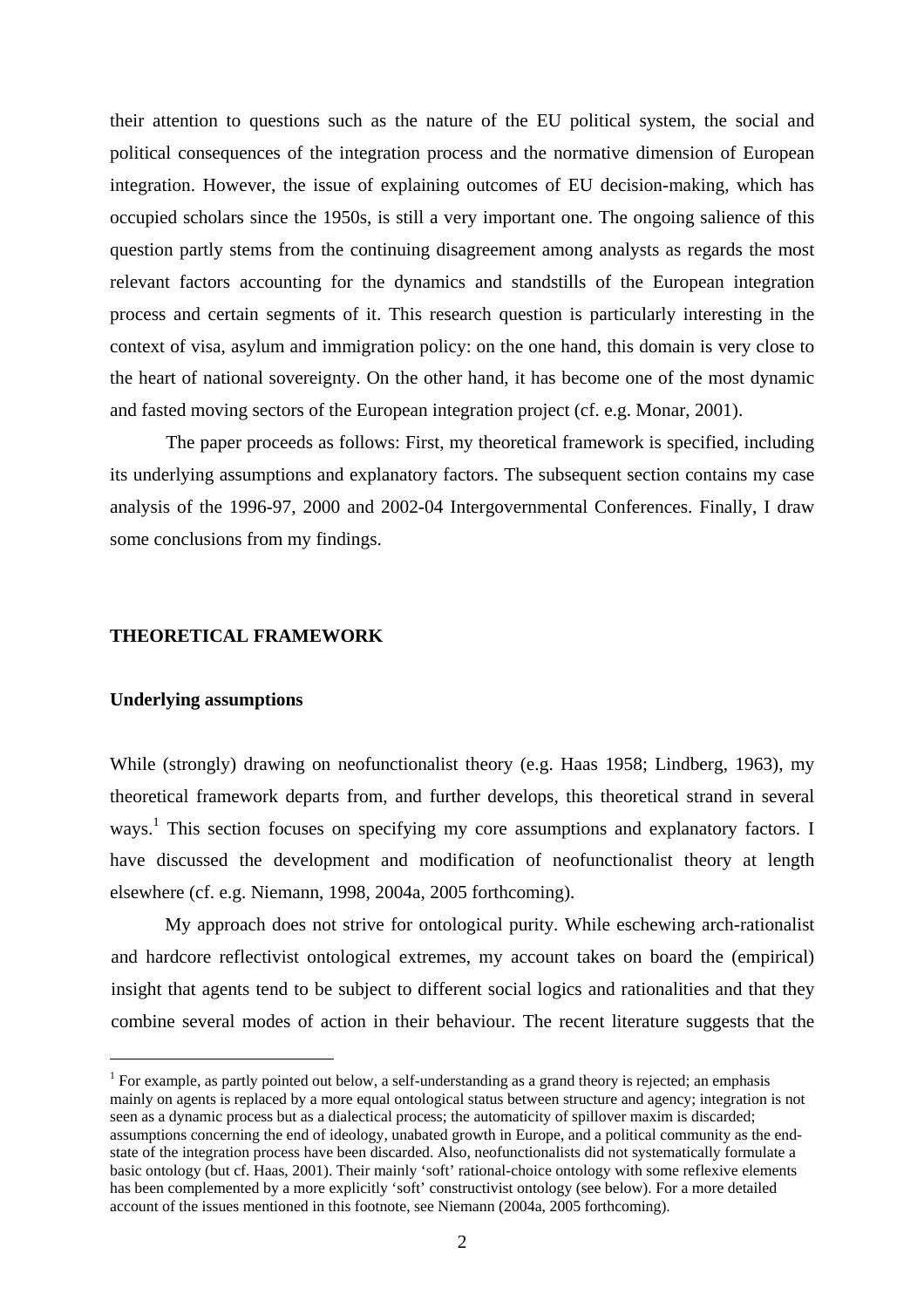rational choice logic of consequentialism and the more constructivist logics of appropriateness and arguing coexist in the real world (cf. e.g. March and Olsen, 1998, pp. 952-953; Checkel, 1999, p. 546; Risse, 2000: esp. pp. 1-9). There are different interpretations concerning the relationships between these logics. My ontological position is that these logics are activated under different conditions and in different environments, but that the relationship between the rational-choice logic and the two more constructivist ones tends to be a developmental one: agents are more likely to enter into new relationships following an instrumental rationale, but tend to develop certain norms and identities and may change their preferences as a result of their experience and interaction.

However, my ontology can be further specified by delimiting the frame within which these logics take place. Some of the hardcore rational-choice<sup>2</sup> maxims are loosened in my framework, while two core rational-choice assumptions are recognised: firstly, agents are rational, i.e. they choose that option which they believe best fulfils their purposes. Preferences do not result from random choice but reflect deliberate behaviour. Secondly, actors are basically egoistic. They base their behaviour on consequential calculations of self-interests and try to enhance their utility through strategic exchanges. However, some other rationalchoice tenets cannot be taken on board. Assumptions of preferences as consistent, stable and exogenously-given are relaxed. Moreover, rational-choice presumptions of intentions as causes determining outcomes and suppositions of formally predictable outcome patterns are dropped. In addition and partly following from the above, the unequivocally materialist philosophy of science – according to which behaviour is the simple response to the forces of physics that act on material objects from the outside – that characterises many rational-choice accounts is not shared. On the other hand, the reflectivist or postmodernist extreme (e.g. Rosenau, 1992; Alexander, 1995) is also dismissed. According to this ontological stance, it makes no sense to assume the independent existence of an external reality, as reality cannot be known outside human language. There is no way of deciding whether statements correspond to reality except by means of other statements. Hence, reality, under such ontology, is turned into linguistic conventions.

In contrast, my ontological position is situated in between these two poles. While acknowledging that there is a real (material) world out there, which offers resistance when we act upon it, behaviour is only to some extent shaped by physical reality. Instead, agents' capacity for learning and reflection has an impact on the way in which they attach meaning to

<sup>&</sup>lt;sup>2</sup> On rational-choice theory and its various assumptions, see for example: Brennan (1997: esp. 91-104); and Green and Shapiro (1994: 14-17).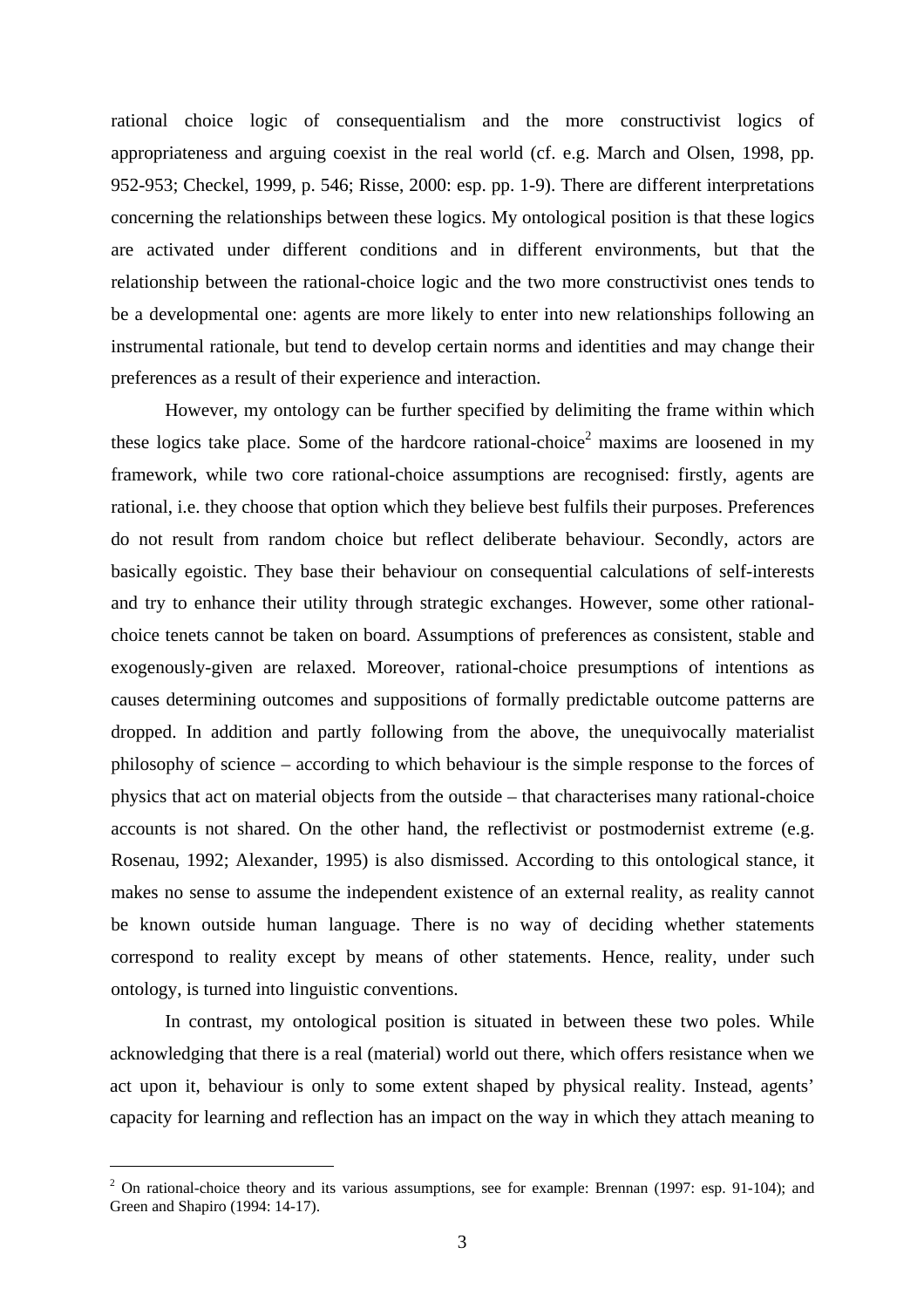the material world. Agents cognitively frame or construct the world according to their knowledge, norms, experience and understandings. Hence, actors' interests and identities are moulded and constituted by both cognitive and material structures. Their preferences are shaped by social interaction and the evolving structures, norms and rules of the domestic and the EU polity (i.e. membership matters) rather than exogenously given. Collective actions are not merely the aggregation of individual preferences, but individual actors' objectives are influenced by and derivative from the social group with which an agent interacts and identifies. And because agents are assumed to have the capacity to learn, their preferences are subject to change rather than stable, given evolving social structures and varying actor constellations in the real world. The nature of being is thus viewed as transformative.

As for the ontological status of structure and agency, my framework regards the properties of both structure and agency as very significant to explaining social and political processes and, for that matter, European integration. It dismisses both structural determinism and agency-centred voluntarism. Instead, my framework embraces the concept of structuration which emphasises the interdependence of structures and agents (cf. Giddens 1984). Structure and agency mutually constitute each other. Structure has a dual nature. It enters simultaneously into the constitution of the agent and social practices, and exists in the generating moments of this constitution. Agency, however, is not reduced into servants of structure. They have created structural properties in the first place and can potentially change any aspect of structure. Agents act upon both structures and their own preconceived interests. Hence, this framework assigns agency and structure an equal ontological status.

Additional underlying – and partly overlapping – basic assumptions can be specified: firstly, as conceptualised by most EU integration scholars these days, integration is understood here as a process. This differs from intergovernmentalist accounts that tend to look at isolated events. Secondly, this process is influenced by multiple and diverse actors (and structures). States are not unified actors and certainly not the only actors that matter in EU decision-making processes. Thirdly, once established institutions can take on a life of their own and are difficult to control by those who created them. Fourthly and closely related, there is considerable scope for unintended consequences, as decisions taken by national politicians are often taken under circumstances of uncertainty, imperfect knowledge or under time pressure which restricts the possibility of long-term purposive behaviour (cf. e.g. Pierson, 1996). Fifthly, not all games played between actors are zero-sum games. Interaction is often better characterised by positive sum-games and a 'supranational' style of decisionmaking in which actors attain agreement by means of upgrading common interests or by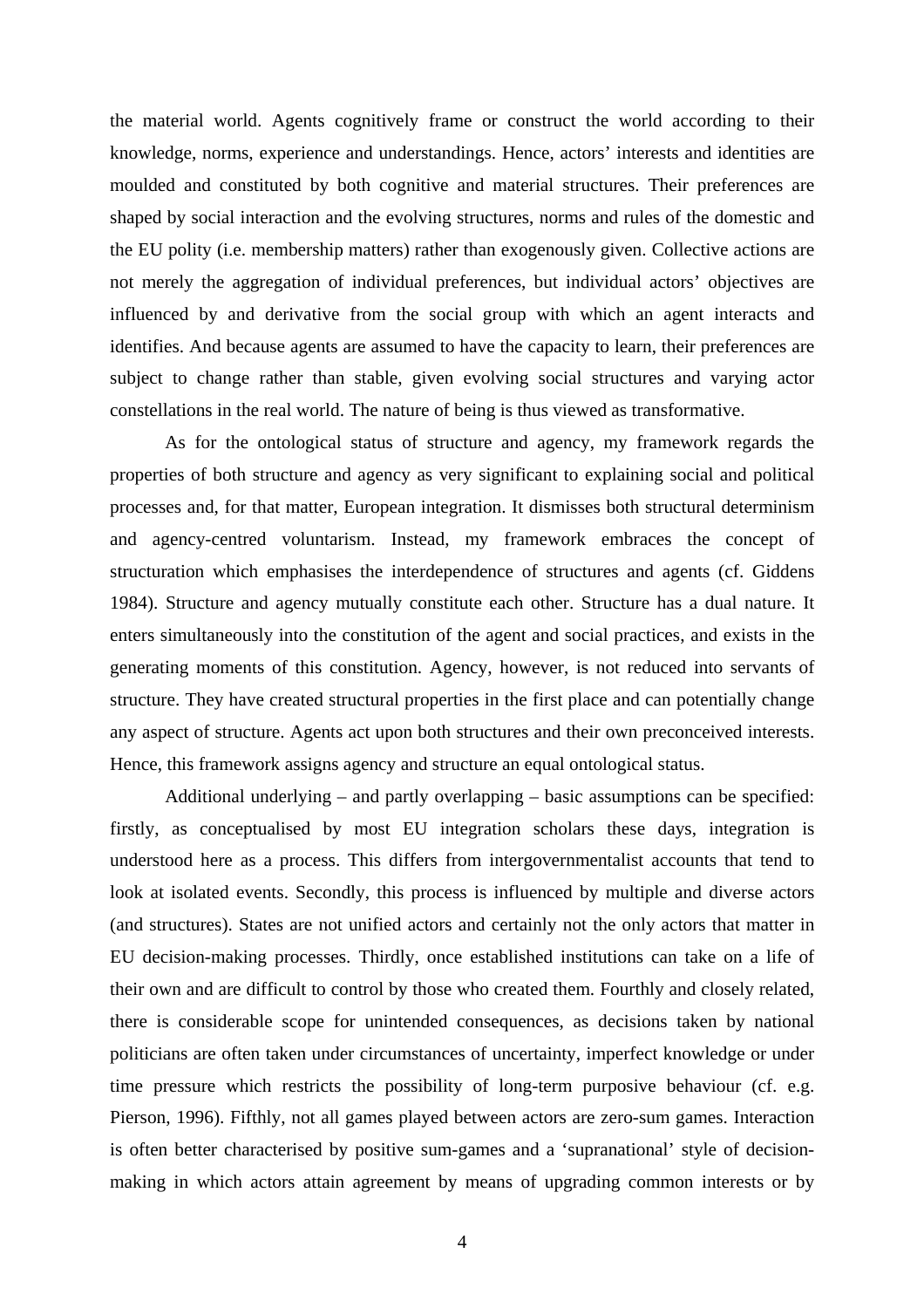arriving at mutual understandings. Sixthly, functional interdependencies between issues and sectors spur the propensity for further or more intensified cooperation/integration (cf. Haas 1958). Finally, as will be further elaborated below, integration is assumed to be *dialectical*  process, both subject to dynamics *and* countervailing forces.

#### **Explanatory factors**

Based on the above assumptions and my prior research findings (e.g. Niemann, 1998, 2000), a number of explanatory variables have been derived, which are hypothesised to explain change in decision outcomes (dependent variable). The subsequent pressures are intertwined in several ways and cannot always be neatly separated from each other. The first five factors (functional-endogenous pressures, exogenous pressures, the role of organised interests, socialisation, deliberation and learning and the role of supranational institutions are hypothesised as dynamics, while the sixth factor (countervailing forces) goes against these integrational logics.<sup>3</sup>

#### *Functional-endogenous pressures*

1

Functional-endogenous pressures come about when an original goal can be assured only by taking further integrative actions (cf. Lindberg, 1963, p. 10). The basis for the development of these pressures is the interdependence of policy sectors and issue areas. Individual sectors and issues tend to be so interdependent in modern polities and economies that it is likely to be difficult to isolate them from the rest (cf. Haas, 1958, pp. 297, 383). Endogenous-functional pressures, thus encompass the tensions, contradictions and interdependencies arising from within (or which are closely related to) the European integration project, and its policies, politics and polity, which induce policy-makers to take additional integrative steps in order to achieve their original objectives. Functional pressures may not only induce (further) integrational steps in *other* sectors or policy areas, but may also generate impetus for increased co-operation/integration in the *same* field.

 Functional pressures constitute a structural component in my explanatory framework. These pressures have a propensity for causing further integration, as intentional actors tend to

 $3$  However, the separation between dynamics and countervailing forces reflects tendencies. Factors that are held to be dynamics may, on occasion, turn into countervailing forces, and vice versa, as my empirical analysis will indicate.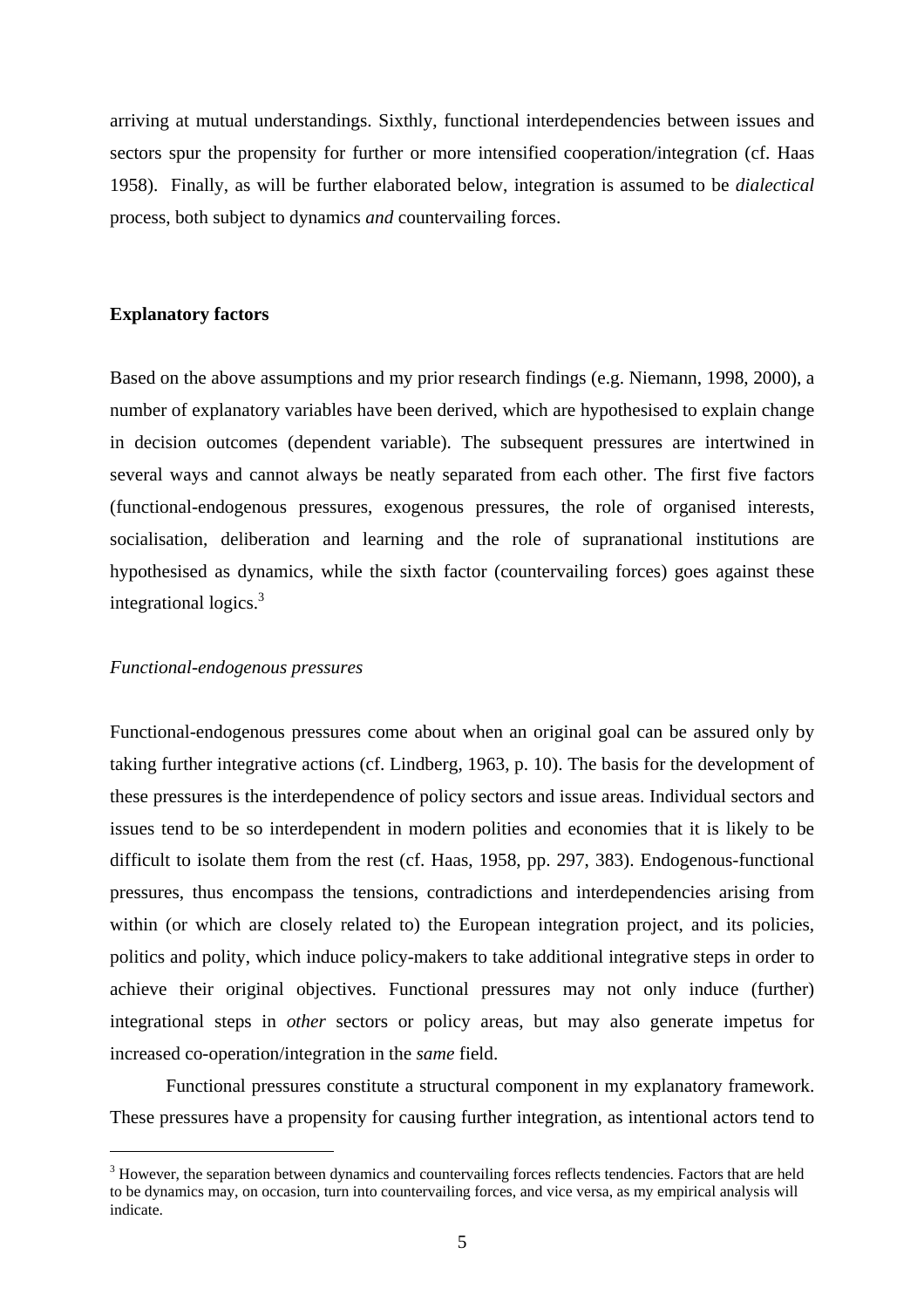be persuaded by the functional tensions and contradictions. However, functional structures do not 'determine' actors' behaviour in any mechanical or predictable fashion. Endogenousfunctional structures contain an important element of human agreement. Agents have to perceive functional structures as plausible and somewhat compelling. They need to conceive of them as (strong) pressures in order to act upon them. (Functional) structures and (national, supranational and other) actors are interdependent. These structures enter into the constitution of actors (i.e. influence their preferences) and also, to some extent, exist from the generating moments of this constitution, as actors tend to reproduce structures under the impact of their interests that have been moulded by structures. However, actors are not structural idiots. They have created structures in the first place and can potentially change them at any time. And, in doing so, there is a (considerable) degree of non-structural autonomy.

#### *Exogenous pressures*

1

Exogenous pressures encompass those factors that originate outside the integration process itself, i.e. that are exogenous to it. It is an attempt to take account of the fact that changes in, and pressures from, the external political and economic environment affect the behaviour of national and supranational actors and also influence EU and domestic structures. This is to recognise that the Community and its development need to be viewed in the global context. It is argued here that exogenous factors – although they can constitute an obstacle to further integration – generally encourage or provoke further integrative steps.4

There are several logics behind hypothesising exogenous factors as primarily a *dynamic* of integration. Firstly, some exogenous events and developments are viewed as threats or shocks. It has been pointed out in the literature that perceived threats are conducive to the integration of regional blocks. This has been illustrated, for example, concerning the Cold War origins of the European Communities (cf. e.g. Milward and Sørensen, 1993; Neuss, 2000). The rationale behind the integrative impact of external shocks and threats is that in such instances close cooperation partners (or Member States of an integration project) tend to rally together and find common solutions. One particular but frequent type of threat is competition between states and/or regions. Perceived competition with other international players tends to foster EU Member States to pool their strengths and resources through further cooperation/integration with the intention of advancing the Union's competitive position. Examples of the integrative

<sup>&</sup>lt;sup>4</sup> While Hill (1993), for instance, has emphasised the integrative dimension of external factors, George (1991) has underlined, for example, that external factors can have both disintegrative and integrative effects.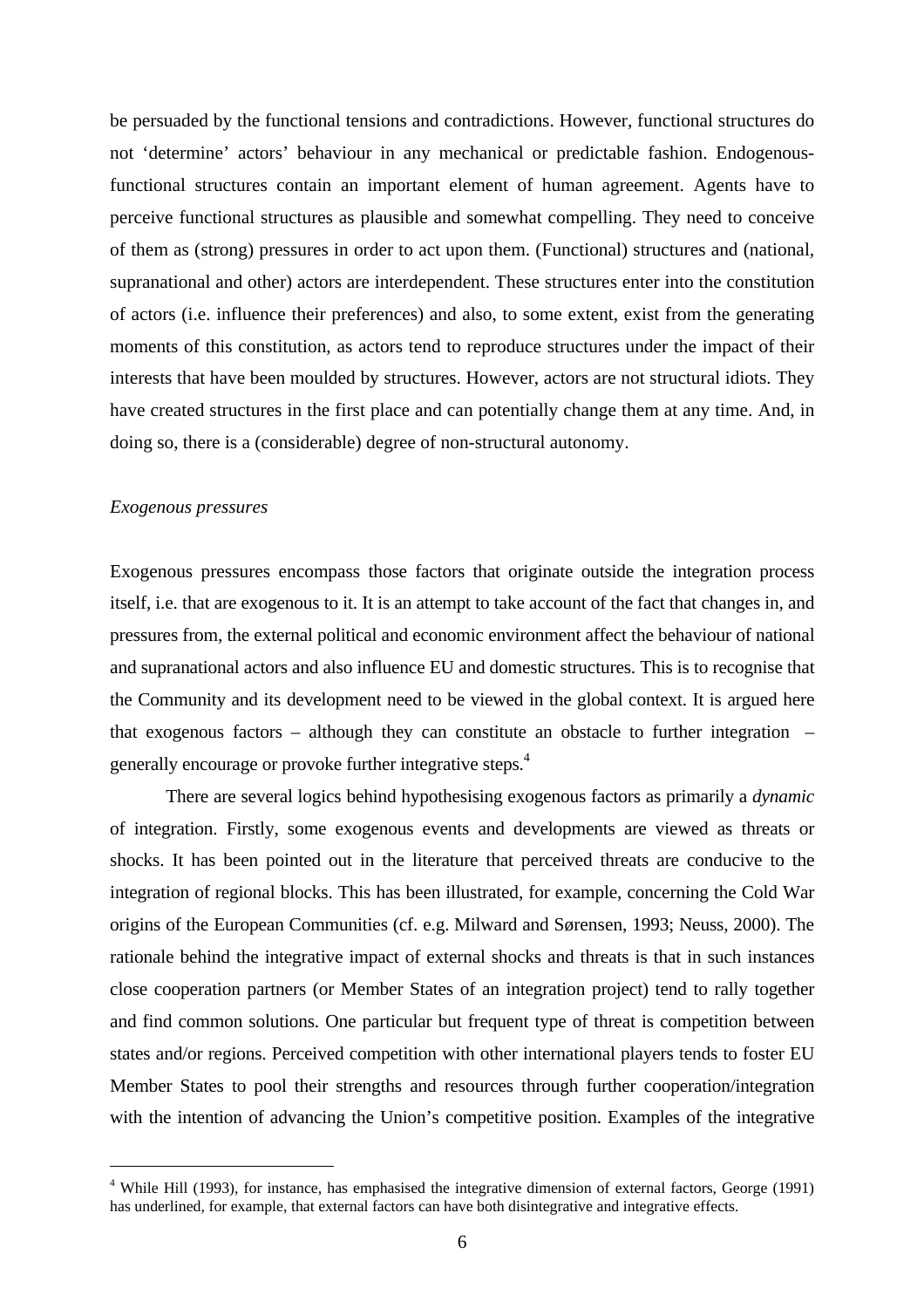impact of external (mainly US and Japanese economic) competition in the history of European integration include agreement on the 1992 programme (Sandholtz and Zysman, 1989) or the development of industrial and high technology policies (Peterson, 1991, 1992).

A second logic of external dynamics is grounded in the nature of many international problems and their perception. Regional integration is often viewed as a more effective buffer against disadvantageous or uncertain external developments. This is related to the perception that many problems go beyond the governance potential of individual Member States. Phenomena and processes such as globalisation, migration, environmental destruction or international terrorism require a common approach (e.g. of integration partners) in order to tackle them with some success (cf. George and Bache, 2000, p. 39). This exogenous aspect is linked to, and further explained by, an endogenous one. European democratic nation-states depend on the delivery of economic, social and other well-being to their people. Increasingly, due to regional interdependencies and more global problems, they lose their power to deliver these goods. To circumvent the decrease in influence over their territory, national governments tend to cooperate more closely on the European level (cf. Wessels, 1997, pp. 286ff).

 Thirdly, Schmitter has pointed out that once a regional integration project has got under way and developed common policies 'participants will find themselves compelled - regardless of their original intentions - to adopt common policies *vis-à-vis* nonparticipant third parties. Members will be forced to hammer out a collective external position (and in the process are likely to rely increasingly on the new central institutions to do it)' (Schmitter, 1969, p. 165). Schmitter points to the incentive of forging common positions and policies to increase the collective bargaining power of the Community *vis-à-vis* the outside world as well as involuntary motives such as the demands of the extra-Community environment reacting to (successful) developments within the regional integration project. Hence, there is an endogenous logic linking internal and external events.

Exogenous factors are often closely linked to, and not always separable from, endogenous ones. Like functional pressures, they are conceptualised here as essentially structural in nature. However, as all structural pressures exogenous ones are also closely intertwined with the property of agents. This implies that actors' preferences cannot be treated as given. The external environment/system, just like EU membership, to some extent, constitutes decision-makers' preferences. This is difficult to trace in empirical analysis. One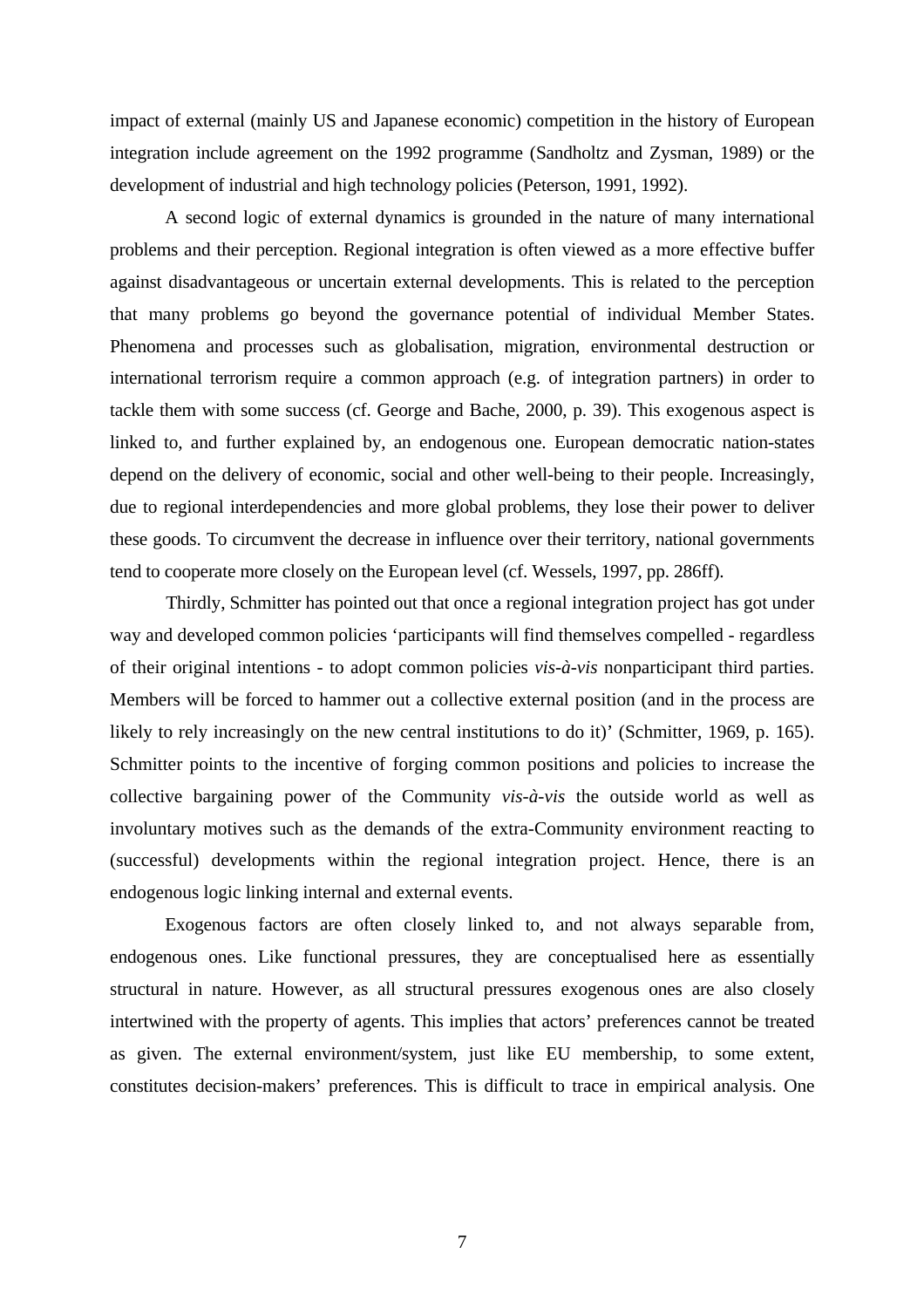indicator for the significance of such, often 'invisible', influences of the wider international context is the impact of internationally prevailing policy paradigms and discourses.<sup>5</sup>

#### *The role of organised interests*

1

Organised interests, including NGOs, are hypothesised as a dynamic because in many policy areas they tend to perceive that their substantial interests are better served at the European level, through EU solutions and EU institutional involvement. Two sub-hypotheses are inherent in this factor. Firstly, that groups gradually focus more of their attention, lobbying and organisation onto the European level with the growing competence of supranational institutions and the increased number of policy sectors governed (at least partially) by the European level (e.g. Mazey and Richardson, 1993; Bindi Calussi, 1992).

Secondly, interest groups tend to gradually promote further integration, as they become aware of the benefits of European level cooperation in their policy area. Such interest-based learning is fostered, for example, because societal (especially business) groups benefit from one set rather than fifteen or twenty-five sets of rules and the advantages of larger markets and economies of scale, more generally (Stone Sweet and Sandholtz, 1997). Moreover, enhanced competencies of supranational institutions, are usually associated with greater efficiency and effectiveness, and when involving the co-decision procedure, also greater EU-level democratic legitimacy than more intergovernmental set-ups. Furthermore, organised interests may seek EU solutions as, in some policy areas, EU institutions are viewed as pursuing a more balanced and 'neutral' policy line compared with Member governments. In addition, interest groups tend to be inclined to support further integration due to functional logics, e.g. stemming from the internal market/free movement of persons rationale, which induce them to seek European solutions in order to solve contradictions and tensions from prior integrational steps (Haas 1958).

While functional pressures, pull-factors from European integration and the EU institutional development are regarded as significant factors influencing interest group behaviour, other structures such as exogenous pressures and domestic constraints also influence the organised interests. The role of organised interests mainly concerns nongovernmental elites, but may include governmental elites (which are primarily hypothesised

<sup>&</sup>lt;sup>5</sup> For example, the gradual acceptance of (originally Anglo-Saxon) neo-liberal economic ideas by West European elites has certainly facilitated agreement on the Single European Market and the liberalisation of many policy sectors (cf. e.g. Green Cowles, 1995, p. 521).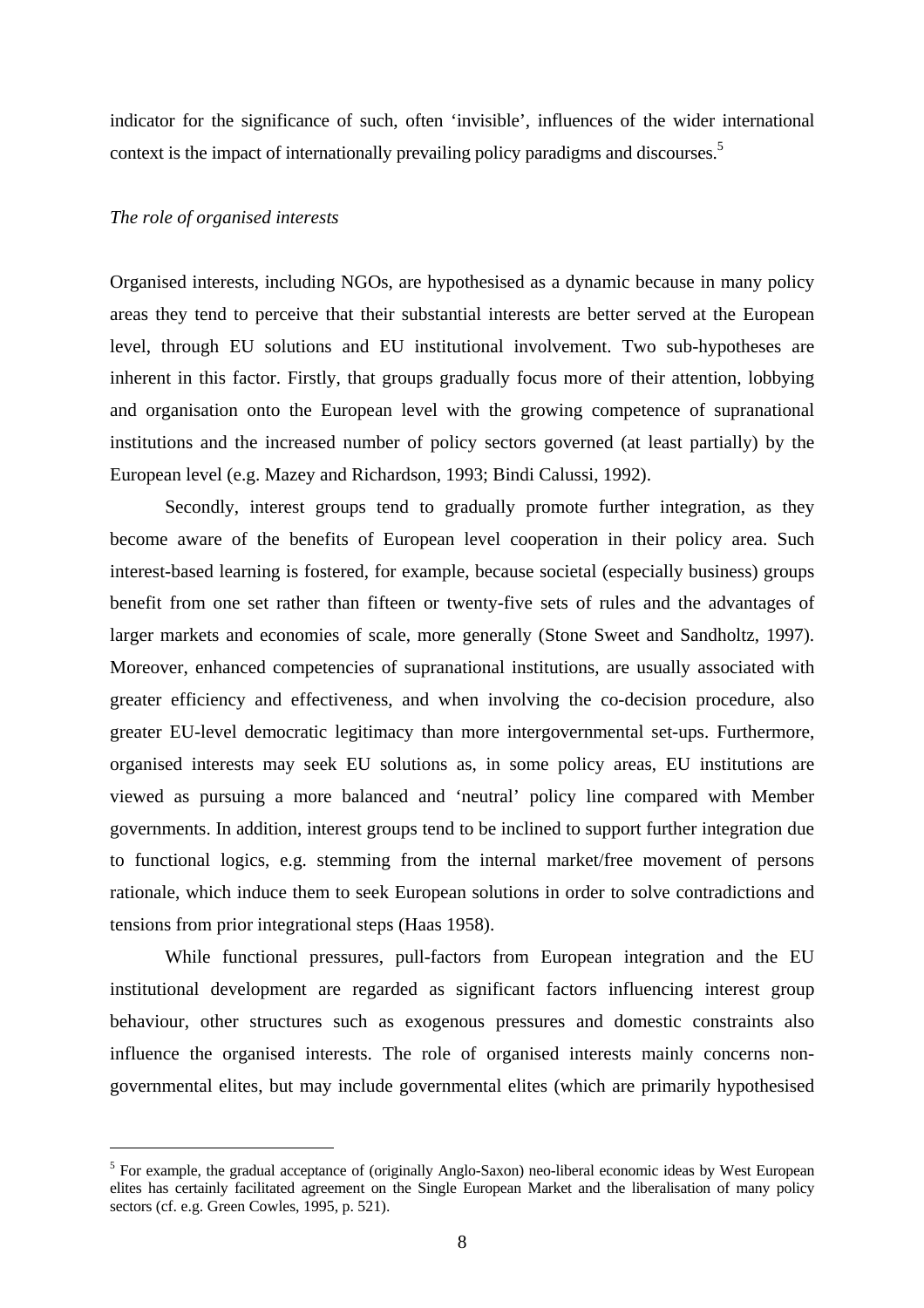in the next section) for example when forming part of advocacy coalitions to which the above integrative rationales may also apply (cf. Niemann 2004a, 2005).

# *Socialisation, deliberation and learning processes among (mainly governmental) elites*

The general hypothesis of this section is that socialisation, deliberation and learning processes do take place in the Community environment and that these processes tend to facilitate cooperative decision-making as well as consensus formation and thus contribute to more progressive and integrative decision outcomes. The first point worth noting in that respect is that the gradual increase of working groups and sub-committees on the European level has led to a complex system of (bureaucratic) interpenetration that brings thousands of national civil servants in frequent contact with each other and with Commission officials on a recurrent basis. This provides an important foundation for such processes, not least due to the development of mutual trust and a certain esprit de corps among officials in Community forums (cf. Lindberg, 1963; Lewis, 1998). The underlying assumption is that the duration and intensity of interaction have a (positive) bearing on socialisation and learning processes.

It is maintained here that not only the quantity, but also the *quality* of interaction constitutes a significant factor in terms of inducing socialisation and learning processes. Deeply-rooted genuine learning cannot be sufficiently explained through incentives/interests of egoistic actors (cf. Checkel in Checkel and Moravcsik, 2001, p. 225, 242). More 'complex' learning goes beyond interest-based learning (cf. previous section), i.e. the adaptation or redefinition of means or strategies to reach basically unaltered and unquestioned goals. Instead, it constitutes changed behaviour as a result of challenged and scrutinised assumptions, values and objectives.<sup>6</sup> Furthermore, if we want to understand and explain social behaviour and learning, we need to take communication and language into greater consideration. It is through speech that actors make sense of the world and attribute meaning to their actions. In order to account for the *quality* of interaction, to provide a more fundamental basis for *reflexive* learning and to integrate the role of *communication* more thoroughly, I will draw on the notions of communicative action and deliberation.

The concept of communicative action, as devised by Habermas (1981, 1986), refers to the interaction of people whose actions are coordinated not via egocentric calculations of success but through acts of reaching understanding (*Verständigung*). In communicative

<sup>&</sup>lt;sup>6</sup> I have based my distinction between deeply-rooted, reflexive or complex learning, on the one hand, and adaptation or incentive-based learning, on the other hand, on Nye (1987: 380) who used the terms 'complex' and 'simple' learning.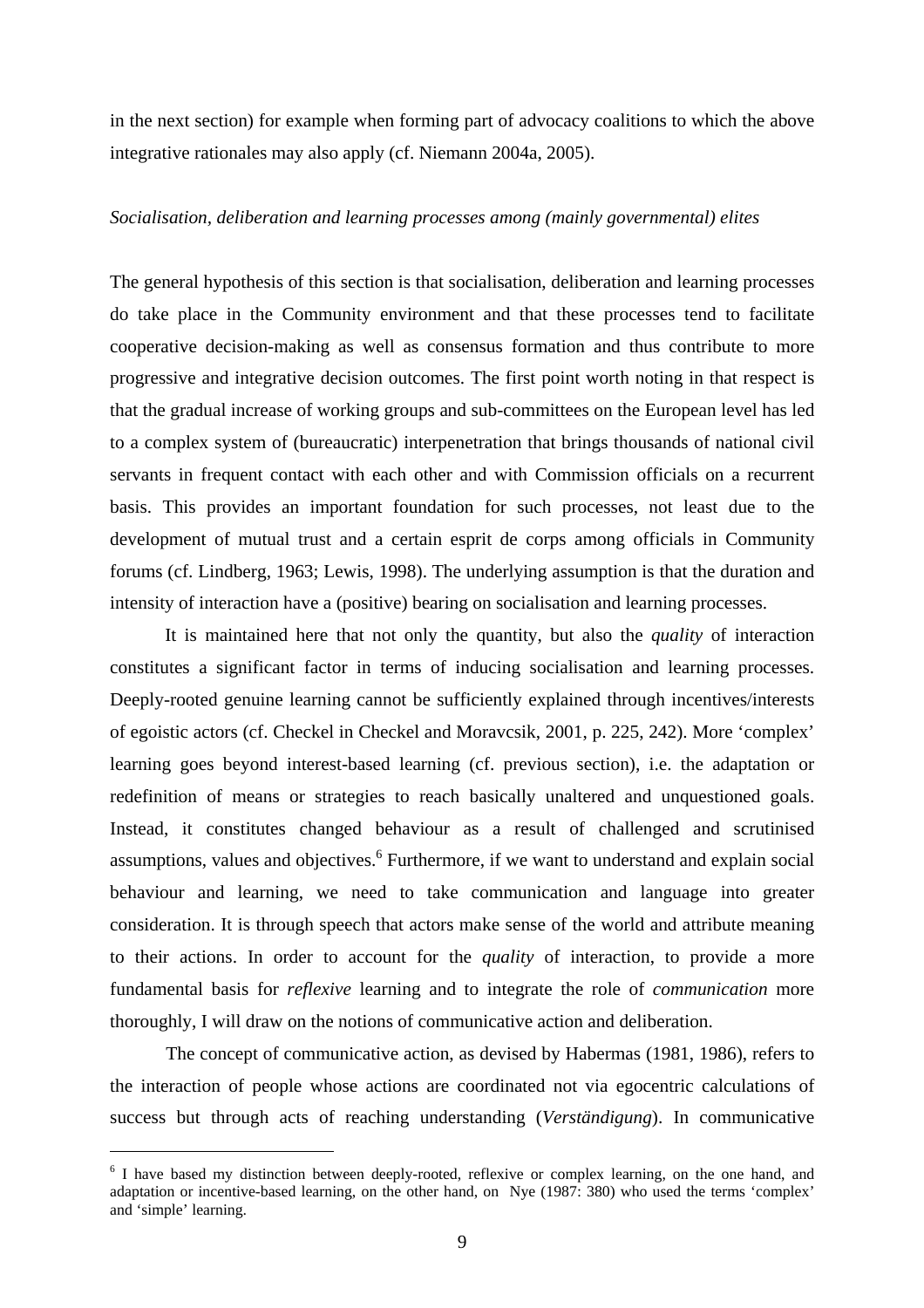action, participants are not primarily oriented to achieving their own individual success; they pursue their individual objectives under the condition that they can coordinate or harmonise their plans of action on the basis of shared definitions of the situation. Agents engaging in communicative action seek to reach understanding about valid behaviour. Habermas distinguishes between three validity claims that can be challenged in discourse: first, that a statement is true, i.e. conforms to the facts; second, that a speech act is right with respect to the existing normative context; and third, that the manifest intention of the speaker is truthful, i.e. that s/he means what s/he says. Communicative behaviour, which aims at reasoned understanding, counterfactually assumes the existence of an "ideal speech situation", in which nothing but the better argument counts and actors attempt to convince each other (and are open to persuasion) with regard to the three types of validity claims. By arguing in relation to standards of truth, rightness and sincerity, agents have a basis for judging what constitutes reasonable choices of action, through which they can reach agreement (Habermas, 1981, p. 149). Where communicative rationality prevails, actors' pursuit of their interests is conditioned by their perception of valid behaviour according to these three standards. When engaging in communicative action, agents do not seek to maximise their interests, but to challenge and substantiate the validity claims that are inherent in their interest. Interests may also change in the process of communicative interaction, as actors challenge each others' causal and principled beliefs.

While agents bargain in strategic interaction, they *discuss*, *deliberate*, *reason*, *argue* and *persuade* in communicative interaction. Actors engaging in communicative behaviour have the potential to undergo more profound learning processes. Rather than merely adapting the means to achieve basically unchanged goals, as in strategic interaction, they redefine their very priorities and preferences in validity-seeking processes aimed at reaching mutual understanding. Somewhere between hard bargaining and communicative action lies what has been referred to as 'rhetorical action', the strategic use of norm-based arguments (Schimmelfennig, 2001, pp. 62ff). Actors whose self-interested preferences are in line with certain prevailing norms or values can use these argumentatively to add cheap legitimacy to their position and delegitimise the position of their opponents. Whereas communicative actors attempt to reach reasoned understanding, rhetorical actors seek to strengthen their own position strategically and are not prepared to be persuaded by the better argument.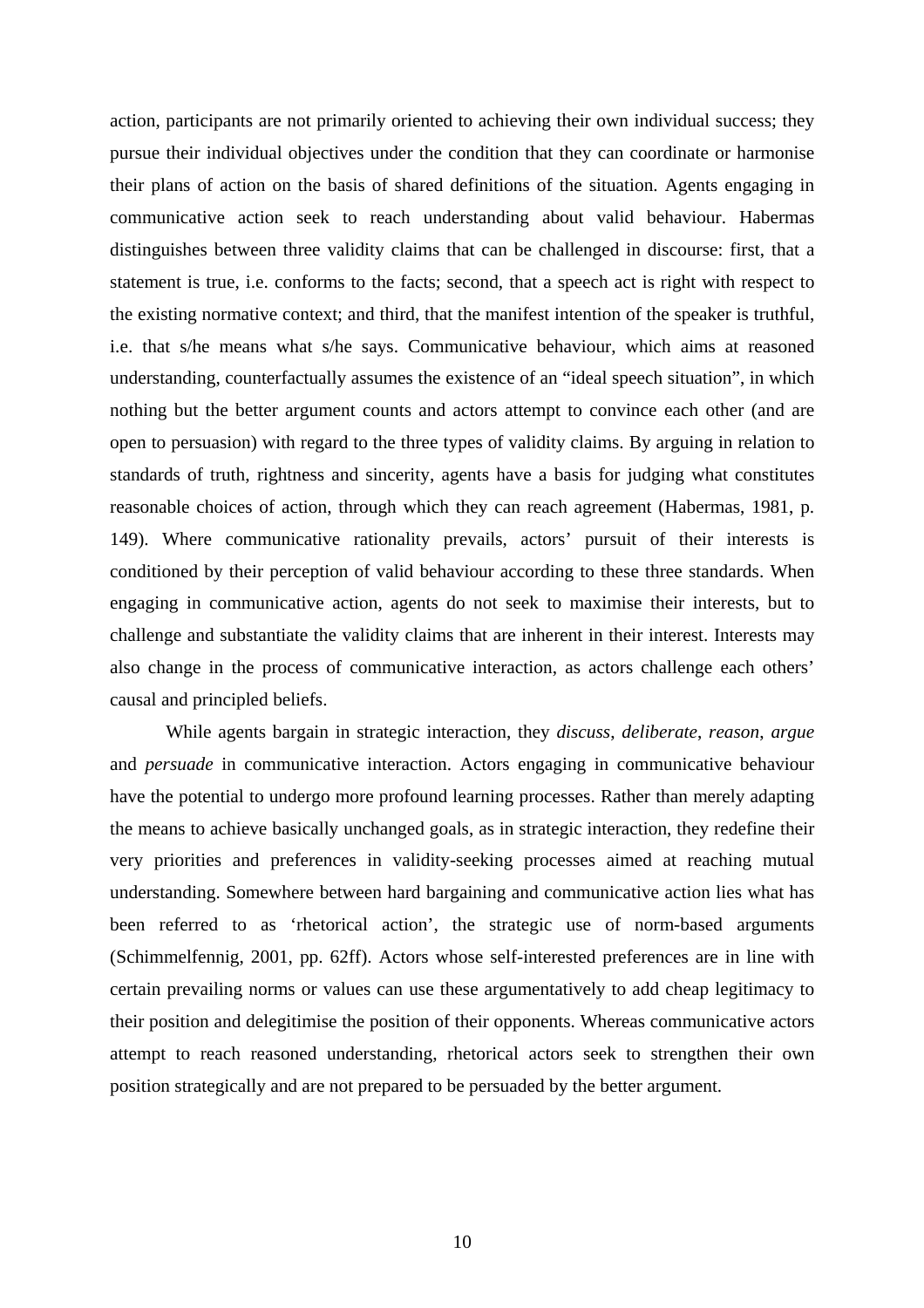Once Community/collaborative norms<sup>7</sup> have become internalised by actors, another mode of action becomes increasingly relevant: normatively-regulated action. This type of behaviour refers to members of a social group who orient their action towards common values or norms which they have thoroughly internalised (Habermas, 1981, p. 127). The individual actor complies with a norm when, in a given situation, the conditions are present to which the norm has application. All members of a group for whom a given norm has validity may expect of one another that, in a certain situation, they will carry out the actions proscribed. Norms are taken for granted. They are not enacted out of choice, but out of habit. Collective understandings about appropriate behaviour (i.e. norms) make an impact because 'the individual intentionality that each person has is derived from the collective intentionality that they share'. $8$ 

Communicative action is granted greater potential for deep-rooted learning than rhetorical action, and especially hard-bargaining. And socialised actors are more likely to engage in norm-regulated and communicative action than agents who have not undergone these common processes. However, consistent with my ontological position, agents combine all these (complementary) modes of action in their behaviour. Hence, we cannot expect constant learning. Nor can we expect unidirectional learning, as the EU level is not the single source of learning, with the domestic and international realms also constituting (important) socialisation sources.

While socialisation, deliberation and learning processes are mainly about the social interaction of agents, this pressure also links actors to broader structures. For example, endogenous-functional, exogenous, domestic and EU institutional structures become part of decision-makers' norms and values throughout processes of socialisation and learning. In addition, actors who engage in communicative action, in their quest to arrive at the most 'valid' solution to the problems at hand, tend to be more open-minded, i.e. beyond the narrow confines of their preconceived interests, and are thus more inclined to also consider arguments derived from the (wider) structural environment. Put differently, during communicative interaction agents are likely to uncover structural factors, which are subsequently incorporated in their deliberations. Socialisation, deliberation and learning thus (also) works as an interface between structure and agency.

 $<sup>7</sup>$  Norms are defined here as 'collective expectations for the proper behaviour of actors with a given identity'. See</sup> Katzenstein (1996, p. 5).

<sup>&</sup>lt;sup>8</sup> See Searle (1995: 25). Concepts like bargaining, communicative action and normatively-regulated action should be seen as ideal types which do not often appear in their pure form.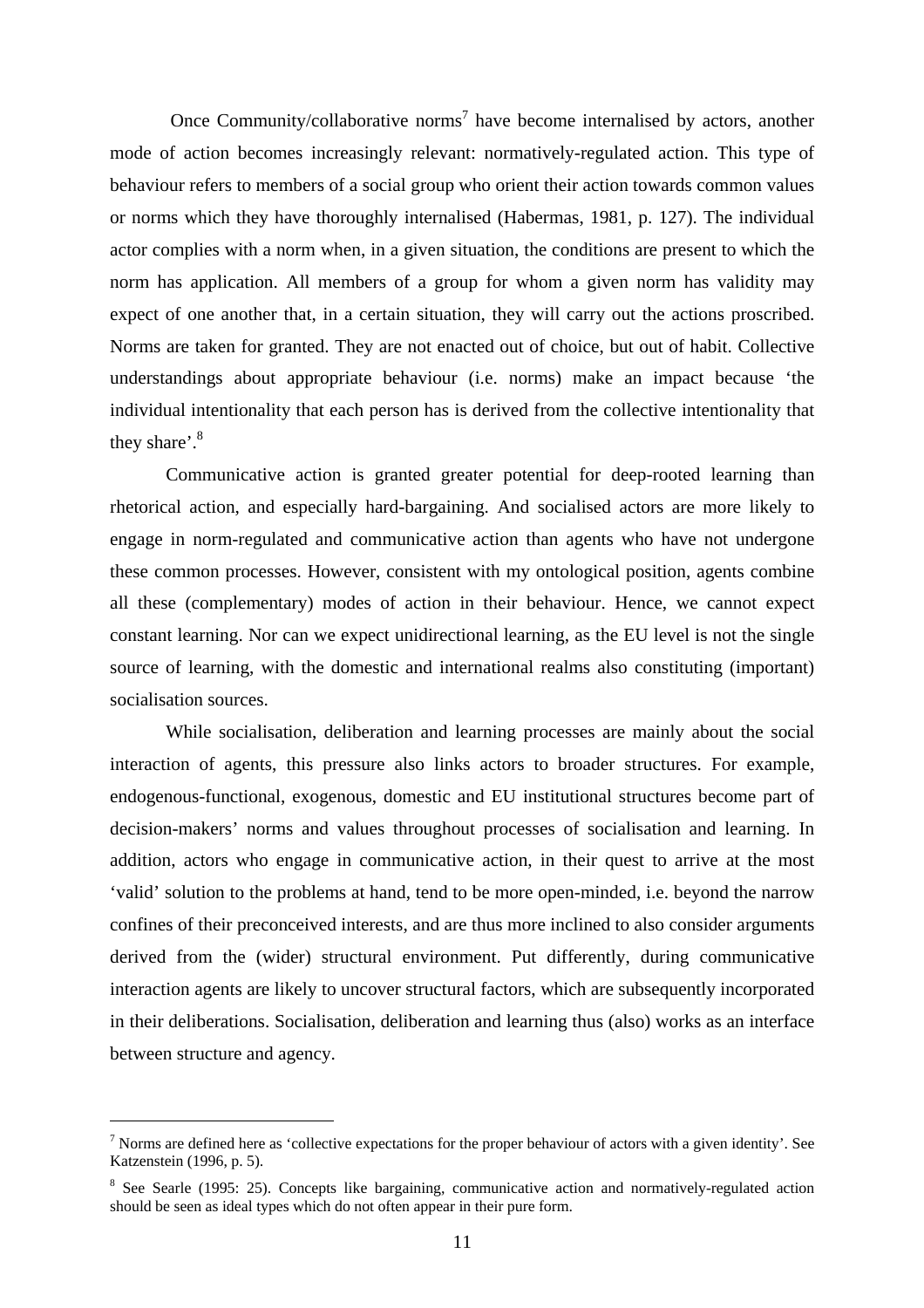#### *The role of supranational institutions*

The final dynamic specified here is the integrative role played by supranational institutions. Several underlying factors point to the plausibility of hypothesising supranational institutions as promoters of intensified cooperation and integration. Firstly, there is the likelihood of unintended consequences, as decisions taken by domestic politicians are often taken under circumstances of uncertainty, imperfect knowledge or under time pressure which restricts the possibility of long-term purposive behaviour. The implications of delegating tasks to supranational institutions are thus often not taken into considerations at the time when decisions are made. Secondly, and mainly following from this, institutions, once established, tend to take on a life of their own and are difficult to control by those who created them (e.g. Pierson, 1996). Thirdly, concerned with increasing their own powers, supranational institutions become agents of integration, because they are likely to benefit from the progression of this process. Finally, institutional structures (of which supranational institutions are part) have an impact on how actors perceive their interests and identities.

 The *Commission* as the most prominent agent of integration facilitates and pushes agreement on integrative outcomes in several manners. For example, it can act a promotional broker by upgrading common interests (e.g. through facilitating logrolling or package deals) (cf. Haas, 1961, pp. 369ff). It may also cultivate relations with interest groups and national civil servants to gain support for realising its objectives. It has been pointed out that that the Commission is centrally located within a web of policy networks and relationships, which often results in the Commission functioning as a bourse where problems and interests are traded and through which support for its policies is secured (cf. Mazey and Richardson, 1997). The Commission may also exert itself through its (often superior) expertise and act effectively due to its substantial propensity for forging institutional cohesion (Nugent, 1995).

 Over the years, the *Council Presidency* has developed into an alternative architect of compromise. Governments taking on the six-month role face a number of pressures, such as increased media attention as well as peer group evaluation, to abstain from pursuing their national interest and to assume the role of a neutral mediator (e.g. Wallace, 1985b). During their Presidency, national officials also tend to undergo a sometimes rapid learning process about the various national dimensions which induces a more 'European thinking' and often results in 'European compromises' (Wurzel, 1996, pp. 272, 288). A number of case studies confirm Presidencies' inclination to take on the role of an honest and promotional broker (e.g. Elgström, 2003; Tallberg, 2004).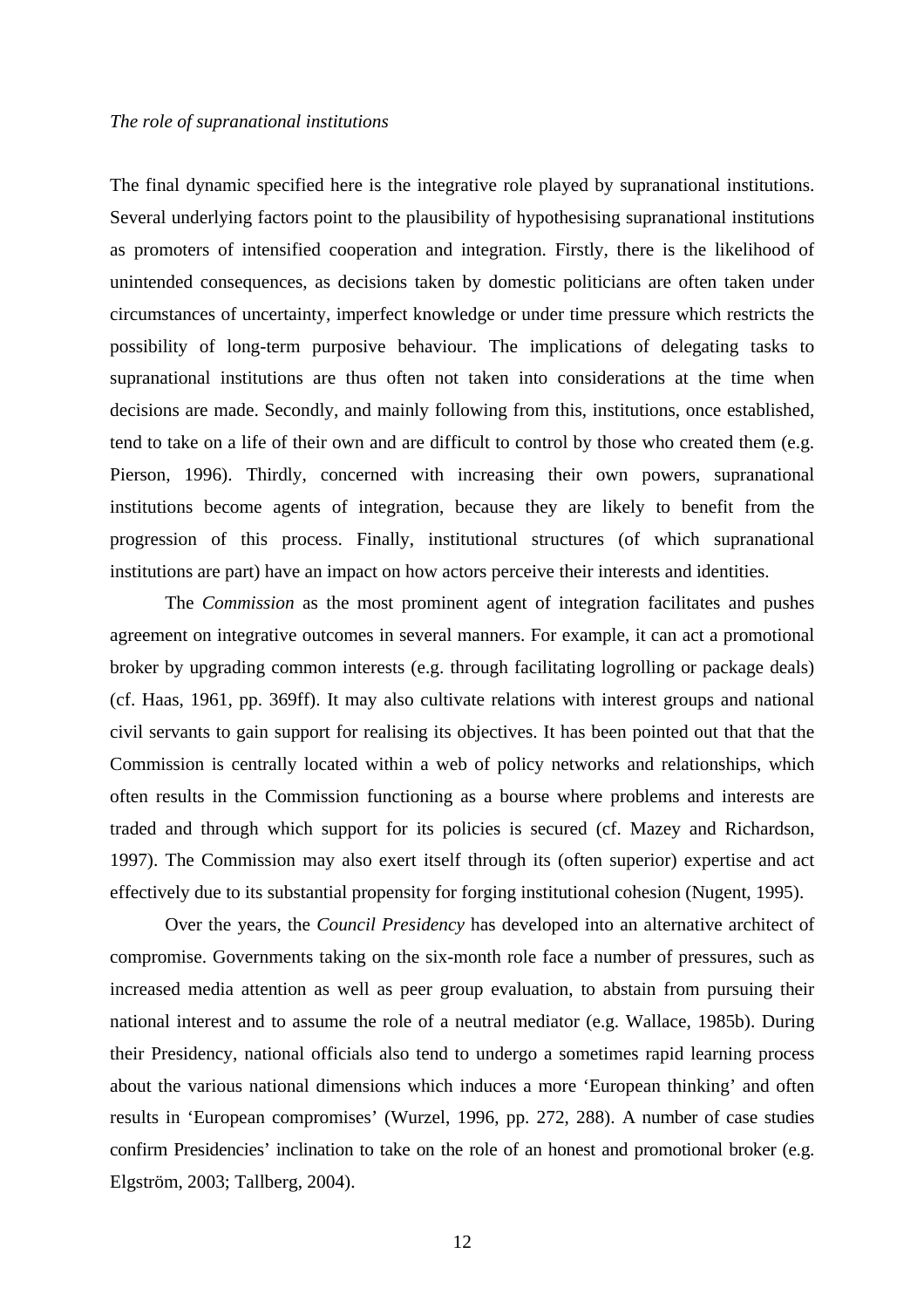The *European Parliament* (EP) has fought, and in many respects won, a battle to become, from being an unelected institution with minor powers under the Treaty of Rome, an institution which since the Treaty of Amsterdam is on an equal footing with the Council in the larger part of normal secondary legislation (Maurer, 2004, p. 230). It has very clearly become another centre of close interest group attention (Bouwen, 2004) and plays a critical, even if not wholly successful, role in the legitimisation of the European Union. Even at the IGC level its role has significantly increased. It has traditionally pushed for further integration, partly in order to expand its own powers (Westlake, 1994).

The *European Court of Justice* (ECJ) has been able to assert the primacy of Community law and transform the Treaty of Rome into something like a constitution, a process described as 'normative supranationalism' (Weiler, 1981, 1991). The Court has raised the awareness of subnational actors concerning the opportunities offered to them by the Community legal system. It helped create these opportunities by giving pro-Community constituencies a direct stake in Community law through the doctrine of direct effect. The European Court of Justice also has a self-interested stake in the process: it seeks to promote its own prestige and power by raising the visibility, effectiveness and scope of EC law (e.g. Burley and Mattli, 1993). In addition, the (ECJ) has been singled out as an important agent of recognising and giving way to functional pressures. Moreover, the Court tends to upgrade common interest. While the Commission is doing so by acting as an institutionalised mediator, the ECJ is justifying its decisions in light of the common interests of members as enshrined in the general objectives of the original EEC Treaty. The *modus operandi* is the 'teleological' method of interpretation, by which the Court managed to rationalise many important decisions, such as those on direct effect (on the above see Burley and Mattli, 1993; Mattli and Slaughter, 1998).

# *Countervailing forces*

As integration cannot solely be conceptualised as a dynamic process, countervailing, inertia or spillback forces need to be accounted for. One can only ascertain the relative strength of the dynamics of integration if one also accounts for inertia forces. In the absence of strong countervailing pressures even weak integrative forces may drive the integration process forward. In such a case the strength of the dynamics may easily be overestimated. When demonstrating that outcomes, which went beyond the lowest common denominator, came about even despite strong countervailing forces, the case for the causal relevance of the hypothesised dynamics is considerably strengthened. In addition, it is maintained that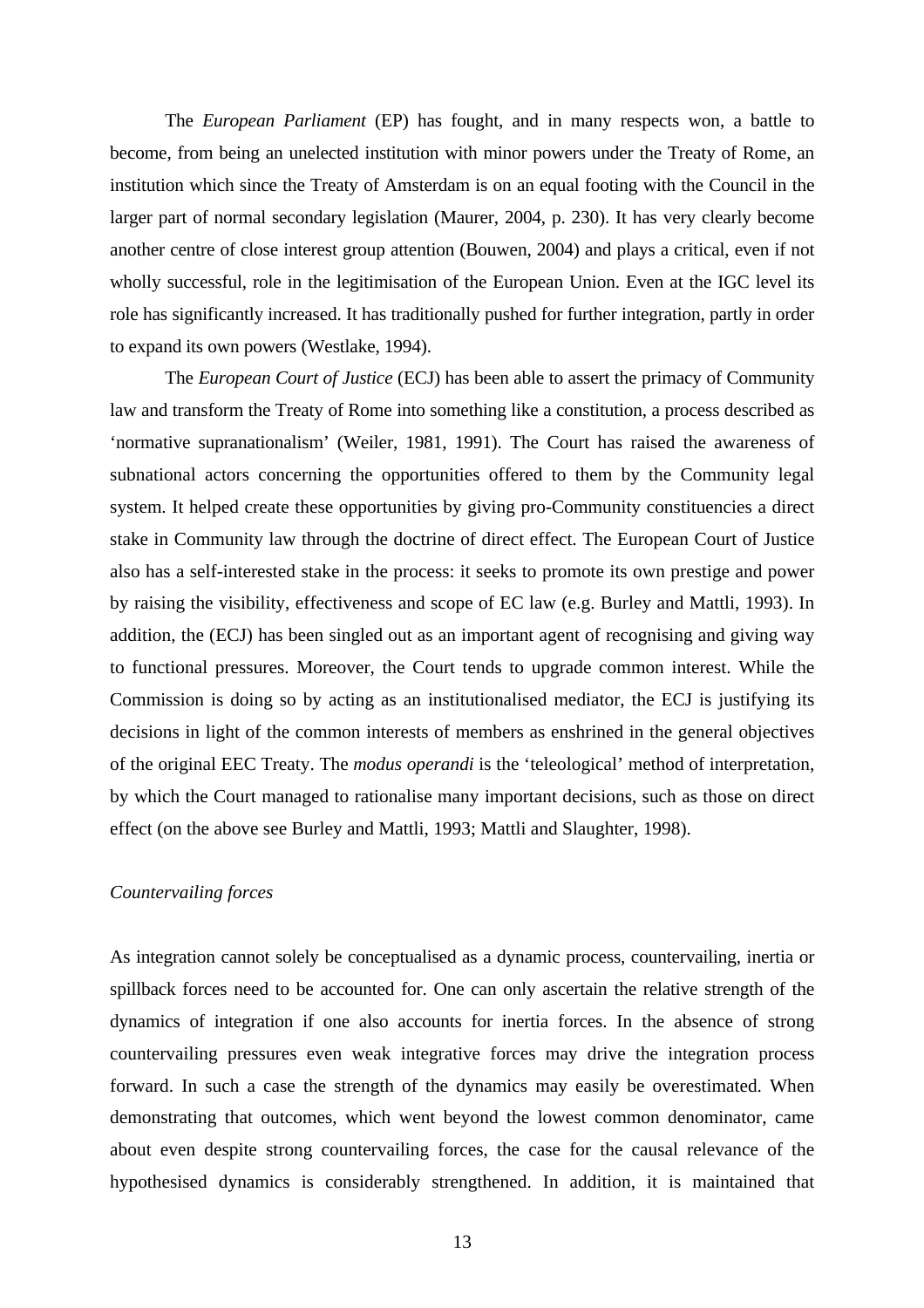informed guesses about the integration process cannot be made without taking countervailing pressures on board. For reasons of simplicity and methodology<sup>9</sup> 'inertia forces' are grouped together here and conceptualised as one single hypothesis. The following main countervailing forces – which partly overlap – can be hypothesised:

*Sovereignty-consciousness* – which in its most extreme form can be described as nationalism – encapsulates actors' lacking disposition to delegate sovereignty to the supranational level, or more specifically to yield competences to EU institutions. Sovereignty-consciousness tends to be linked to (national) traditions, identities and ideologies and may be cultivated through political culture and symbolisms (cf. Callovi, 1992; Meunier and Nicolaïdis, 1999). Sovereignty-consciousness has repeatedly impeded the development of the Community, as, for example, during de Gaulle's and Thatcher's terms of office. Other less prominent actors such as bureaucrats, especially when working in ministries or policy areas belonging to the last bastions of the nation-state, can be sovereignty-conscious agents. Sovereigntyconsciousness tends to rise with waning trust in the objects of delegation, i.e. EU institutions.

*Domestic constraints and diversities* may significantly circumscribe governments' autonomy to act (cf. e.g. Hoffmann, 1964, pp. 89, 93; Moravcsik, 1993, pp. 483-94). Governments may be constrained directly by agents, such as by lobby groups, opposition parties, the media/public pressure, or more indirectly by structural limitations, like a country's economy, its demography, its legal tradition or its administrative structure. Governments' restricted autonomy to act may prove disintegrative, especially when countries face very diverging domestic constraints. This may disrupt emerging integrative outcomes, as domestic constraints of governments may lead to national vetoes or prevent policies to move beyond the lowest common denominator. In the case of strong domestic constraints in different Member States, considerable overlap in the (domestic constraint-based) positions might be necessary in order to arrive at substantial common accords due to the restricted scope for changing positions on the part of governments. Bureaucratic politics also partly comes under this rubric, when constraints created at this level are not so much ideological in nature (cf. sovereignty consciousness), but when bureaucrats limit governmental autonomy of action in order to protect their personal interests or to channel the interests of their 'constituencies'.

<sup>&</sup>lt;sup>9</sup> Lijphart (1971, p. 678) has pointed out that limiting the number of variables is advisable in comparative research which looks at only a few cases, as otherwise the researcher would not have enough observations per variable and the outcome would be indeterminate.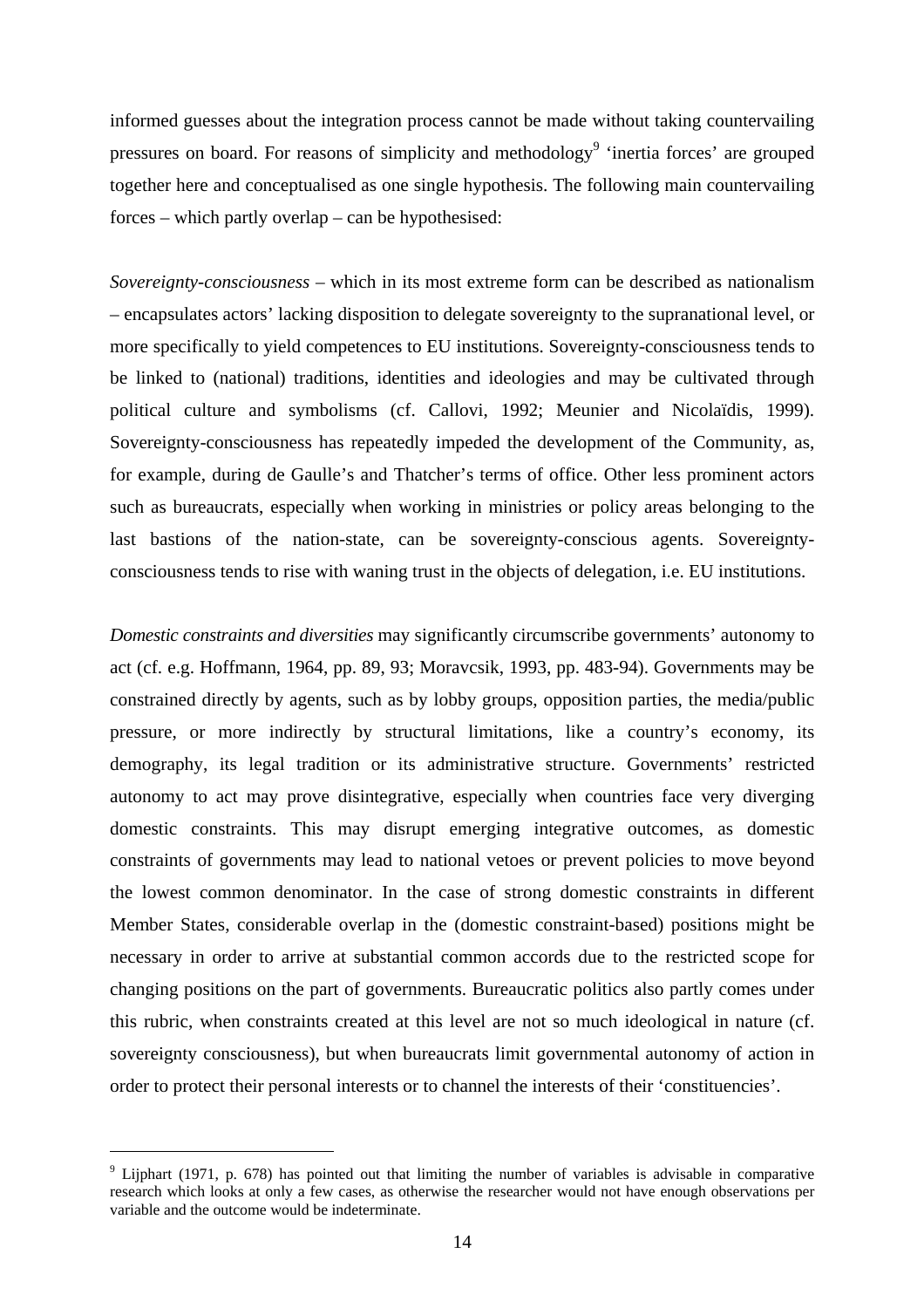*Diversity* can either be viewed as a sub-issue, or the structural component of, domestic constraints or as a countervailing pressure on its own.<sup>10</sup> The economic, political, legal, demographic, sociological, administrative or cultural diversity of Member States may counter common integrative endeavours. The sheer differences between Member States can prove to be a disintegrative force because common positions or policies may require some Member States to disembark substantially from existing structures, customs and policies which tend to have evolved over substantial periods of time and are linked to certain grown traditions. Hence, diversity may potentially entail considerable costs of adjustment for some actors. Diversity may also develop and have conflictual implications (among member governments) as a result of material benefits/costs and prospects of gaining or losing decision-making power through particular policy decisions. Diversity among Member States is reinforced through the gradual enlargement of the European Union. Domestic constraints and diversities help explaining variation in national choices for integration.

# **Interconnections between explanatory factors**

1

As already alluded to earlier, the various pressures formulated above are interlinked in many ways and cannot always completely be separated from each other. Especially the dynamics are intertwined in multiple and complex ways. For example, the two structural dynamics (functional and exogenous) require agency – particularly but not exclusively supranational actors and interest groups – to make an impact. Conversely, pro-integrative preference formation and learning processes implying European solutions – of national, supranational or transnational agents spelled out in the role of organised interests and supranational institutions – call for some (endogenous-functional or exogenous) structural input and medium to develop. In addition, the two structural dynamics are interconnected, as exogenous pressures (such as international competition) can give rise to or help create functional-endogenous logics (e.g. those stemming from the single market). The more actor-centred dynamics are also interwoven. For instance, supranational actors often cultivate relations with interest groups and thus foster integrative pressures. Hence, the presence of a certain dynamics may activate other integrative pressures, as a result of which the dynamics can be seen as mutually

 $10$  On the issue of diversity in the integration literature, see for example Wallace (1985a) and Héritier (1999, esp. pp. 4-8).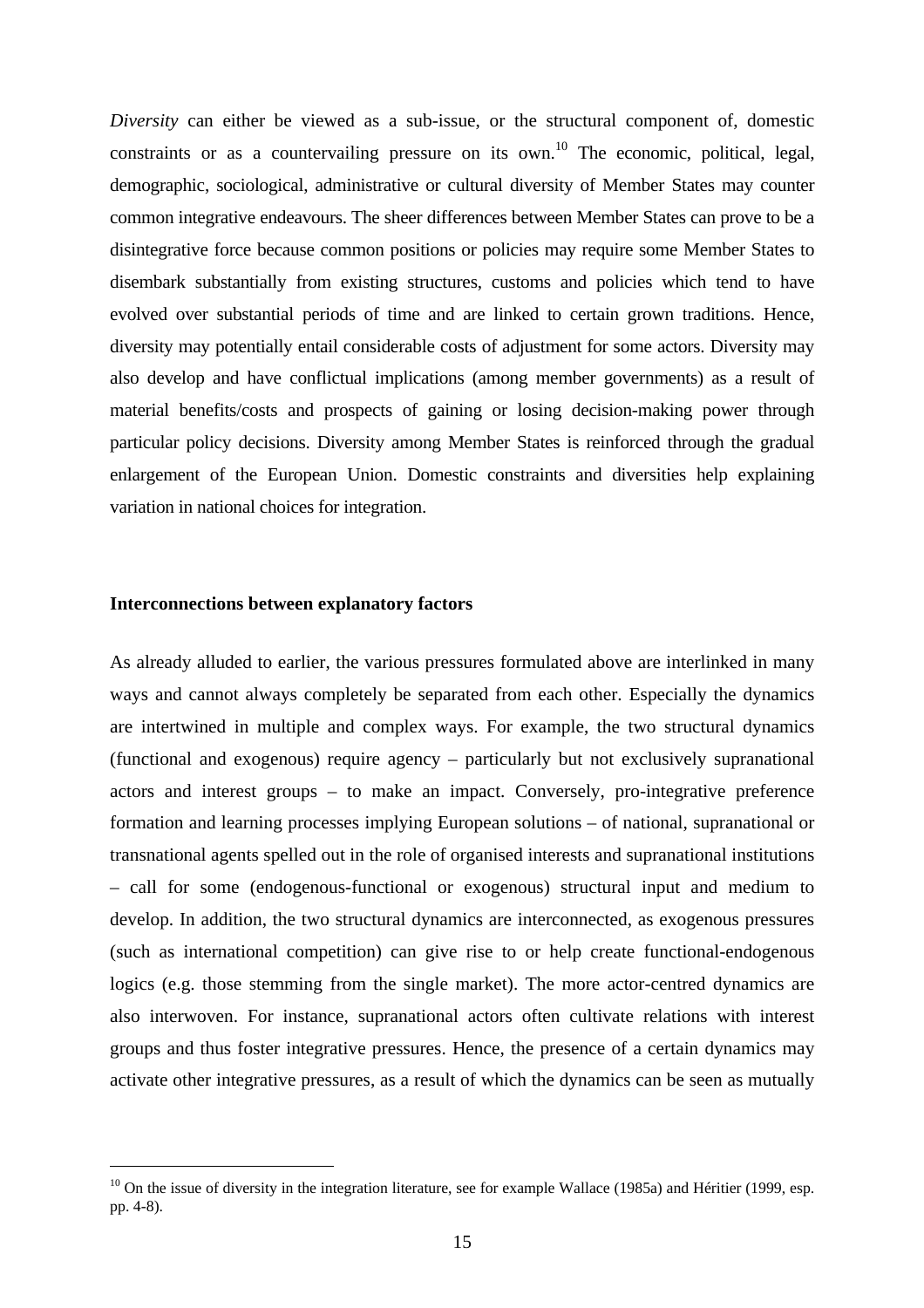reinforcing. The linkages among countervailing forces are also significant as the above account of domestic constraints and diversity suggests.

Particularly interesting is the relationship between the two key types of pressures. By hypothesising for countervailing forces in addition to dynamics it follows, almost logically, to view or hypothesise integration to be a *dialectical* process. The strength, variation and interplay of pressures on both sides of the equation thus determine the outcome of a particular decision-making issue or process. More specific insights about the relationship between dynamics and countervailing pressures are expected from the subsequent empirical analysis.

# **Methodology**

My epistemological position can be located somewhere between the positivist and postpositivist extremes, acknowledging the importance of interpretative and contextual features in establishing causal inferences and middle-range generalisations. My dependent variable is the outcome of instances of decision-making/negotiations, and my key causal (independent) variables are the various pressures mentioned above. I start off from a multiple causality assumption, arguing that the same outcome can be caused by different combinations of factors. My analysis can be described as qualitative. In order to arrive at valid causal inferences, allowing for some degree of positive causality, a number of methods are employed, including comparative analysis, tracing of causal mechanisms and processes, as well as triangulation across multiple data sources (including documentation, participant observation, and about 40 interviews for the subsequent cases). The danger of case selection bias has been minimised by choosing cases according to a range of values concerning the dependent variable, without paying attention to the values of the key causal variables (the identification of which was subject to my inquiry). Outcomes range from rather modest (IGC 2000) to far-reaching/progressive (IGC 1996-97 and Convention / last IGC). More can be learned about the causal relevance of explanatory factors when we examine cases with varying outcomes (cf. King *et al.*, 1994)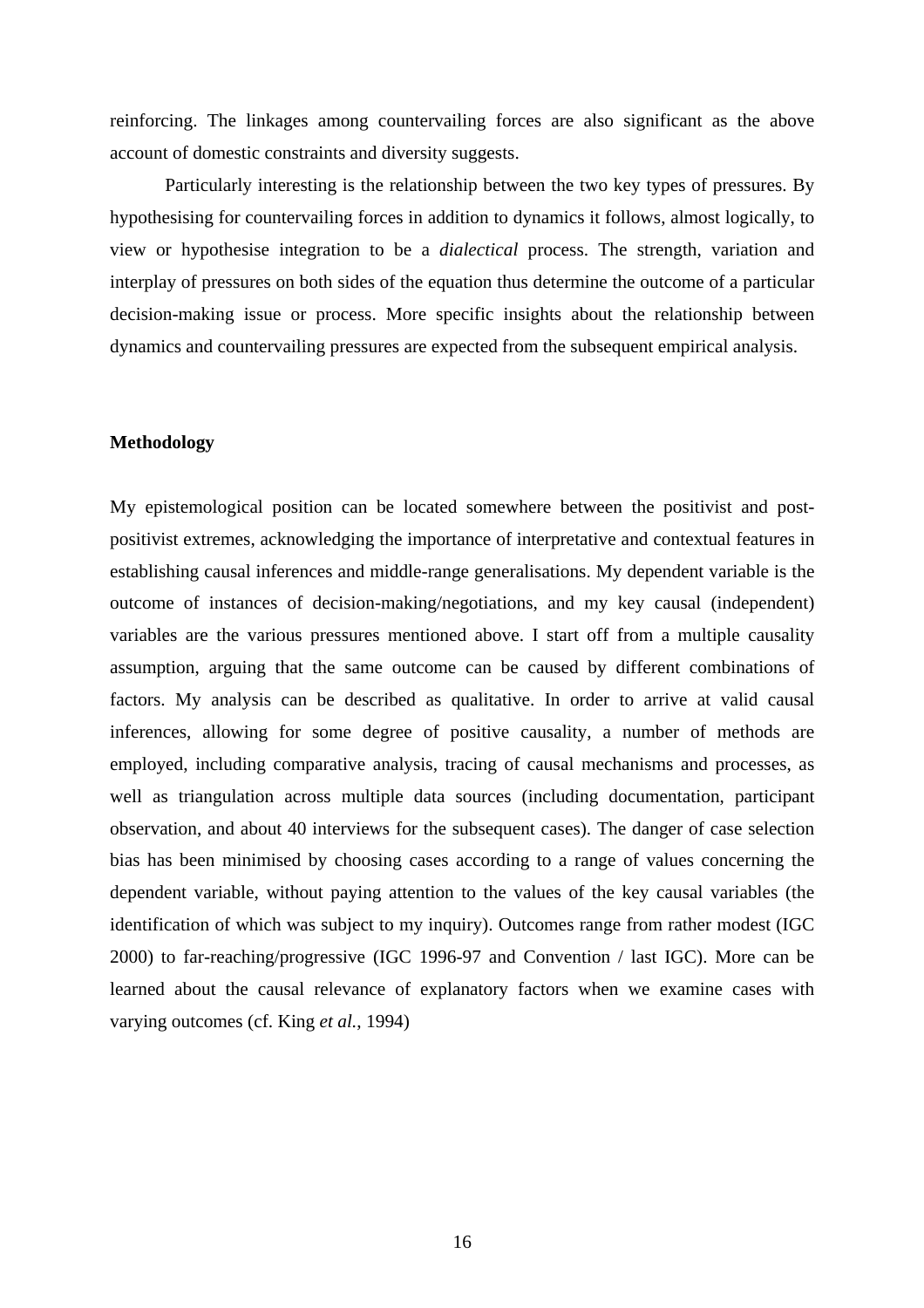# **NEGOTIATIONS ON THE COMMUNITARISATION OF VISA, ASYLUM AND IMMIGRATION POLICY**

#### **Visa, asylum and immigration policy**

1

Visa, asylum and immigration which form part of the wider policy field of justice and home affairs (JHA) are relatively new areas of European policy-making. The original text of the Treaty of Rome did not contain any provisions on the coordination or harmonisation of visa, asylum and immigration matters. The necessity to deal with these issues in a European context was first mentioned in the Tindemans Report of 1975. However, it received more significant attention during discussions concerning the elimination of internal border controls, following the European Council in Fontainebleau in June 1984. As a result, the Single European Act of 1986, which mandated the creation of an area without internal frontiers, was accompanied by a political declaration stipulating co-operation in matters of entry and stay of third country nationals (Nanz, 1994). To continue discussions on compensatory measures necessary for the abolition of frontier controls, the Ad Hoc Group on Immigration was set up in 1986 which, as its greatest success, conducted negotiations leading to the signing of the Dublin Convention of 1990. With the Maastricht Treaty, asylum and immigration as well as most of visa policy came into the Union framework, which attributed these policies to the sphere of intergovernmental co-operation within the third pillar of the Treaty on European Union (TEU). Only two aspects of visa policy in Article 100c came into the EC Treaty.<sup>11</sup> However, under Article K.9 (the *passerelle* provision) there was the possibility of bringing JHA issues into the Community sphere if the members of the Council unanimously agreed to do so, but this provision was never used. With the entering into force of the Amsterdam Treaty in May 1999, policies on visa, asylum and immigration became part of the Community framework. The Treaty of Nice which is in force since February 2003 brought about rather complex (potential) alterations of decision rules. These, however, resulted in only modest steps towards further deepening. By contrast, in the Constitutional Treaty Member States agreed on substantial supranationalisation of decision rules by introducing the Community method into almost all areas of visa, asylum and immigration policy.

 $11$  Article 100c has empowered the Community, acting unanimously and after consultation of the European Parliament, to determine the third countries whose nationals will require a visa in order to enter the Community. Since 1 January 1996 the Council acts by qualified majority on these issues.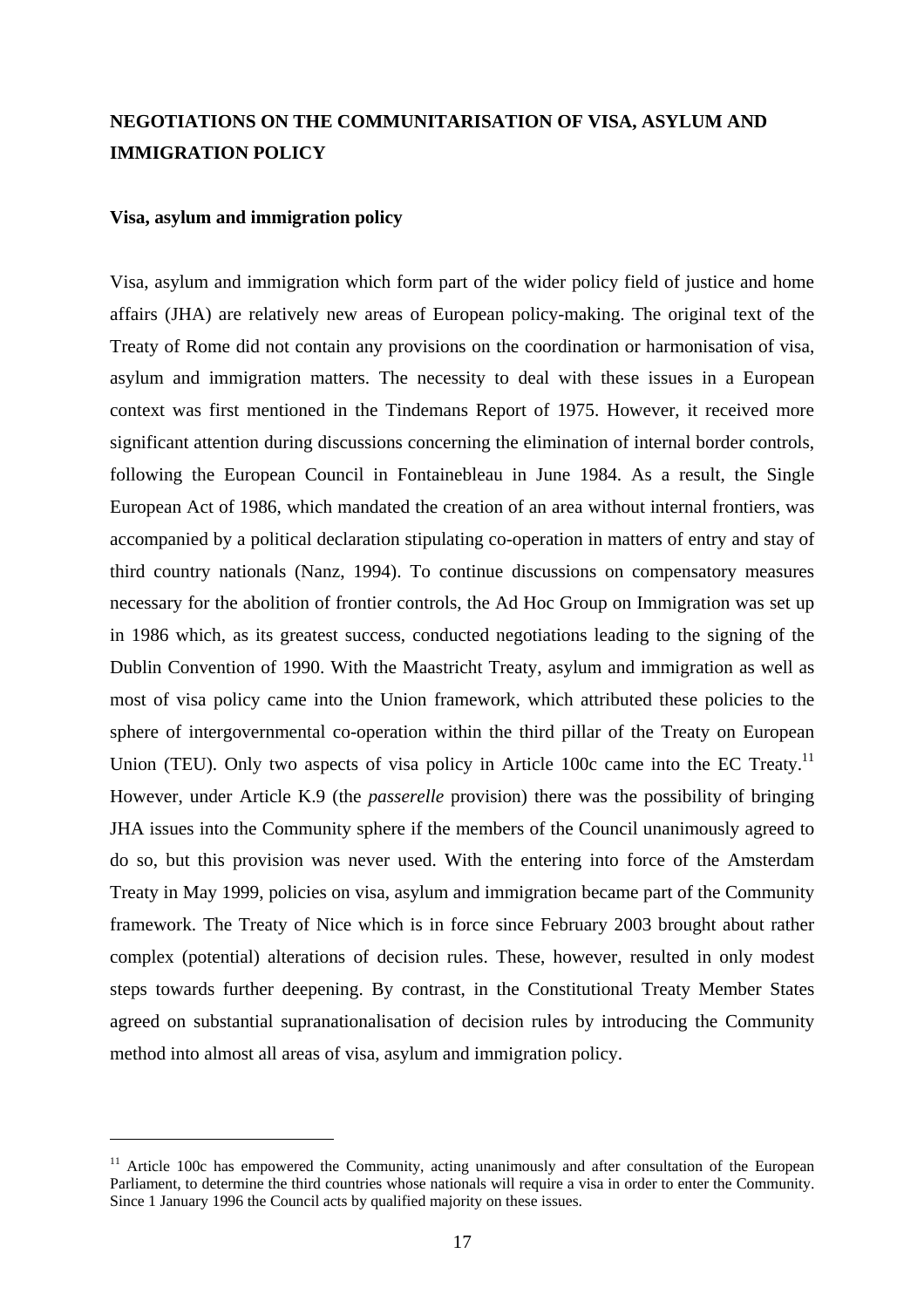#### **The Intergovernmental Conference 1996/97 and the Treaty of Amsterdam**

The area of justice and home affairs including the communitarisation of visa, asylum and immigration policy turned into one of the most prominent issues at the IGC 1996-97. With the Amsterdam Treaty the old third pillar has been divided into two parts: the first part, which constitutes the focus of this analysis, became Title IV of the TEC on 'visas, asylum and other policies related to the free movement of persons' which shifted into the community sphere. The second part, the substantially reduced third pillar (Title VI TEU), is composed of police and judicial co-operation in criminal matters and remained largely intergovernmental. The new Title IV TEC did not immediately create 'an area of freedom, security and justice', but rather introduced mechanisms and a timetable for the progressive establishment of such an area. Title IV laid down a general obligation on the Council to adopt – within a period of five years after the entry into force of the Amsterdam Treaty – the necessary flanking measures aimed at ensuring the free movement of persons. These included measures to abolish any controls on persons and to agree measures to harmonise the control regime applying at the external frontiers of the Union, including visa rules (Article 62). In addition, aims concerning asylum, refugees and displaced persons as well as immigration were established (cf. Article 63). The actual content of the measures to be taken were not specified, but the main thrust in each case is to establish minimum standards, rather than - as intended earlier throughout the Conference - common rules (Duff, 1997).

In terms of decision mode and institutional matters, the following provisions were laid down: during a five year transitional period decisions would be taken by unanimity in the Council on an initiative of either the Commission or a Member State and after consultation of the European Parliament. Five years after the entering into force of the Treaty, the Commission would obtain an exclusive right of initiative. At the end of the transitional period the Council would decide unanimously whether all or part of the areas of the new title are to be decided by qualified majority and co-decision (Article  $67$ ).<sup>12</sup> As for the Court of Justice, application of Article 234 concerning references by national courts to the ECJ for preliminary rulings was limited only to the highest national courts (Article 68). Special provisions were

 $12$  The provisions on short-term visa issues formed an exception: the list of third countries whose nationals must be in possession of visas and a uniform format for visas was to be decided by QMV after a proposal from the Commission and after consultation of the EP. After the five year period provisions on procedures for issuing visas by Member States and rules for a uniform visa would automatically be taken by QMV and co-decision, on a proposal of the Commission.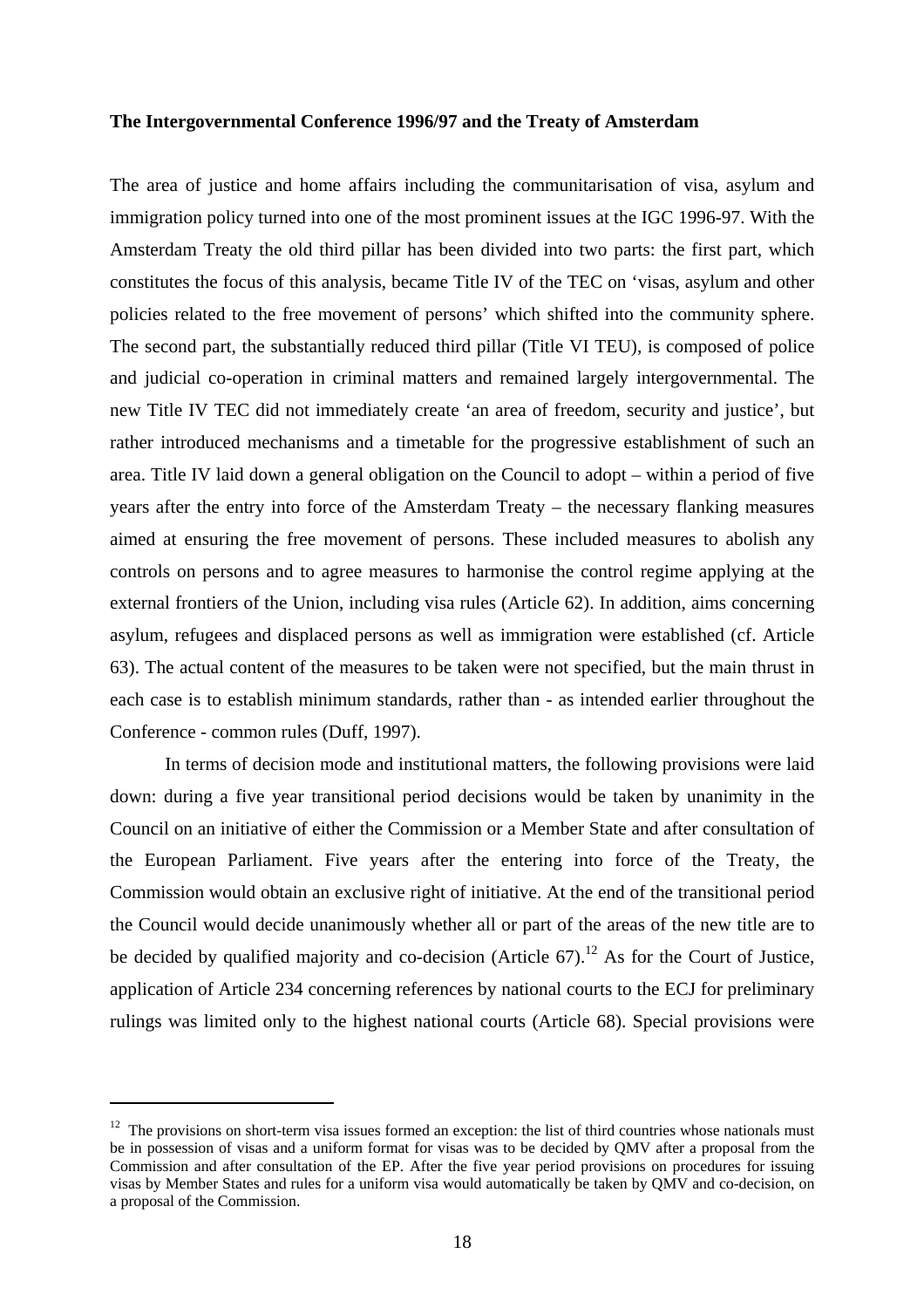adopted in the form of non-application of (or opt-out from) Title IV for the UK, Ireland and Denmark (Article 69).

Observers generally agreed that the progress made during the IGC 1996-97 was substantial. Measured against the benchmark of the *ex-ante* practice, the new provisions were described as 'certainly a net gain' (Brinkhorst, 1997, p. 49), 'decisive progress' (Brok, 1997, p. 377) or even 'a substantial qualitative leap' (Schnappauff, 1998, p. 17). Compared with the expectations held prior to the IGC, Title IV should be viewed as a real achievement. O'Keeffe (1995) and van Outrive (1995), for example, thought that a communitarisation of third pillar issues would be unlikely. Patijn (1997, p. 38) concluded that the IGC had succeeded in transferring asylum, visa and immigration policies to the first pillar 'against all odds'. Measured against the various other options considered during the work of the Reflection Group and the IGC, the outcome achieved at Amsterdam must be considered as progressive (cf. Italian Presidency, 1996). Also compared to other provisions of the Amsterdam Treaty, like those on institutional matters and CFSP, the new Title IV fared very well. Some have thus regarded it 'the main improvement of the Treaty' (Hoyer, 1997, p. 71). Only when measured against the institutional demands and requirements necessary to meet the Union's objectives, the Amsterdam Title IV results have been viewed as mixed or moderately positive (cf. Monar, 1998, p. 138; Müller-Graf, 1997, p. 271).

# **The Intergovernmental Conference 2000 and the Treaty of Nice**

At the IGC 2000, justice and home affairs was negotiated under the broader issue of the extension of qualified majority voting. JHA appeared on the QMV agenda right from the beginning of discussions in early February 2000. As for first pillar JHA issues (Title IV TEC) of asylum, immigration and visa policy, they were included alongside policies subject to the third pillar (Title VI TEU) of judicial cooperation in criminal matters and police cooperation. During the IGC negotiations leading to the Treaty of Nice, the JHA cluster turned out as one out of six controversial QMV subject areas and also formed part of the Nice summit agenda.

The IGC 2000 has brought about the following Treaty changes to Title IV TEC: firstly, only Article 65, on judicial cooperation in civil proceedings (with the exception of aspects related to family law), is governed by the procedure referred to in Article 251 (QMV in the Council and co-decision of the EP) since the entering into force of the Treaty of Nice. Secondly, Article 63 (1) (measures on asylum) and Article 63 (2a) (on refugees and displaced persons under temporary protection) will change to the procedure of Article 251 subject to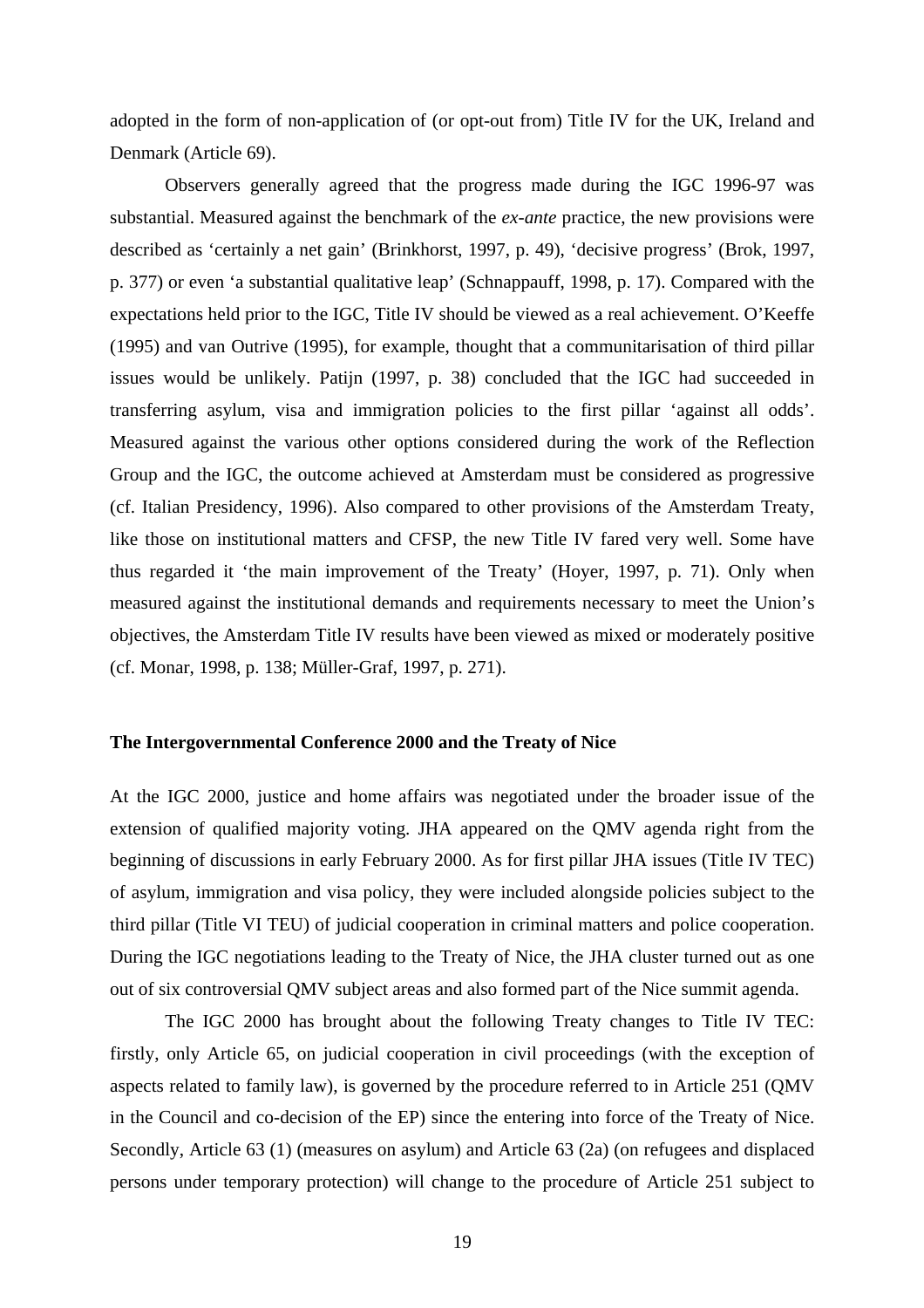prior *unanimous* adoption of Community legislation defining the common rules and basic principles governing these issues. Hence, a switch to QMV and co-decision was possible before the May 2004 date (set out in the Treaty of Amsterdam), from when the Council was to decide unanimously which areas become subject to the procedure of Article 251. On the other hand, this change depends on the unanimous agreement and specification of comprehensive basic legislation. Therefore, it was asserted in the aftermath of the conclusion of the Treaty that 'it is possible that Nice will lead to a delay of transfer to QMV' (Stuth, 2001, p. 11). Indeed, the unanimity requirement for the adoption of legislation has hampered the legislative process in these areas, as a result of which the important directive concerning minimum standards for qualification of third country nationals as refugees was only adopted at the last moment, while the directive concerning minimum standards on procedures could, despite (considerable) political agreement, not be adopted, yet. $^{13}$ 

 In addition to these Treaty changes, the contracting parties also decided upon a number of procedural advances in a declaration annexed to the final act. Firstly, they decided to actually do what the Amsterdam Treaty has foreseen: to switch the procedure of Article 251 from May 2004 in the cases of Article 62 (3) (freedom to travel of third country nationals) and Article 63 (3b) (llegal immigration). Secondly, the contracting parties agreed to change Article 62 (2a) (checks at external borders) to QMV and co-decision when agreement on the field of application concerning these matters has been reached. These provisions arguably facilitate political agreement on the respective measures. However, they are not legally binding. The (final) decision on these changes was to be taken by unanimity.<sup>14</sup> In addition, a number of important areas have brought about no advances at all: Article 62 (1) (abolition of controls on persons at internal borders), Article 63 (2b) (balanced distribution of refugees and displaced persons), Article 63, (3a) (entry, residence and standards of procedure for long-term visa) and Article 63 (4) (rights and conditions for residence of certain third country nationals). Broadly in line with the above elucidation, the provisions on Title IV have generally been viewed as providing 'minimal' or 'small' progress (Stuth, 2001, p. 11; Prodi, 2000, p. 3). Moreover, the partial and deferred switch to QMV, mostly but not exclusively accompanied by co-decision, subject to different conditions, and only in part legally binding, is a rather complex and intransparent solution.

<sup>&</sup>lt;sup>13</sup> Hence, at the time of writing (January 2005) Article 251 does not yet apply to the latter area.

<sup>&</sup>lt;sup>14</sup> In a Council decision of 15 December 2004, agreement concerning OMV and co-decision has been reached concerning Articles 61(1), (2a) and (3) as well as Article 63 (2b) and (3b), but not on Article 63 (3a) and Article (63) (4). This subsequent progress reached in December 2004 was not necessarily expected by decision-makers when the Nice deal was struck (interviews 2004; by telephone 2005). Part of the rationale for the December 2004 decision can be found in the Convention/IGC 2003-04 outcome (see below).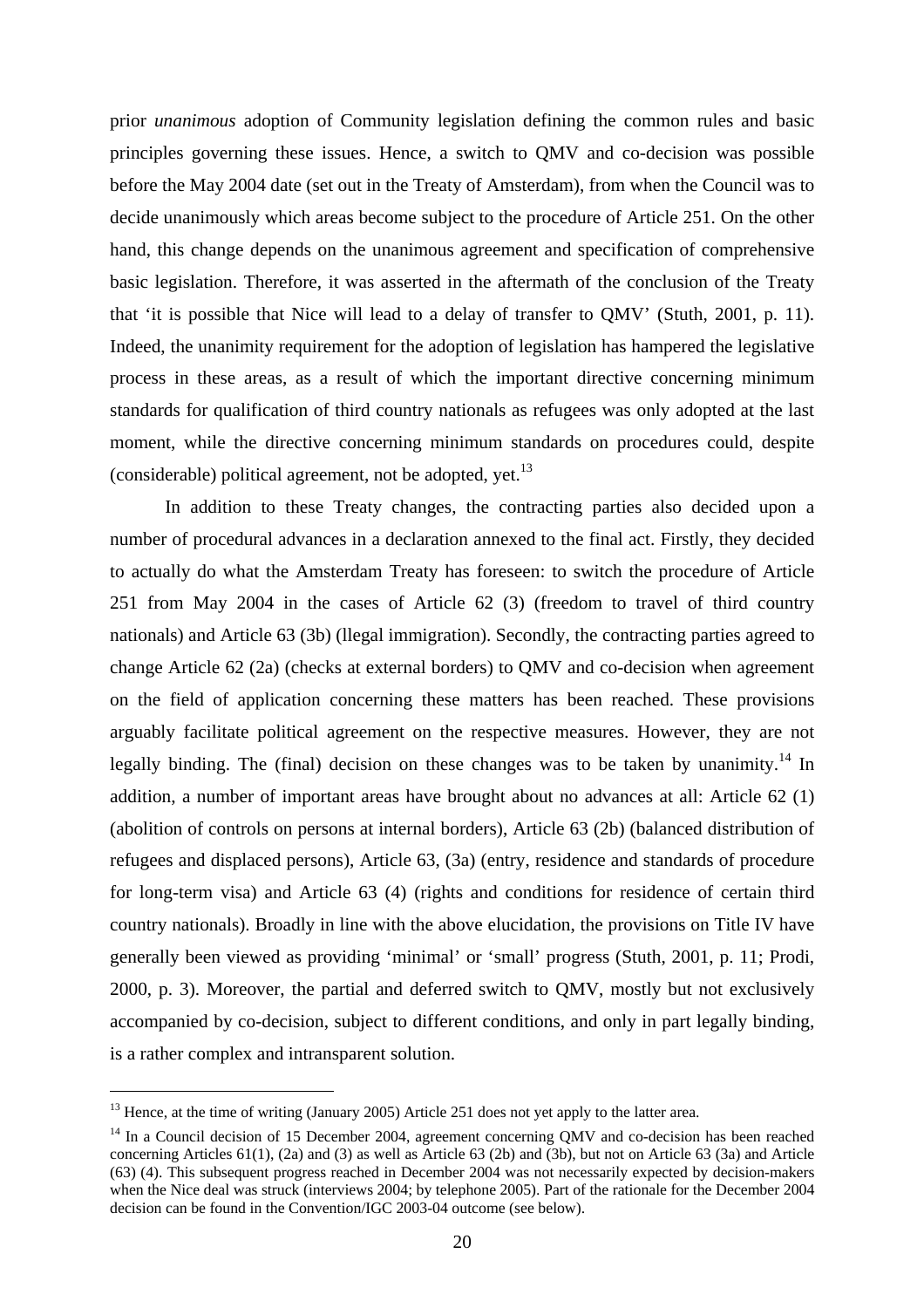#### **The Convention, the IGC 2003-04 and the Constitutional Treaty**

The Laeken European Council decided to convene a Convention on the Future of Europe, and thus to depart from the more standard methods of preparing EU Treaty reforms. It was the EP that first proposed the Convention approach, with the Commission and the Belgian Presidency as the strongest supporters of this idea. The area of JHA was identified in the first plenary debate of the Convention as one of the subjects requiring substantial further discussion and action. It became one of the main issue areas at the Convention, which is partly reflected by the fact that a Working Group on Freedom, Security and Justice was established. First pillar issues of visa, asylum and immigration policy (and judicial cooperation in civil matters) were discussed a bit less than third pillar issues of judicial cooperation in criminal matters and police cooperation. The Draft Treaty that came out of the Convention already provided for the changes which are outlined subsequently. First pillar, i.e. Title IV, issues were barely discussed at the IGC following the Convention, as a result of which only cosmetic changes were made in this area during the IGC 2003/04.

The Treaty provisions on Title IV issues have substantially progressed in terms of scope and depth: (1) the Community method  $-$  i.e. qualified majority voting in the Council, co-decision of the European Parliament, the exclusive right of initiative of the Commission and jurisdiction of the European Court of Justice – has been introduced for all first pillar issues with only very few exceptions; (2) turning from decision rules to policy objectives, in terms of border control, the new Treaty talks of a 'policy', and with regard to asylum and immigration it uses the term 'common policy', instead of merely 'measures', and thus denotes a higher degree of integration; (3) specific objectives in the three fields have also been extended, including the introduction of a management system for external borders, a uniform status of asylum, a uniform status of subsidiary protection for third country nationals, cooperation with third countries for the purpose of managing inflows of people applying for asylum, and the combating of trafficking in persons; (4) the new structure of the Treaty abolishes, at least formally, the division of JHA into two different pillars. The current pillar separation is sub-optimal, not least because of past conflicts concerning the legal basis of cross-pillar measures.

 There are few safeguards and exceptions in the new provisions: in the area of immigration policy, a prohibition of harmonisation of Member States' laws has been codified for the promotion of integration of third country nationals. In addition, Member States' right to determine access to the labour market by third-country nationals shall remain unaffected by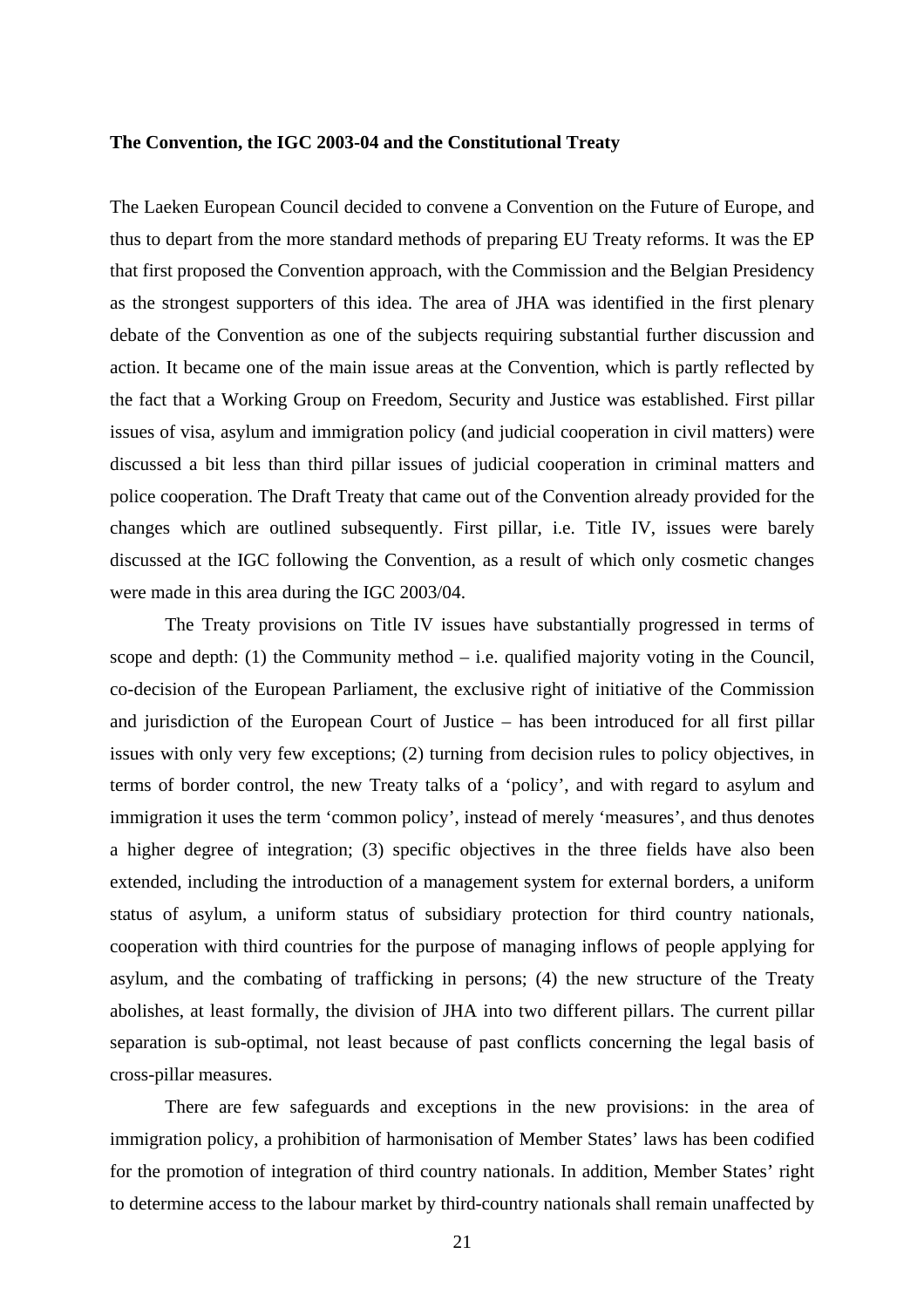the Treaty provisions. Regarding judicial cooperation in civil matters, measures concerning family law will remain subject to unanimity and the European Parliament will only be consulted. It has also been judged detrimental that the Constitutional Treaty followed the system introduced at Amsterdam, whereby individual objectives are listed for each policy area. Not only is it unusual for a constitution to contain such detailed programmatic elements. These catalogues also have the disadvantage that they may be interpreted such that aims which have not been expressly stated may not be subject to Union action (Monar, 2003, p. 539). Overall, the new provisions, especially concerning decision rules, have commonly been judged as bringing substantial progress in terms of a further communitarisation of visa, asylum and immigration policy (e.g. Cuntz, 2003; Monar, 2003).

After having looked at the outcomes of the last three Treaty revisions, the subsequent analysis will examine the strength and relevance of the six hypothesised pressures concerning the communitarisation of visa, asylum and immigration policy. We analyse in turn (1) functionalendogenous pressures; (2) exogenous pressures; (3) socialisation, deliberation and learning; (4) the role of organised interests; (5) the role of supranational institutions; and (6) countervailing forces.

#### **Functional pressures**

During the IGC 1996-97, functional pressures constituted a very strong dynamic for the communitarisation of visa, asylum and immigration policy. Two types of functional pressures were at work here. Firstly, there were pressures, stemming from the objective of free movement of persons, the realisation of which required certain flanking measures to be taken in the areas of external border control, asylum and immigration policy to compensate for the elimination of intra-EU borders. The free movement of persons principle goes back to the four freedoms inscribed in the Treaty of Rome. The idea of abolishing border controls at the EC's internal frontiers has been on the Community agenda more seriously since the Tindemans report of 1975. The adoption of the Schengen Agreement on the gradual abolition of controls at the common frontiers by five Member States in 1985, and the Single European Act of 1986, aiming for the realisation of an internal market by the end of 1992 reinforced the objective. Outside the Community framework, the principle was strengthened through the signing and entering into force of the Schengen Convention in 1990 and 1995 respectively by an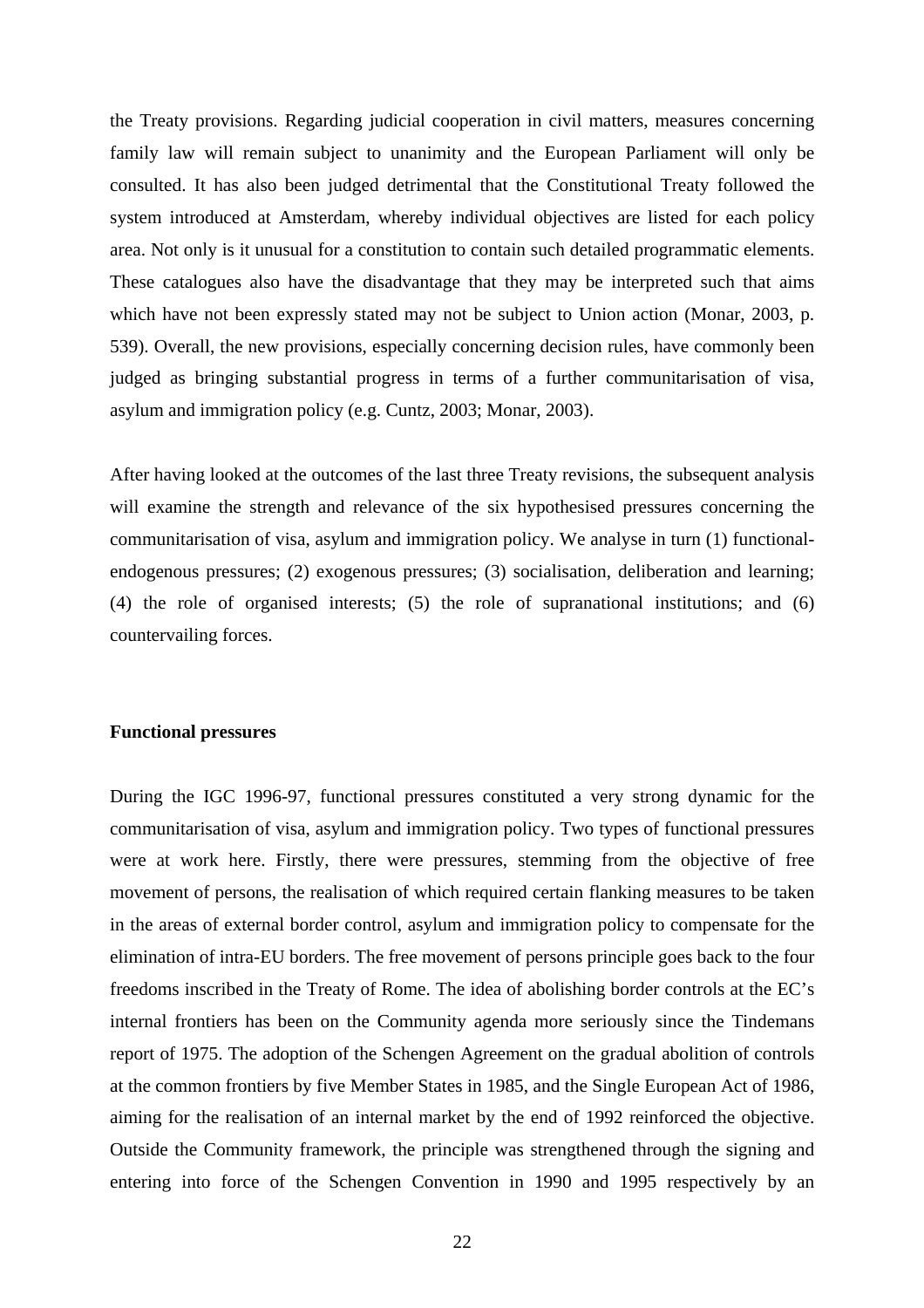increasing number of Member States (den Boer, 1997b). Considerable significance was attached to it partly because, amongst the four freedoms, this free movement of persons has the most direct bearing on the lives of individual citizens amongst the four freedoms (Fortescue, 1995, p. 28). In addition, from an economic perspective, the proper working of the internal market would be jeopardised, unless this principle were to be put into practice (Commission, 1985, p. 6).

The most obvious functional link is between the abolition of internal borders and increased co-operation in terms of external border controls and visa policy. States are unlikely to waive the power of internal controls, unless they can be provided with an equivalent protection with regard to persons arriving at the external frontiers. This implies shifting border controls to the external borders and also a common visa policy, regulating short-term admission to EC territory (Papademetriou, 1996, p. 24; Hailbronner, 1994). The functional link to immigration and asylum policy is also a strong one. In order to create a common external frontier for the internal market, common policies on immigrants, asylum-seekers and refugees are necessary. Otherwise, the restrictive efforts of one Member State would be undermined by diverging (liberal) policies of other Member States, as 'the free movement of persons also means free movement of illegal immigrants' or rejected asylum seekers (de Lobkowicz, 1994, p. 104). It was feared that the abolition of internal borders would lead to an increased internal migration of asylum seekers denied asylum in the first country, and to multiple applications for asylum as well as uncontrollable influx of illegal immigrants (Achermann, 1995). The Dublin Convention in September 1997, to some extent, tackled the problem of asylum shopping (i.e. asylum applications in several countries).<sup>15</sup> However, by determining the first entry state as the one having to deal with the application of an asylum seeker, this provision created a (serious) problem of arbitrariness, given Member States' differing standards of reception and varying interpretation of the refugee status. As a result, minimum standards on the reception of asylum seekers were necessary. In order to arrive at this and other flanking measures a greater degree of Community methods was required, so as to make co-operation more efficacious, and to enable co-operation to move beyond the lowest common denominator. This rationale for communitarisation was the most widely accepted and articulated one among decision-makers (e.g. Benelux, 1996; Finnish Government, 1996; UK Government, 1996; for a fuller account: Niemann, 2005 forthcoming).

<sup>&</sup>lt;sup>15</sup> Yet, neither the Dublin Convention, nor the Regulation  $343/2003$  replacing it ('Dublin II'), may be wholly successful in terms of reducing multiple applications or secondary movements within the European Union. Cf., for example: Immigration Law Practitioners' Association (2001).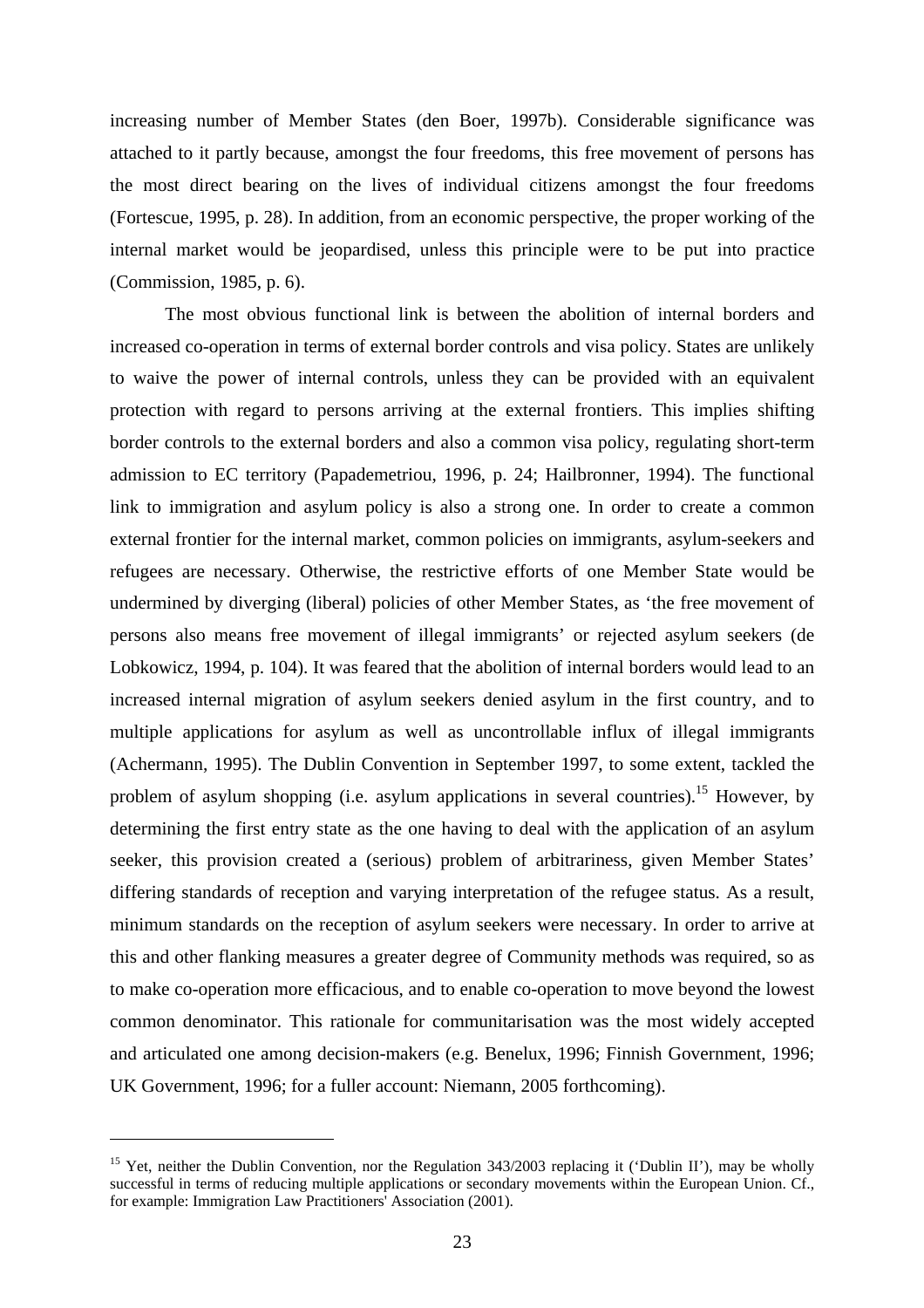The second important functional pressure resulted from the dissatisfaction of collective goal attainment, not from another policy area (such as the internal market), but from within the same field. Effective cooperation in the area of JHA, and particularly visa, asylum and immigration policy, had become an increasingly important EU policy objective. From that perspective, the considerable (structural and institutional) weaknesses of the third pillar became a major stumbling block towards the goal of effective co-operation. There has been great consensus in the literature concerning the 'failure' of the third pillar in the run-up to the Amsterdam IGC (e.g. O'Keeffe, 1995; Justus Lipsius, 1995). The most important flaws included: (1) overlapping competencies between the first pillar and the third pillar, for instance concerning the rules governing the crossing of external borders. A communitarisation of issues where there is such a link to existing EC competencies promised to increase the efficiency of measures and the coherence of action taken by the Union (Monar, 1997). (2) The legal instruments of the third pillar were widely regarded as flawed. For example, there was some uncertainty concerning the legal effect, particularly concerning joint actions (O'Keeffe, 1995). (3) The unanimity requirement was always assumed to have been a severe obstacle to the adoption of measures under the third pillar. The QMV option, through the 'passerelle' provision, which allowed the Council, acting unanimously, to bring issues to the scope of the Community, was very difficult to invoke, and in fact never had been. (4) The third pillar essentially lacked a generalised system of judicial review. As the third pillar affects individual rights, a strong claim could thus be made to seek judicial review in the areas covered by it (Drüke, 1995). (5) Although the Commission was supposed to be fully associated in the area of JHA, some observers suggested that the Commission merely had the status of *observateur privilégié* and that it was unclear to what extent the Commission was actually associated with the work in the third pillar. A communitarisation of visa, asylum and immigration policy promised to (considerably) improve on these shortcoming and enable goal attainment in terms of effective cooperation in that area. Policy-makers attached substantial significance to this rationale (e.g. Reflection Group, 1995).

During the IGC 2000, functional rationales were somewhat less potent, compared with the Amsterdam IGC. Pressure from the free movement of persons objective was still a fairly considerable, albeit diminished, rationale for the further communitarisation of visa, asylum and immigration policy. That the free movement of persons had not yet become a (complete) reality by the late 1990s was acknowledged by several sources. However, the perceived deficiencies in terms of realising this principle and the intensity of demanding progress in this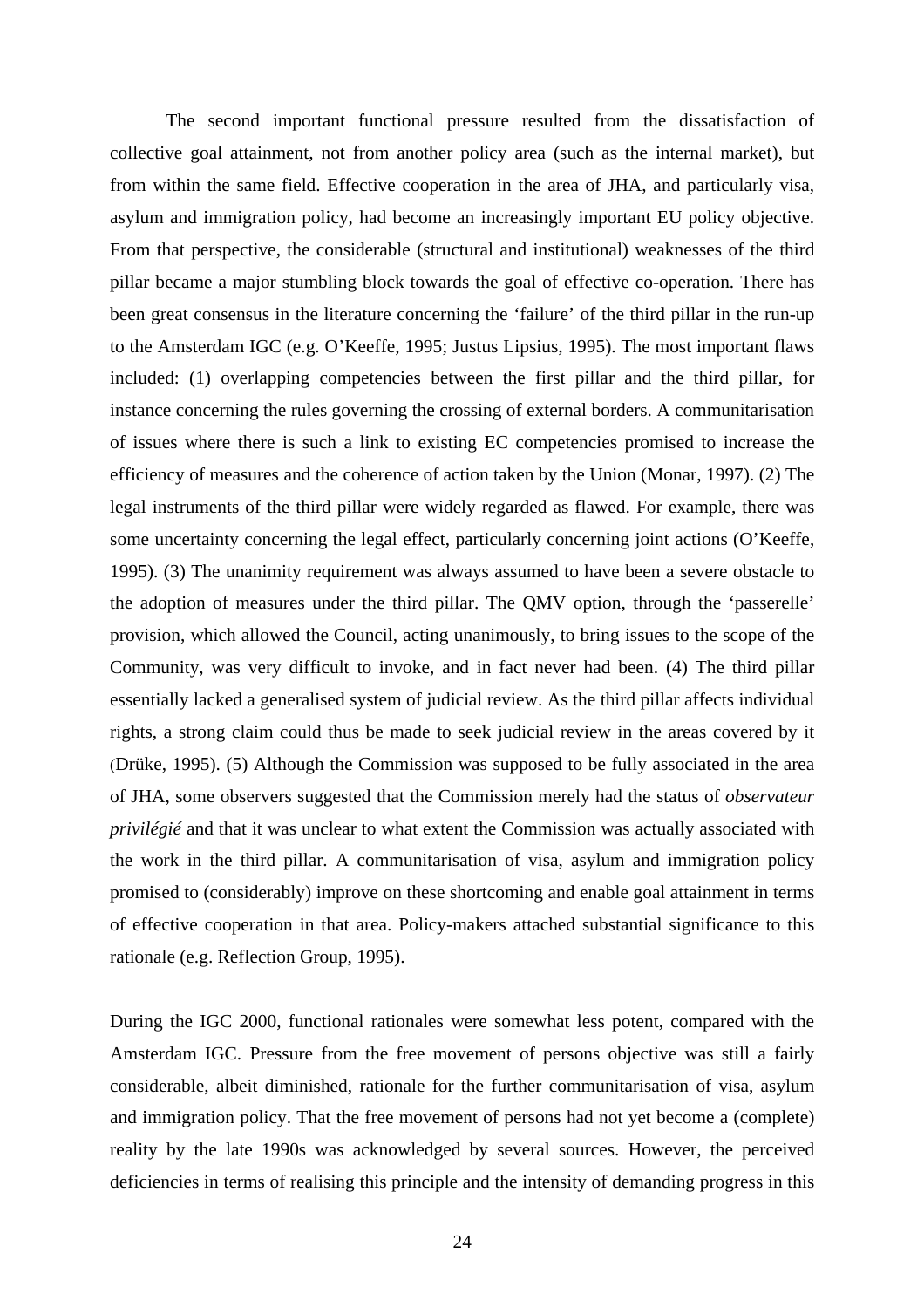area had both decreased compared with the discourse of the early and mid-1990s (High-Level Panel on the Free Movement of Persons, 1997; Commission, 1998). Also, this logic, which had dominated the IGC 1996-97 discourse concerning visa and migration was less on the minds of decision-makers, which is reflected by the IGC 2000 documentation (also interviews, 2003, 2004). Instead, another internal market pressure increasingly began to unfold its rationale in the late 1990s. Despite substantial progress concerning the completion of the single market, there was still no adequate access to judicial authorities in other Member States for individuals and businesses. As a result the Tampere programme endorsed the principle of mutual recognition as the cornerstone of judicial cooperation in both civil and criminal matters (Monar, 2001, p. 755). It also gave the mandate for new procedural legislation in cross-border cases, in particular on those elements which are instrumental to smooth judicial cooperation and enhanced access to law. Decision-making by QMV would allow faster progress to be made in one of the last loopholes of the internal market. It has been argued that this rationale was on the minds of (some) policy-makers when transferring judicial cooperation in civil matters to the Community method during the IGC 2000 (interview, 2002).

A moderate functional logic was at work through pressures stemming from the decision on future enlargement, taken at various European Councils since Edinburgh in 1992. Although an exogenous event, enlargement after those internal commitments largely became an endogenous source of pressure for reform of EU decision-making procedures. It was the internal EU agenda and the way this was marketed within and outside the Union rather than demands from applicant countries which put the Union under pressure to reform its institutions and decision rules. Once enlargement became an internal goal, problems were created (or rather anticipated) in terms of decision-making and co-ordination among the Member States for policy areas rules by unanimity, such asylum and immigration as well as part of visa policy. Unanimity was already regarded as problematic with 15 delegations by some. With 25 Member States and the corresponding diversification of interests and increased heterogeneity of political and legal cultures, it was feared that those areas which were still governed by unanimity would become substantially susceptible to decision-making deadlocks. Interviews mostly substantiated this growing understanding. However, in JHA – even more than in other policy areas given the already substantial differences in terms of legal traditions, migratory pressures and labour market approaches – diversity among Member States (further growing with enlargement) was also perceived as a concern, causing some reservations vis-à-vis QMV, because of the high costs of adjustment in the case of 'minoritisation' in the Council. However, overall the prospect of enlargement added some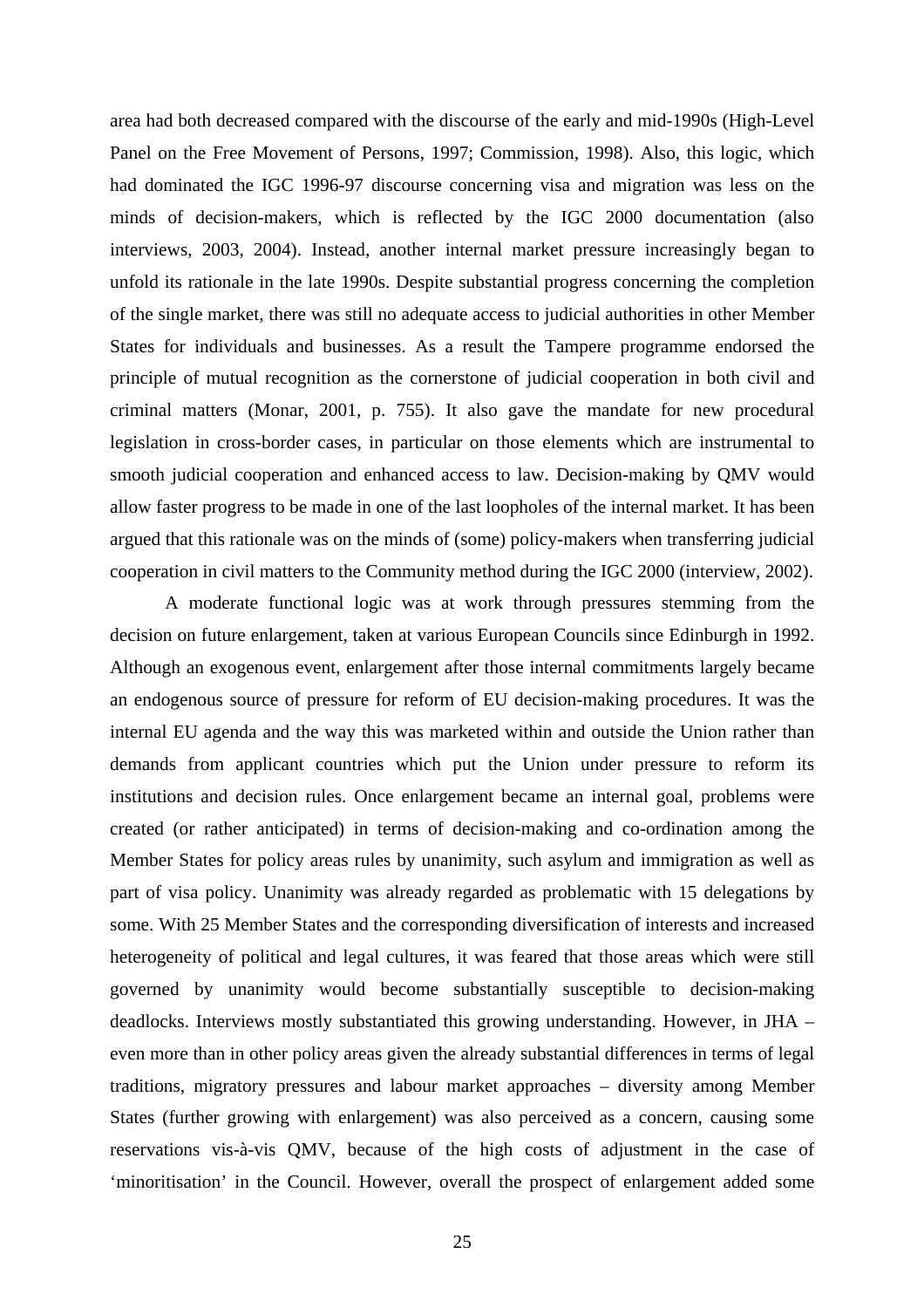additional functional pressure for (further) communitarisation (interviews, Brussels, 2002, 2004).

Another moderate functional pressure stemmed from necessities for increased cooperation in the *same* issue area due to the dissatisfaction with the attainment of collective goals in that sector. The establishment of an area of freedom, security and justice, with Title IV as a significant component part, has become one of the most important EU projects of the European Union, comprising about 250 planned binding legislative acts (Monar, 2000, p. 18). It has been furnished with concrete aims and deadlines through the provisions of the Amsterdam Treaty, concretised by the Vienna Action Plan of 1998 and further substantiated and built on by the conclusions of the Tampere European Council in 1999. The substantial goals laid down in this area created pressure on the decision rules in the Council. However, the pressures in this respect were still (perceived as) moderate. It was widely argued that the improved provisions of the Amsterdam Treaty, which were perceived as substantial progress by many, had been in use only for a few months, that these needed to be (thoroughly) tried out first, and that it was too early to tell whether they would be inadequate to cope with the problems at hand (interview, 2004).

As for the Convention and last IGC, all in all functional pressures on visa and migration decision rules had intensified after the Nice IGC. Substantially contributing to this was the ever growing pressure of enlargement. With the Seville European Council of June 2002 and its provisions for signing the Accession Treaty the following year and the participation of new Member States in the 2004 EP elections, enlargement had become an imminent reality. This put substantial pressure on issue areas such as Title IV that were (mostly) subject to unanimity. In the Convention, enlargement became a frequently cited rationale to substantiate the need for reforming the decision rules of Title IV (Commission, 2002a; EP 2003). With growing understanding regarding the prospect of decision-making deadlocks in the Council, concern about growing diversity which would increase the costs of adjustment for countries outvoted in the Council had diminished (interview, 2004).

Another strong functional pressure was exerted in terms of the dissatisfaction with the collective goal of achieving the area of freedom, security and justice – and more particularly the concrete targets set in the Treaty of Amsterdam, the Vienna Action Plan and the Tampere programme. Pressure was growing in that respect, due to little progress in the legislative process. The European Council meetings of Laeken in December 2001 and Seville in June 2002 increased the pressure by reaffirming the commitment to the policy guidelines and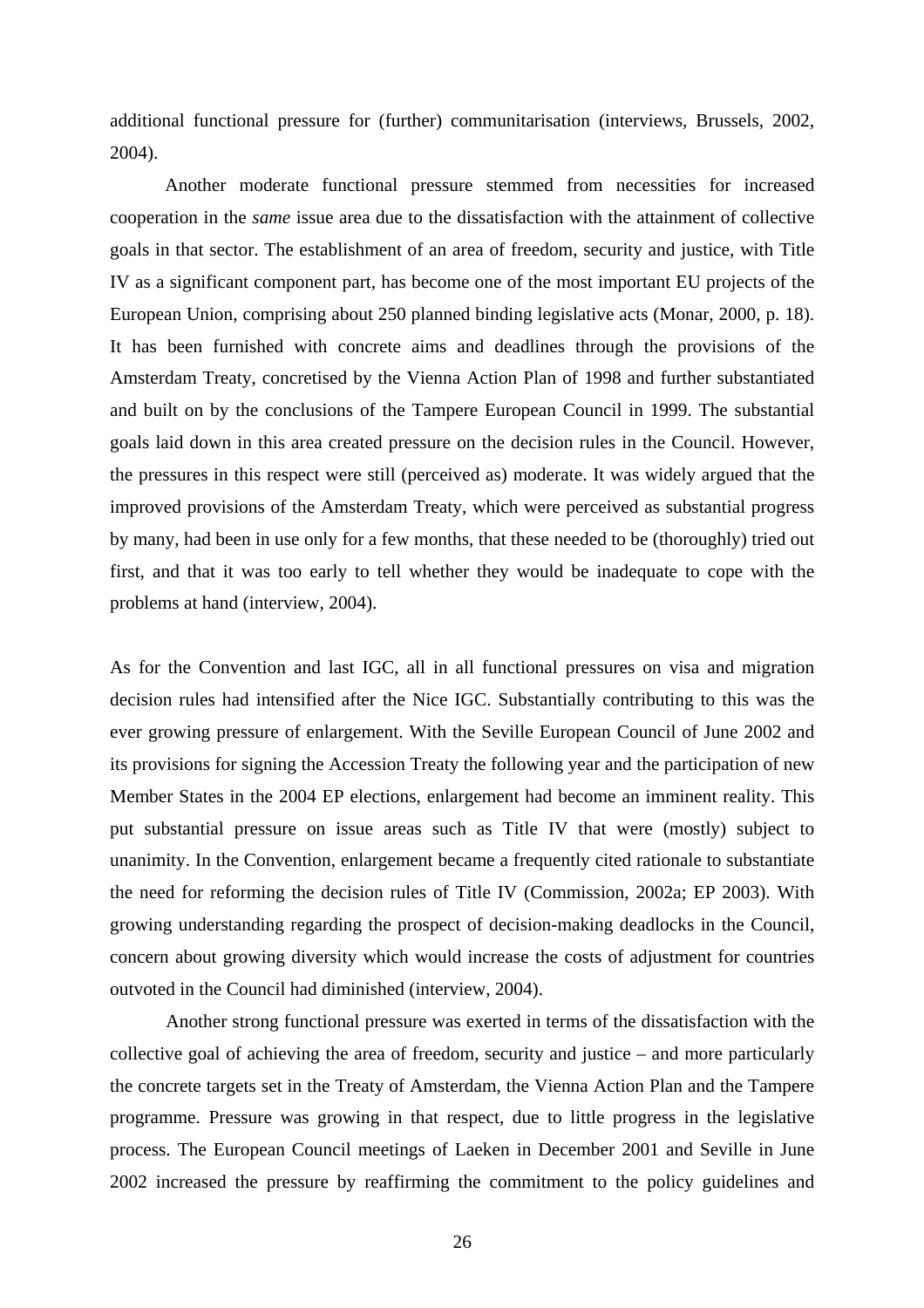objectives defined at Tampere and by expressing its concern that progress has been slower and less substantial than expected in the area of asylum and immigration policy. Similarly, the 'scoreboard', a bi-annual update established to review the progress concerning the area of freedom, security and justice indicated the severe problems of complying with the time limits that had been set (Commission, 2002b). Many observers, both in academic (e.g. Fletcher, 2003, p. 535) as well as in decision/policy-making (Belgian Presidency, 2001, p. 5) circles, have made the unanimity requirement responsible for the lack of progress in this area, which reinforced the pressure for a reform of decision rules. In addition to the lack of progress concerning the measures which were supposed to be in place by 2004, the second phase of the Tampere programme stipulated important aims for the period after 2004.<sup>16</sup> Hence, during the Convention improved decision rules in the Council were called for with a view to dealing with these objectives more effectively than current legislative endeavours (interview, 2004).

The Laeken European Council added moderate functional pressure in another way. By putting particular emphasis on greater simplification and efficiency, the Heads of State and Government increased the rationale for Title IV reform. Given the complexity of its decisionmaking rules with many inconsistencies and irregularities, Title IV provided much scope for improvement along these lines. Streamlining and rationalisation of halfway/hybrid decisionmaking provisions can go both ways: re-nationalisation or supranationalisation. However, given the various other dynamics pointing towards further communitarisation, the bias was clearly in favour of the Community method. The Laeken European Council had also called for more democracy and transparency. The two solutions at hand, greater involvement of the EP and an enhanced role for national parliaments, were not equal competitors. Given the strong predisposition in favour of the Community method, and especially QMV, through the various dynamics, the logic was clearly to involve the EP more substantially in Title IV. As ministers could be outvoted in the Council, the democratic deficit would be dealt with more effectively through greater EP involvement. The functional tensions created by these aims should not be exaggerated. They had been formulated at various European Councils before without having much impact. However, at Laeken, these objectives were arguably emphasised more strongly than in previous Presidency conclusions<sup>17</sup> and the members of the Convention took them more seriously than officials preparing previous IGCs (interview, 2004).

 $16$  These included issues like the harmonisation of the conditions for refugees concerning entry and stay, the right of residence for third country nationals who wish to stay in Member States other than their country of residence, standards for long-term visas and residence permits, and provisions with respect to refugee 'burden-sharing'.

<sup>&</sup>lt;sup>17</sup> Cf. Presidency Conclusions of the following European Councils: Cannes (point IV), Madrid (pp. 1, 3), Helsinki (point I), Feira (point I) and Laeken.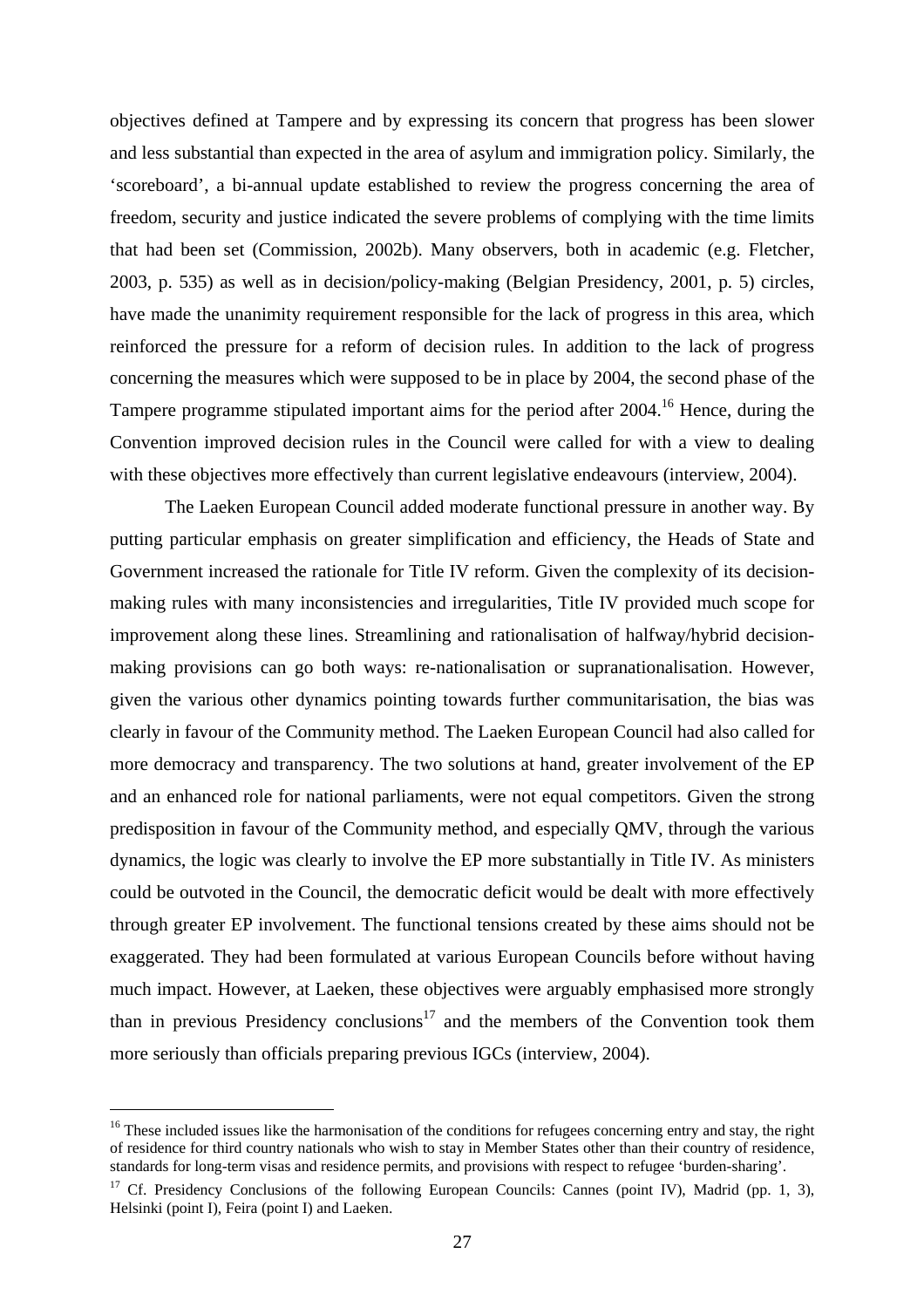Functional rationales stemming from the single market and the free movement of persons objective had further receded. The perceived deficiencies in terms of realising the free movement of persons principle and the intensity of demanding progress in this area had further diminished.<sup>18</sup> Moreover, the general feeling in the policy-making and also in the academic Community was that issue areas such as asylum and immigration had for some time developed aspects and objectives beyond the abolition of internal borders and the internal market. Hence, the free movement of persons objective played only a subsidiary role at the Convention and the IGC 2003/04 (interview, 2004).

#### **Exogenous pressures**

1

Another structural rationale influencing Treaty revision in the area of visa, asylum and immigration policy is exogenous pressure. During the IGC 1996-97 this dynamic was an important one. Although somewhat less powerful here than functional pressures, exogenous factors interacted with and reinforced functional ones in driving Member States and Community institutions towards communitarisation in this area.

Exogenous pressures are understood here as large numbers of asylum seekers, immigrants and refugees entering the Community and staying there, legally or illegally. This, combined with rising levels of unemployment in Western Europe, resulted in the perceived need to limit the number of third country nationals seeking asylum in, and immigrating to, the Community. Since the late 1980s migration was pinpointed as a serious problem (Collinson, 1993, p. 115). Even though, the number of asylum applications was falling in the EC (apart from the Netherlands and the UK) since 1991, migration continued to be perceived as a threat (cf. Butt Philip, 1994, p. 188).

The need for a common EU response to those problems was a mixture of the perception of a common threat and the (related) inability of individual nation states to cope with these problems single-handedly. National immigration and asylum policies became ineffective, especially because 'no single country in Western Europe [was] capable of regulating migration flows without influencing those in other countries' (Baldwin-Edwards and Schain, 1994, p. 11). European states confronted with the growth of asylum applications and illegal immigration adopted ever stricter asylum and immigration regulations, which

<sup>&</sup>lt;sup>18</sup> Interview (2004). It should also be noted that the Commission has been conspicuously more silent on the free movement objective since its 1998 communication (cf. Commission, 1998).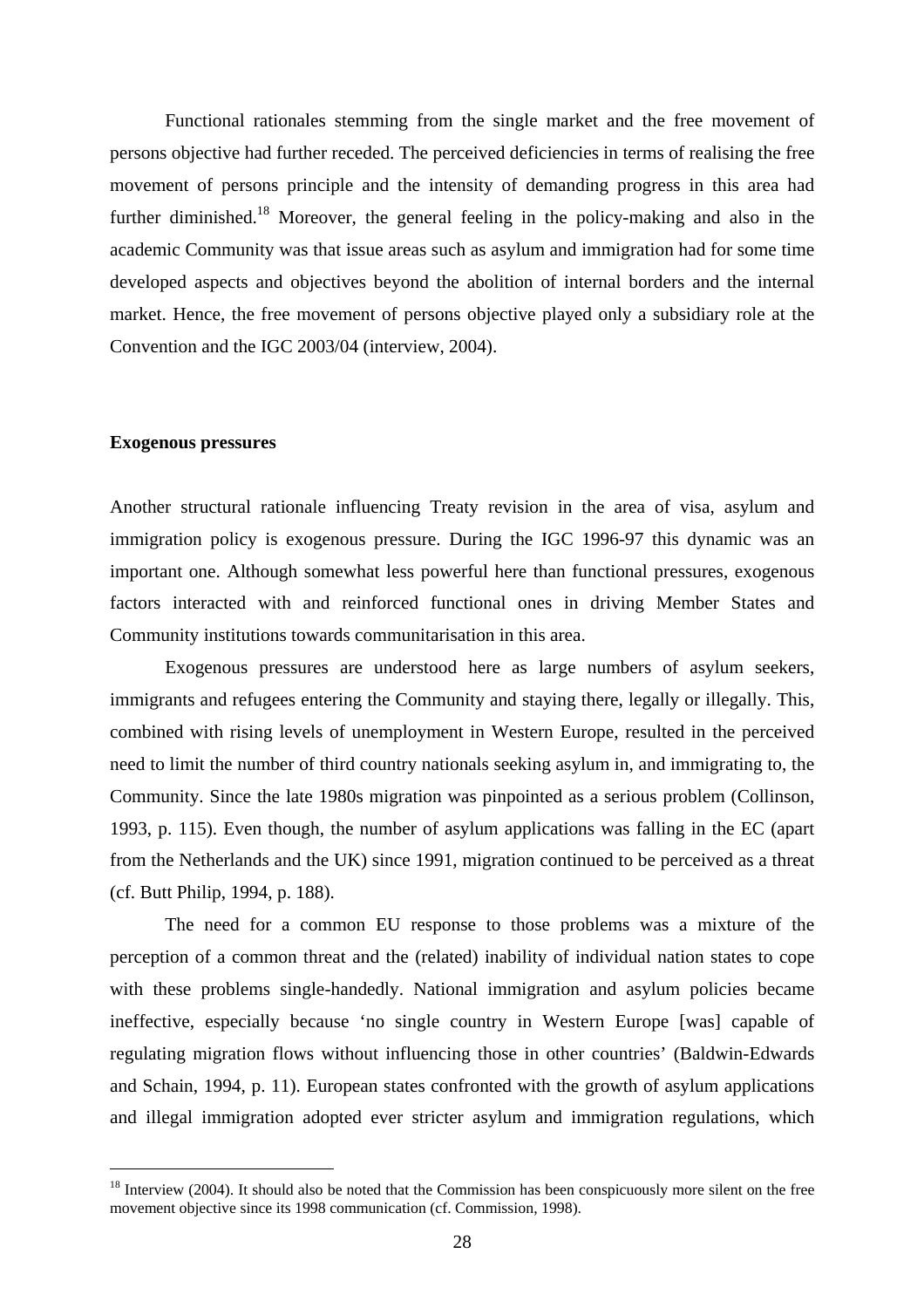however, were unsuccessful because restrictions in one country only led to more asylum seekers in other countries until those countries adopted the same or even stricter rules. As a result, it was recognised that 'solo runs' did not help and that co-operation was needed (Achermann, 1995).

Hence, underlying this issue was, at least to some extent, the nature of the asylum and immigration problems that went beyond the governance potential of individual nation states. Regional integration was viewed as a more effective buffer against exogenously originated problems of international migration. The perception often was that the free movement of persons rationale decisively exacerbated these exogenous developments (EP, 1995c; Schelter, 1996). Overall, exogenous pressures formed part of decision-makers' rationales for strengthening cooperation on the European level to work out common measures (e.g. Portuguese Government, 1996; Luxembourg Government, 1995).

During the IGC 2000, exogenous pressures remained at a fairly substantial level. The number of asylum applications had begun to rise again in the European Union after 1996, even if in 1999 it was still only about half the 1992 level (cf. Eurostat, 2003). In addition, the decline in legal immigration, resulting from more restrictive national approaches, was 'compensated' by increasing illegal immigration (Green/EFA, 2001). Moreover, EU unemployment, which was slightly diminishing after 1996, was still at a relatively high level and still viewed as a major problem in EU Member States. Thus, since the early 1990s most Member States had opted for rather restrictive national policies. However, tolerating different asylum and immigration regimes in the EU context invited competitive policy-making among Member States. Member governments and administrations had become gradually aware in the 1990s that these policies could no longer be tackled effectively on the national level, also because of the gradual abolition of internal borders. Hence, European solutions needed to be intensified to prevent disruptive policy competition by determining common standards on which all Member States could rely (Märker, 2001). Further common measures, in addition to the Dublin Convention, needed to be worked out, for example on the qualification as a refugee and on procedures for granting and withdrawing refugee status, while new policy goals beyond Amsterdam had been formulated. And progress in these areas can be attained more easily with more supranational decision rules.

As for the Convention and last IGC, exogenous pressure had further grown since the previous Treaty revision. EU-wide migratory pressures in terms of asylum applications remained fairly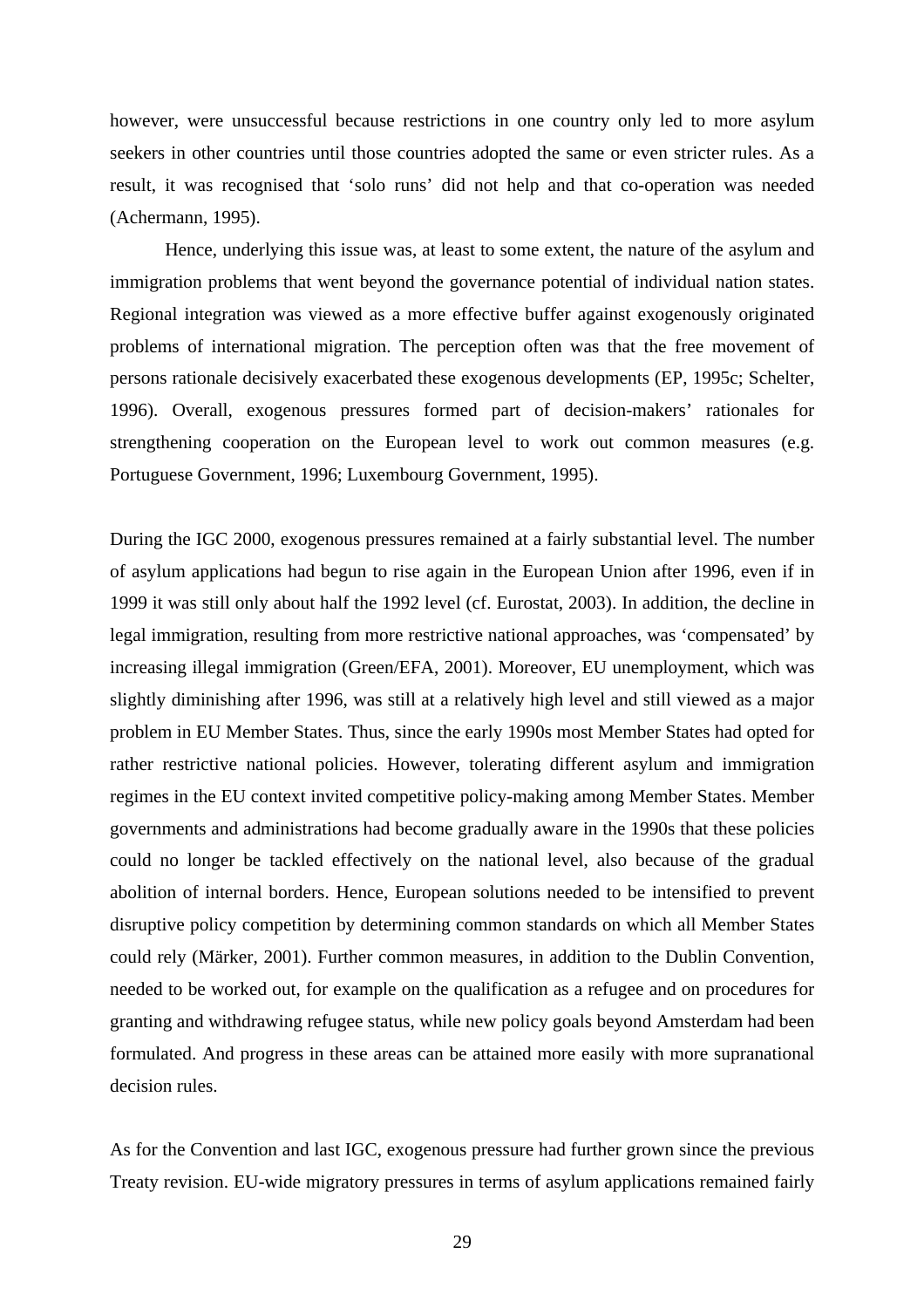constant between 2000 and 2002. Competitive (restrictive) policy-making of the 1990s had risen awareness concerning the need for European solutions. Pressure for *common* asylum measures and decision-making by QMV was still on, as progress concerning the directives on procedure and qualification – the core provisions of a common asylum system – was forthcoming only very slowly under unanimity during the Convention, and more far-reaching policy objectives had been formulated at Tampere.

In addition, a new exogenous dimension had arisen. The terrorist attacks of 11 September 2001 had certain implications for asylum and immigration policy, as for the area of justice and home affairs more generally (Guild, 2003; Brouwer, 2003). The link between terrorism and immigration/asylum policy is the assumption that terrorists tend to come from outside and enter the country in question as third country nationals – as legal immigrants as in the case of some of the perpetrators of 9/11, as illegal immigrants or as asylum seekers. Of course, the Tampere programme of December 1999 already included objectives related to the combat of terrorism. However, 9/11 was certainly a spur to work out EU level provisions, for example the as reagards Common Position on Combating Terrorism or the adoption of the Comprehensive Plan to Combat Illegal Immigration and Trafficking of Human Beings in the European Union. Yet, additional anti-terrorist measures were judged necessary, for example related to the expulsion, extradition and detention of (potential) terrorists. Further progress in this area would be (substantially) facilitated by the extension of qualified majority voting in JHA. This rationale for QMV and the community method was accepted by most interviewees and also articulated less overtly by some policy-makers (Martikonis, 2002). But on the whole, 9/11 was perceived only as a moderate, and certainly not decisive, extra spur for further communitarisation (interview, 2004).

Further pressures, largely exogenous to the European integration process, had evolved as regards immigration and visa policy. In some Member States the political discourse, often in conjunction with growing concern regarding the demographic development in the European Union<sup>19</sup>, increasingly suggested that immigration policy should be somewhat liberalised, not least to allow for immigration of the young and well-qualified. Related to the latter point, there was and still is demand in many EU countries for highly-qualified professionals, for example in the IT sectors, to work in Member States for a number of years. In parallel, there has been talk in the WTO concerning the removal of barriers to the temporary movement of

<sup>&</sup>lt;sup>19</sup> See: Iglicka (2002, pp. 327-333). On the political discourse concerning the link between demographic developments and the need for immigration, for Germany see e.g.: Frankfurter Allgemeine Zeitung, 31.10.2001, p. 4; 17.01.2002, p. 4; concerning France see e.g.: Le Monde Economie, 13.11.2001; 16.4.2002; 24.9.2002.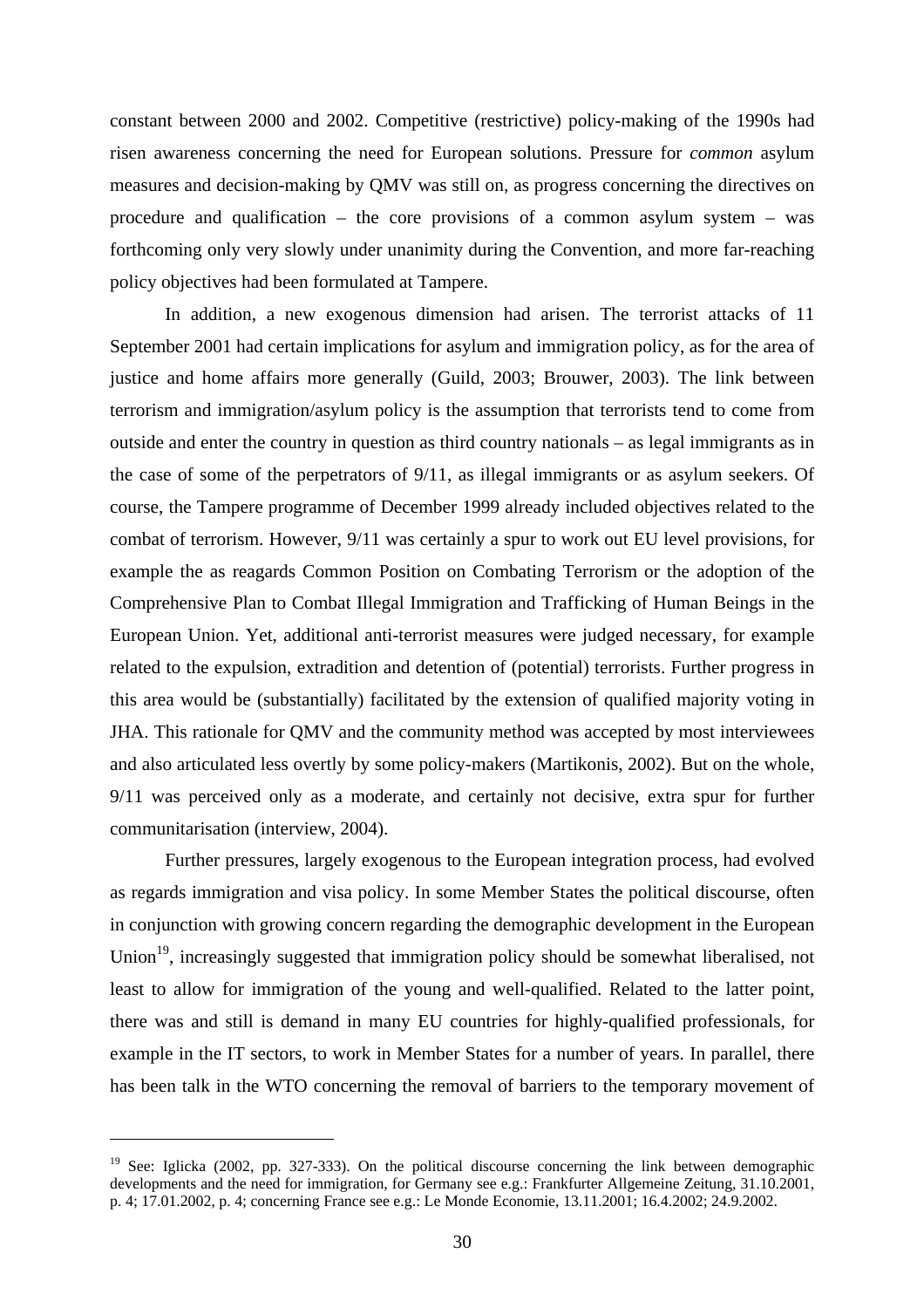people under the GATS. These developments created pressure for simplified and more straight-forward visa procedures or a GATS visa (cf. European Services Forum, 2001).

#### **Socialisation, deliberation and learning processes**

Throughout the IGC 1996-97, socialisation, deliberation and learning processes influenced the outcome on visa, asylum and immigration policy in two respects. Firstly, JHA was at the time still a new field with EU policy-making. The question in that regard is how fast and to what extent those decision-making structures, as well as actors and forums, allowed socialisation, learning and communicative action processes, and thus cooperative behaviours, to take place. Such processes were far from developed in the early and mid  $1990s$ <sup>20</sup> As one close participant of JHA policy-making noted, ministers and officials in the third pillar had not (yet) realised 'the need to make concessions and to seek compromise'. Moreover, 'the fact that in these early days, the ministers and ministries involved [were] not yet sufficiently accustomed to the working methods and disciplines of the Council to actively seek ways of making decision-making possible with any kind of urgency' was referred to as one of two main features 'most unconducive to progress' (Fortescue, 1995, p. 26, 27; also see Westlake, 1995, p. 240). In essence, the minimal occurrence of such processes and behaviours until the mid-1990s increased the pressure for further institutional reform towards communitarisation at the IGC. Few policy-makers suggested that the cumbersome, rigid, and often uncooperative policy process in the area of JHA (Justus Lipsius, 1995, p. 249) was a natural reflection of still insufficiently developed socialisation and learning processes, and that the new system needed more time to develop (but see UK, 1996a). Instead, the intergovernmental institutional set-up was usually solely blamed for this. By largely ignoring the socialisation dimension, most actors naturally focused on the question of decision rules and competencies, which increased the pressure in terms of communitarisation. Hence, somewhat paradoxically, the minimal occurrence of socialisation and learning processes spurred the reform of the old third pillar (interviews, 1997, 1999).

 Secondly, there is the question of socialisation, deliberation and learning processes at the IGC itself, possibly contributing to consensus formation and more integrative outcomes. On the whole, a moderate development in that respect seems to have occurred. In

 $20$  Reasons for the lack of socialisation include the novelty of the third pillar and its structures, the heterogeneity of the K4 Committee, further fragmentation by designating various Committee members for different issues, sovereignty-consciousness of officials and ministers (cf. Niemann, 2000, 2005 forthcoming).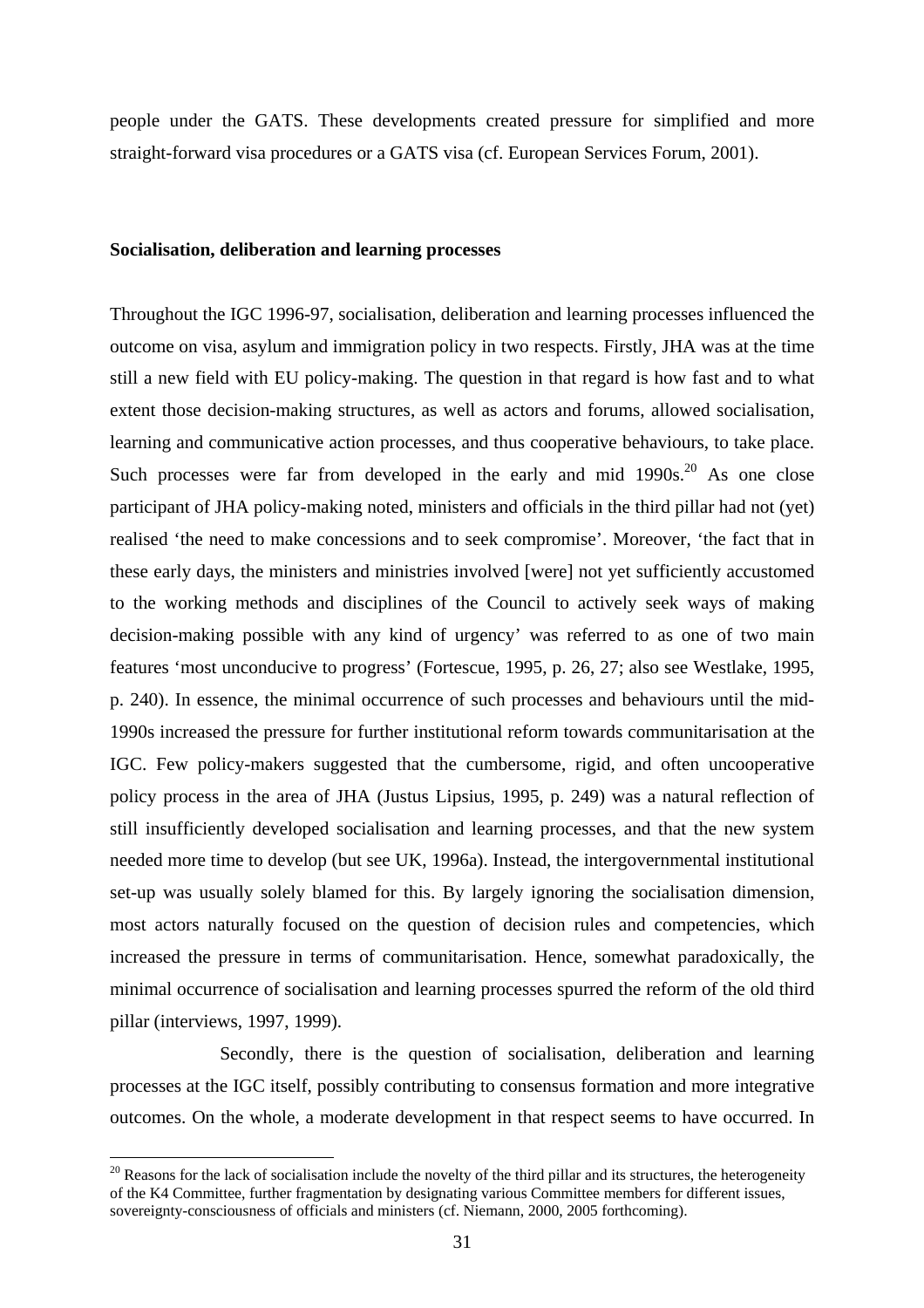the IGC Representatives Group, which is the focus on here, there was some scope for such processes. Meetings were held frequently, usually once a week. Informal dinners, 'working trips' organised by the Presidency and bi-lateral contact allowed representatives to get to know each other personally. Several members of the group noted that there was 'something like a club-atmosphere', in which 'professional friendships' evolved and 'basic relationships of trust' developed (interview with M. Scheich, 1997). As one official put it: 'there was a feeling that we were very much responsible for the [outcome of the] conference. This collective responsibility was a source of motivation for making progress' (interview, 1999). A number of other mechanisms seem to have been at work in the Representatives Group easing consensus formation. For example, participants could test ideas and say things that they would not normally wish to say in more formal settings. Moreover, officials noted that socialisation processes and reasoned discussions helped in the sense that one could get access to their peers' motives, which is often the first step to solving a problem. As Manfred Scheich, the Austrian IGC Representative, remarked, 'through private talks with Niels [Ersboll] I could finally understand why the Danes made so much fuss about the communitarisation of asylum and immigration policy' (interview, 1997). The understanding and knowledge of the severity of the domestic problems facilitated a swift acceptance of the special provisions for Denmark. On the whole, however, socialisation processes seemed less evident in the Representatives Groups than in other, permanent working groups or committees (cf. Lewis, 1998). Members of the Representatives Group, who at the same time were also members of COREPER, pointed out, that the group was rather heterogeneous at the outset, and although a significant club atmosphere developed, relations never got as close as between the ambassadors in COREPER (interviews, 1997, 1999). Observers noted that there was a disruption in terms of *esprit de corps* when six new members joined the negotiations after the Reflection Group.

 The moderate socialisation processes occurring in the Representatives Group were less offset by competing bureaucratic pressures in the area of JHA than in other fields (cf. Niemann, 2005 forthcoming), as national interior and justice ministries barely interfered with the JHA negotiations conducted by foreign ministries. This was partly due to the lack of familiarity of JHA officials and ministers with the EU and IGC machinery. Other observers noted that JHA senior officials did not know how to best assert themselves in the JHA debate, unable (or lacking the familiarity) to network effectively on the European level, to build potent alliances with other capitals and exert direct pressure on the negotiators (interview, 1998). In addition, the (Irish and) Dutch Presidencies played their hand rather cleverly by putting forward an Action Plan Against Organised Crime, a sexy topic with much public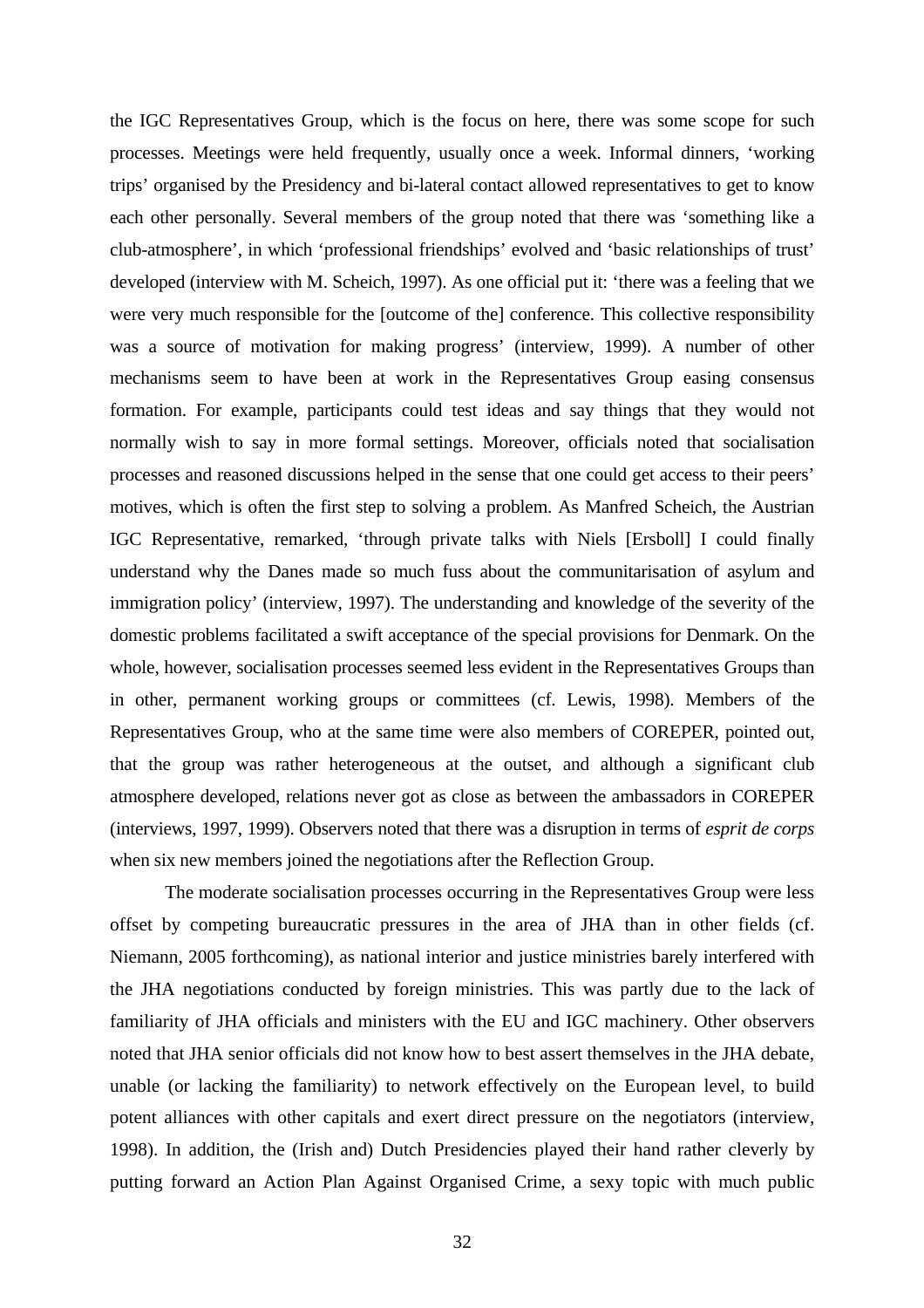appeal, which attracted JHA officials' and ministers' attention and at the same time diverted their political energy away from the IGC (interviews, 1997, 1999).

During the Nice IGC processes of socialisation, deliberation and learning were substantially hampered by several factors. Perhaps most importantly, while at the IGC 1996/97, the Dutch Presidency had successfully managed to divert senior national JHA officials' and ministers' attention to the Action Plan Against Organised Crime and away from the IGC, this time national ministries were much more alert and managed to assert their interests to a much greater degree. It has been noted that a substantial fraction of national officials in the area of justice and home affairs have been sceptical of the Amsterdam provisions and that they also sought to limit (further) loss of control (Guiraudon, 2003, p. 279, at 13). Their views were fed into the formation of national positions through the process of inter-ministerial coordination. This led to tight, restrictive and inflexible instructions to IGC Representatives. As a result, a reasoned discussion on the merits of the problem at hand became difficult. In addition, cooperative norms, such as reciprocity, that usually characterise negotiations in the EU context and tend to lead to the realisation of an enlarged common interest, were also countervailed by such externally induced constraints.

Secondly, institutional topics pertaining to the balance of power between small and big Member States had led to substantial distrust among negotiators. Although these issues were largely left to the Nice summit, they also rubbed off on other issues, such as justice and home affairs. Under such circumstances, socialisation and communicative action processes had little chance to unfold. Thirdly, even though substantial time was dedicated to the extension qualified majority voting in the Representatives Group, there was such a large number of issues that even prominent and controversial ones, like JHA, were dedicated too little time to engage in an extensive reasoned debate on the pros and cons of extending QMV in Title IV. Fourthly, the shorter life span of the Representatives Group was detrimental to the development of intense enmeshment and socialisation processes (interviews, 1997, 1999).

One of the more substantial changes from the previous two Treaty revisions was the greater favourable impact of socialisation, deliberation and learning processes in the Convention which also influenced the Constitutional Treaty outcome. Such developments and processes were facilitated by several favourable conditions during the Convention: (1) the Convention started off with an initial listening and reflection phase during which expectations and visions could be freely stated. It generated a deeper understanding of other ideas and perceptions and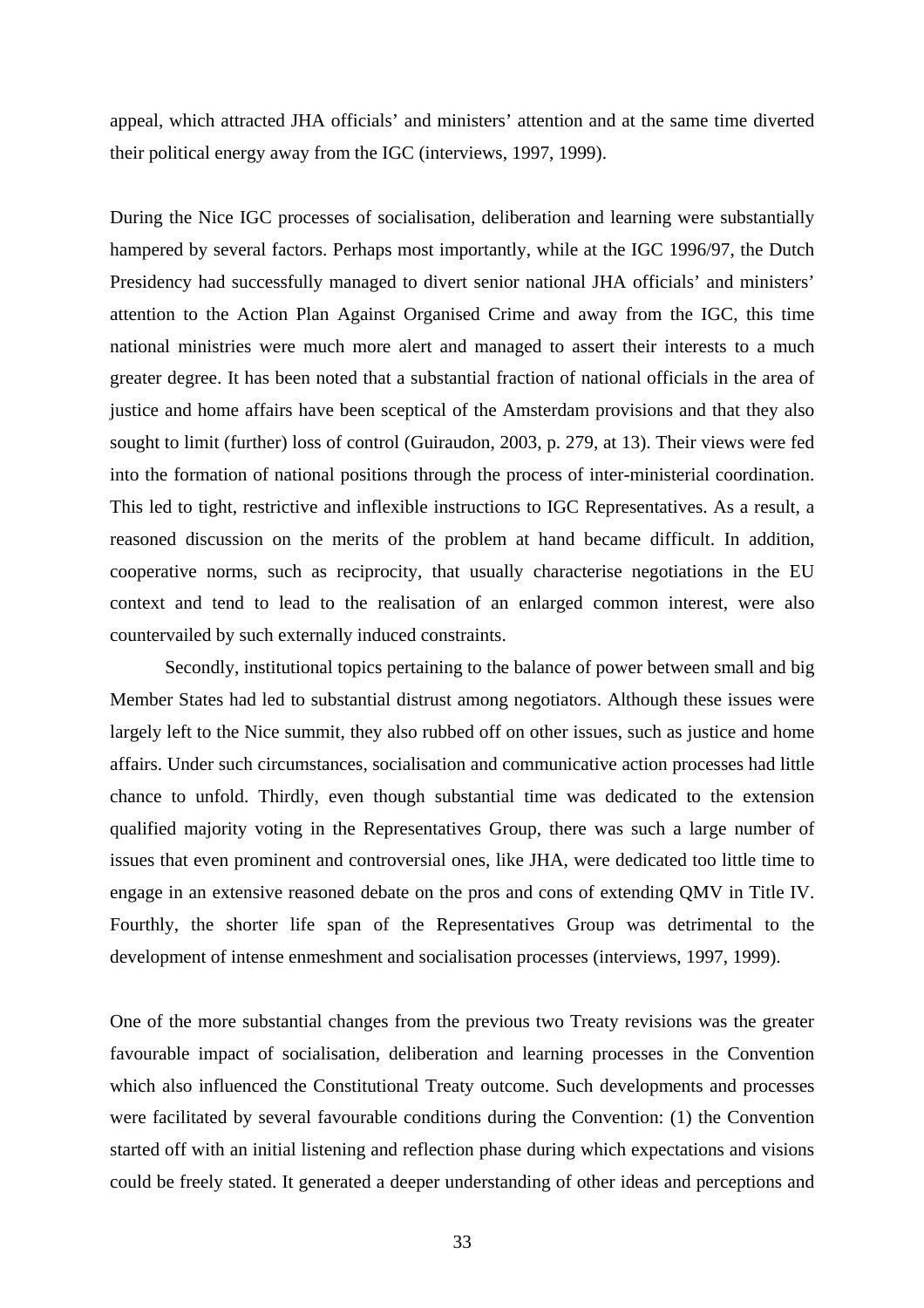softened pre-conceived opinions. (2) The Convention negotiating infrastructure – with more than 50 sessions that both the Plenary and the Praesidium held over a period of 18 months – also induced the development of an 'esprit de corps' and a strong sense of responsibility for a successful outcome in both forums of the Convention (Göler, 2003). (3) Members of the Convention were in a position to act freely and were largely unbound by governmental briefs (Maurer, 2003, p. 134; but also cf. Magnette and Nicolaïdis, 2004, p. 393). Close related, one important source of countervailing pressures was largely shut out: bureaucratic resistances were in a much less favourable position to counter the deliberation process in the Convention because governments' representatives did generally not have to go through the process of inter-ministerial coordination for the formation of national positions (Maurer, 2003: 136). (4) The atmosphere, spirit and negotiating structure in the Convention made it very difficult for members of the Convention to reject something without explanation, or without entering into a reasoned discussion were his or her arguments would become subject to scrutiny.

In such an environment good arguments, validated on the basis of accepted criteria, could register more easily with participants, and were therefore more likely to prevail in the discussion. Hence, the strong structural rationales for further integrational steps in Title IV such as enlargement, exogenous pressures or the inadequacy of current decision rules for a timely realisation of the Tampere objectives, etc. now had a better chance to be taken up by actors and thus unfold their logic. Moreover, in such deliberative process, negotiators tended to concur (more) fully in the common results achieved. A (reasoned) consensus rather than compromise was reached. My interviewing suggests that the Title IV Convention outcome was largely perceived as such. This also, albeit to a lesser extent, applies to the Draft Constitutional Treaty which increased the weight and impact of the Convention text and made it difficult for negotiators at the IGC to (considerably) depart from this consensus.<sup>21</sup> This was the case not least because Member States were very much part of this consensus. The IGC 2003-04 was negotiated on the level of Ministers and Heads of State and Government only. And these two levels had, either directly or indirectly (represented), participated in the Convention process. Moreover, there was a general feeling that the Convention had done a good job and the dominant policy discourse suggested that the Convention text should be kept as much as possible (see e.g. Frankfurter Allgemeine Zeitung, 16/6/03; The Guardian, 14/3/03). In addition, due to the substantial bonding strength of the Draft Constitutional

<u>.</u>

 $21$  Interestingly in this respect, on the issue of institutions quite a number of important decisions were taken in the Praesidium, while there was less debate in the Plenary. In the end, representatives of some of the smaller Member States who had also not been represented in the Praesidium did not really concur in the decision, also because they did not entirely feel part of the decision. As a result, these smaller Member States were also the first to demand a reopening of the institutional package during the IGC.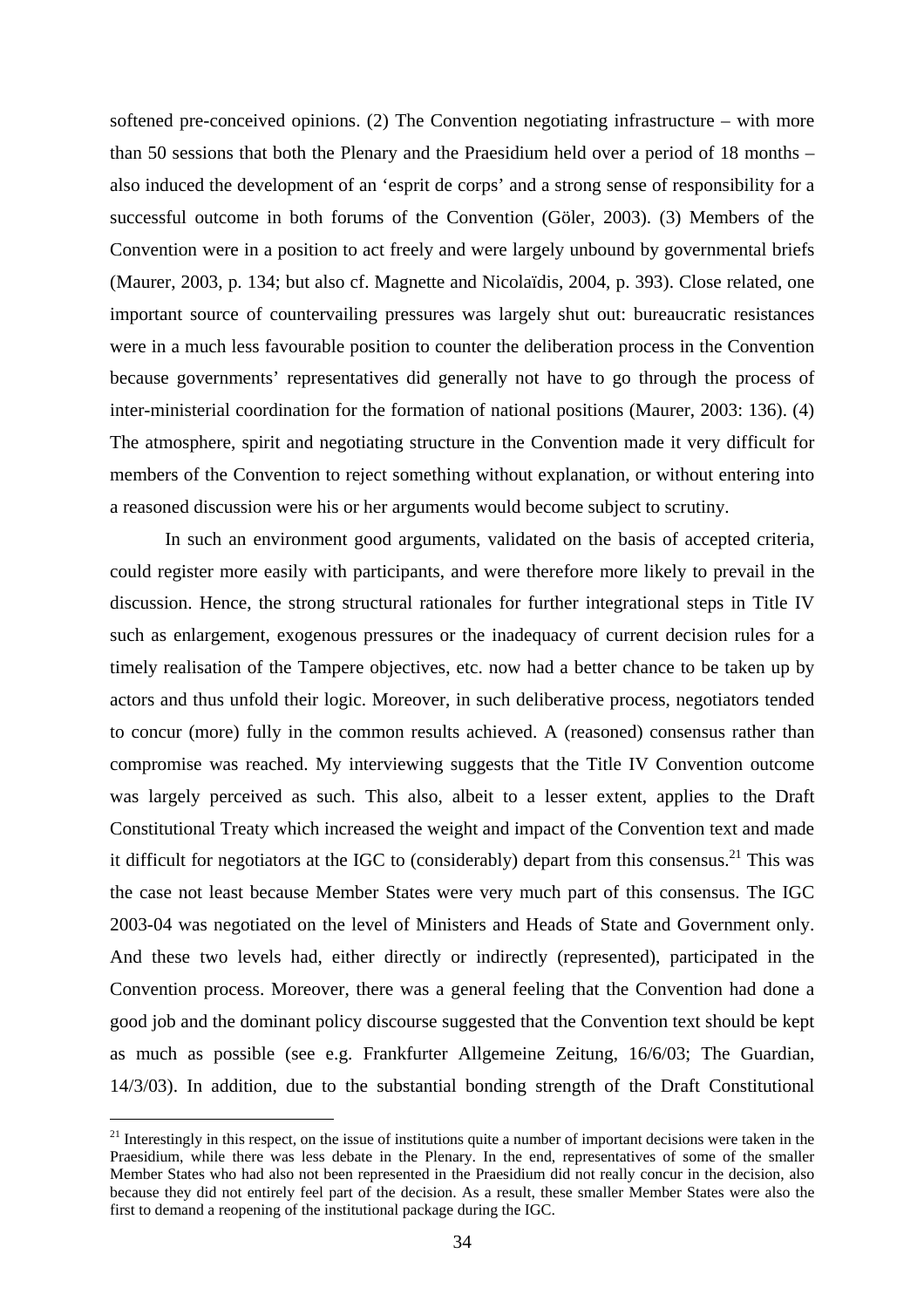Treaty, the Convention text on most (non-institutional) issues became the basis for further negotiations in the subsequent IGC. Regarding visa, asylum and immigration policy, the bonding strength was such that the Convention text on these issues was not reopened.<sup>22</sup>

What has been presented above as socialisation, deliberation and learning is difficult to substantiate within given space limitations.<sup>23</sup> Suffice it to say as that interviewees characterised the negotiations in terms of arguing and reasoning, either without being prodded, or when offered different potential characterisations. In addition, negotiators generally avoided pointing to hierarchy, status, qualifications or other sources of power when making their statements, and thus did not add non-discursive authority to their arguments (interview with K. Hänsch, 2004). Moreover, speakers' utterances in the plenary seem to be very consistent with their statements in other forums, which reinforces the case of truthful arguing. Finally, 'powerful' actors did not manage to prevail in the Convention when their arguments were not persuasive. For example, the German Foreign Minister and others sought to reintroduce unanimity for the whole area of immigration through amendments or in the Plenary discussion (Fischer, 2003). They were not successful as their case was not convincing given the powerful rationales for further communitarisation pointed out above. On the other hand, some German nationals in the Convention argued for an exclusion of Member States' right to determine access to the labour market by third-country nationals from the Treaty provisions. This was eventually taken on board by the Praesidium, partly because it could affect the sensitive area of Member States' labour/employment legislation and was thus considered justified by quite a number of people.<sup>24</sup>

# **The role of organised interests**

1

During the IGC 1996-97, interest groups asserted only moderate to medium pressure on member governments and central institutions in favour of communitarising visa, asylum and immigration policy. Most NGOs were sceptical of a Community competence in those areas for

<sup>&</sup>lt;sup>22</sup> Provisions on judicial cooperation in criminal matters and on police cooperation, which are however not part of this analysis, were altered during the IGC.

 $^{23}$  But also see indications for socialisation and deliberation in the secondary literature: Cf.: Göhler and Marhold (2003: esp. 323 ff); Göhler (2003: esp. 27); Mauer (2003: esp. 132 ff.). For indicators of deliberation,

<sup>&</sup>lt;sup>24</sup> However, this provision was also, to some extent, included for strategic considerations, i.e. in order to ensure the full backing of the Convention text by the German government. This does not confirm with the tenets of communicative action. It occurred in the final stages of the Convention – referred to by some as the 'pre-IGC stage' – which was more characterised by 'bargaining'.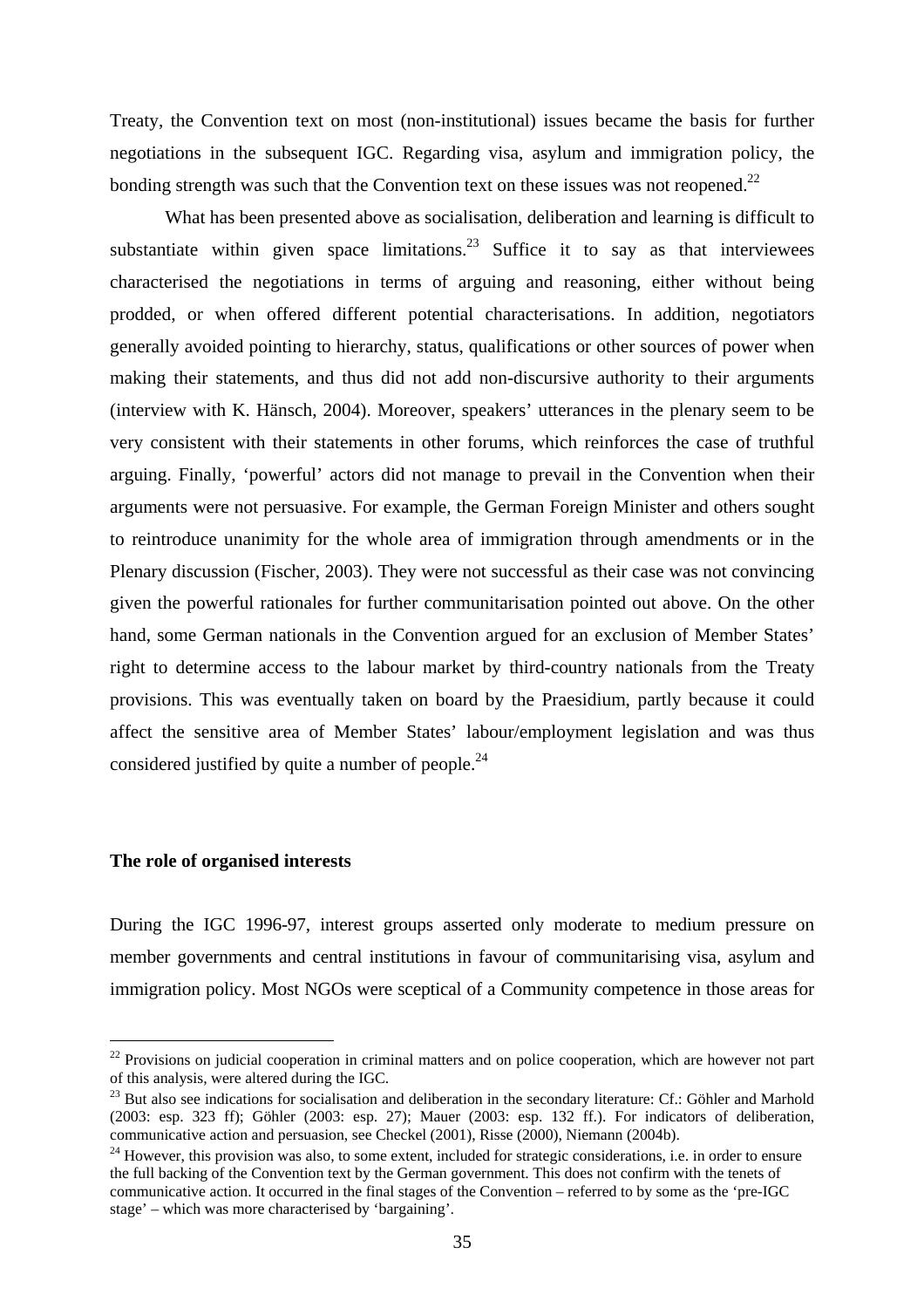a long time, as member governments did for many years play a two level game, putting forward more restrictive policies, while putting the blame for such policies on Brussels (interview, 1999). Only since the mid-1990s did many NGOs more fully realise that the Commission pursued a more balanced and liberal course than most Member States which appealed to the wider NGO human rights community. Moreover, NGOs began to see that communitarisation would also entail other benefits such as enhanced democracy and judicial review. Hence, subsequently, NGOs come out more strongly in favour of communitarisation (Standing Committee of Experts, 1995, 1997; Justice, 1996), however, too late for a concerted campaign (interview, 1999).

While NGOs impact was limited on the wider issue of communitarisation of visa and migration policy, on a number of smaller migration related issues, such as anti-discrimination, interest group pressure did make a (greater) difference. As for the issue of anti-discrimination, before and during the IGC, NGOs have lobbied in favour of an anti-discrimination clause in the Treaty, as a legal basis for concrete action was thought to be lacking. They argued that this issue should be dealt with on the European level as individual Member States lacked courage to take appropriate action and because some of the problems, such as cross-border publications, have interstate dimensions (Justice, 1996a). A coalition – which can aptly be described as an advocacy coalition (cf. Sabatier and Jenkins-Smith, 1993, p. 225) – formed, consisting of a large number of NGOs, church-based organisations and trade unions across the EU as well as European-wide umbrella organisations, active in the areas of human rights, migration and anti-racism. It pushed strongly for Community wide anti-discrimination legislation and formulated its own treaty amendment (cf. Starting Line, 1994) with active support from the European Parliament (cf. 1995b) and to a lesser extent also from the European Commission (e.g. 1996c). It succeeded in persuading the influential Kahn Commission, the Consultative Commission on Racism and Xenophobia, to adopt its proposal and thus also got better access to national decision-makers, especially in France and Germany (interviews, 1997, 1999).

Pressures stemming from organised interests were very modest during the IGC 2000. NGOs and Think Tanks in the areas of migration, refugees and human rights continued to be supportive of (further) communitarisation of asylum, immigration and other JHA issues, mainly because they (still) perceived EU institutions to pursue more balanced and liberal policies than Member States' governments. This included support for enhanced judicial review and greater democratic control which would accompany full-fletched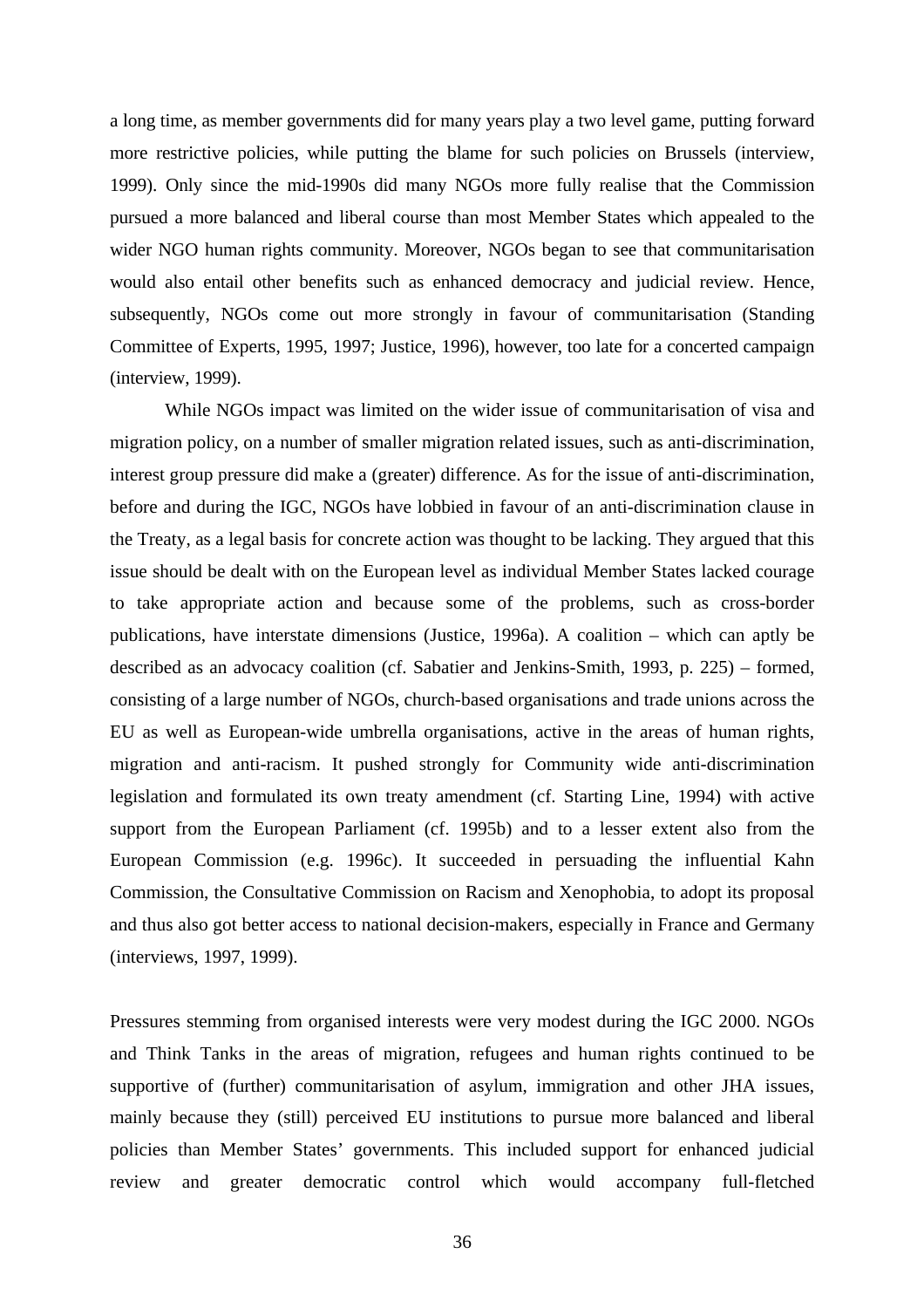communitarisation. However, NGOs and Think Tanks active in this area were not very assertive and outspoken during the IGC, for several reasons: firstly, JHA as part of the wider issue of the extension of qualified majority voting was fairly hidden on the IGC agenda. Secondly, despite the 'Dialogue on Europe' initiative by the Commission, in partnership with the EP and Member States, which aimed at an active dialogue with citizens and civil society, the IGC 2000 has generally been perceived as a less open process than the Convention and the Amsterdam IGC (interview, 2004). Thirdly, generally speaking NGOs in the area of migration and human rights are more concerned with substantive issues (related the content and objective of policy) than with decision-making rules. The Nice IGC, however, (almost) exclusively dealt with the latter aspect, as a result of which they got less involved.

Throughout the last Treaty revision, the role of organised interests provided a more substantial, albeit not decisive, impetus for Title IV decision rule reform compared with the IGC 2000. NGOs and, to a lesser extent, Think Tanks concerned mainly with issues of migration, refugees and human rights got more involved in the debates on visa, asylum and immigration policy, $^{25}$  due to the fact that JHA figured much more prominently on the agenda than during the Nice IGC, and because the Convention was a more open process and provided more extensive possibilities for involvement than the Nice IGC. On many occasions NGOs in the area of migration, refugees and human rights managed to pool their resources and issued joint position papers and submissions (Standing Committee of Experts *et al.*, 2002; AI *et al.*, 2003). Apart from pursuing direct contacts, some also attended the public hearings and used the chance to put their views to members of the Convention directly.

All in all, NGOs and Think Tanks active in this area came out clearly in favour of the Community method. Perhaps most consistently, they asked for greater judicial supervision through the European Court of Justice, particularly a system permitting all national courts to refer cases to the  $ECJ<sup>26</sup>$  which would enable a timely conclusion of cases and prevent divergences in the implementation of EC law. This would be desirable from the perspective of human rights and a fair and efficient functioning of EU asylum and immigration law. It would enable a more effective challenge to EC legislation in the migration field, as national courts cannot rule invalid Community acts without first obtaining an ECJ opinion. NGOs also

<sup>&</sup>lt;sup>25</sup> Other fractions of organised interests were also in the process of developing into agents for further communitarisation. Trade Unions and business interests in some Member States, such as Spain, Italy, France and Germany, have formed coalitions in favour of liberalising immigration policy (on this point see Caviedes 2004: 306). As this would be much easier under QMV, it would have been natural for them to push this issue at the last Treaty revision. However, there is no concrete evidence supporting this hypothesis.

<sup>&</sup>lt;sup>26</sup> Under the current provision of Article 68 TEC only final courts have the right to refer cases to the ECJ.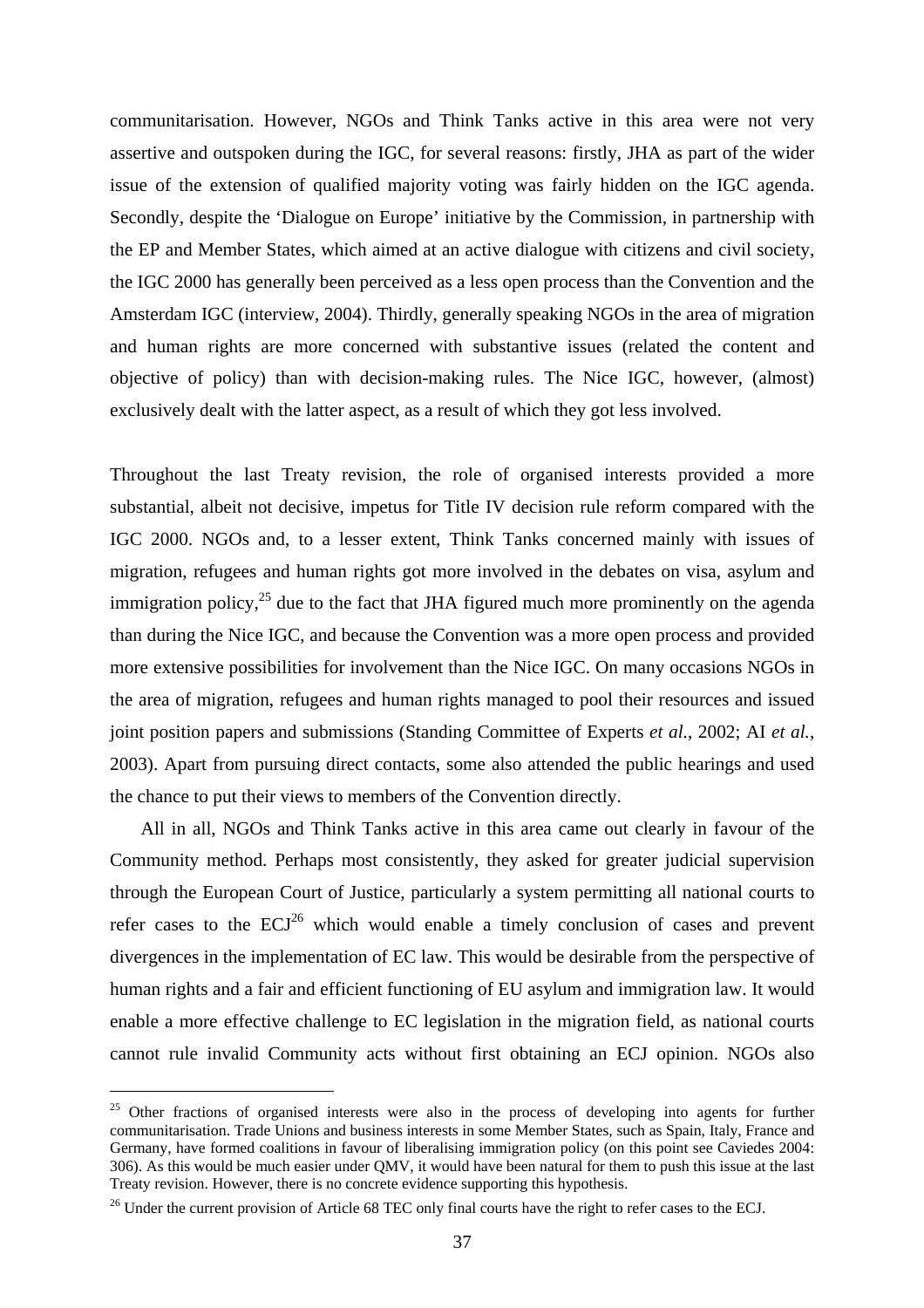uniformly asked for more democratic accountability, which entailed a greater role (codecision) for the EP. The European Parliament was generally viewed by Rights NGOs as a counter weight to (some) Member States' restrictive policies on asylum and immigration (Standing Committee of Experts *et al.*, 2002). NGOs and Think Tanks concerned with issues of migration, refugees and human rights also, although slightly less outspokenly, favoured an extension of QMV to ensure more effective decision-making. Also, the unanimity rule is perceived to foster lowest common denominator decisions which tend to favour restrictive measures, while the protection of refugee rights, and integration issues more generally, tend to fall by the wayside (interview, 2004).

Overall, decision-makers seem to have taken notice of NGO input on JHA issues. Their views were generally seen as one of several sources of information for members of the Convention. NGO contributions had most leverage during the early, i.e. agenda-setting, stages of the Convention when members were still in the process of making up their minds. In addition to their direct influence during the Convention and IGC 2003/04, NGOs and Think Tanks have since the mid-1990s consistently and regularly contributed to the policy discourse with their calls for more judicial supervision, democratic accountability and decision-making effectiveness. Their influence in that respect is difficult to measure. However, as one member of the Convention put it, 'when you get these views over many years, they do influence your thinking to an extent, especially when you take the views of civil society seriously' (interview, 2004). By generally supporting the Draft Constitutional Treaty that came, NGOs and Think Tanks active in the area of migration and human rights contributed to reinforcing the bonding strength of the Convention text and thus also to a far-reaching overall outcome, including the one on Title IV issues.

# **The role of supranational institutions**

During the 1996-97 IGC, the (integrative) role played by supranational institutions was rather substantial. Prior to the IGC, the *Commission* had provided the ground for being granted more responsibility in future visa, asylum and immigration decision-making. By adopting a less 'doctrinaire' and a more 'gradualist' strategy from the (early to) mid-1990s, the Commission had demonstrated that it could bring some added value into JHA policy-making. It generally presented well researched, creative and balanced proposals, which signalled to Member States that it could be entrusted with more powers in this politically sensitive field (Myers, 1995, p.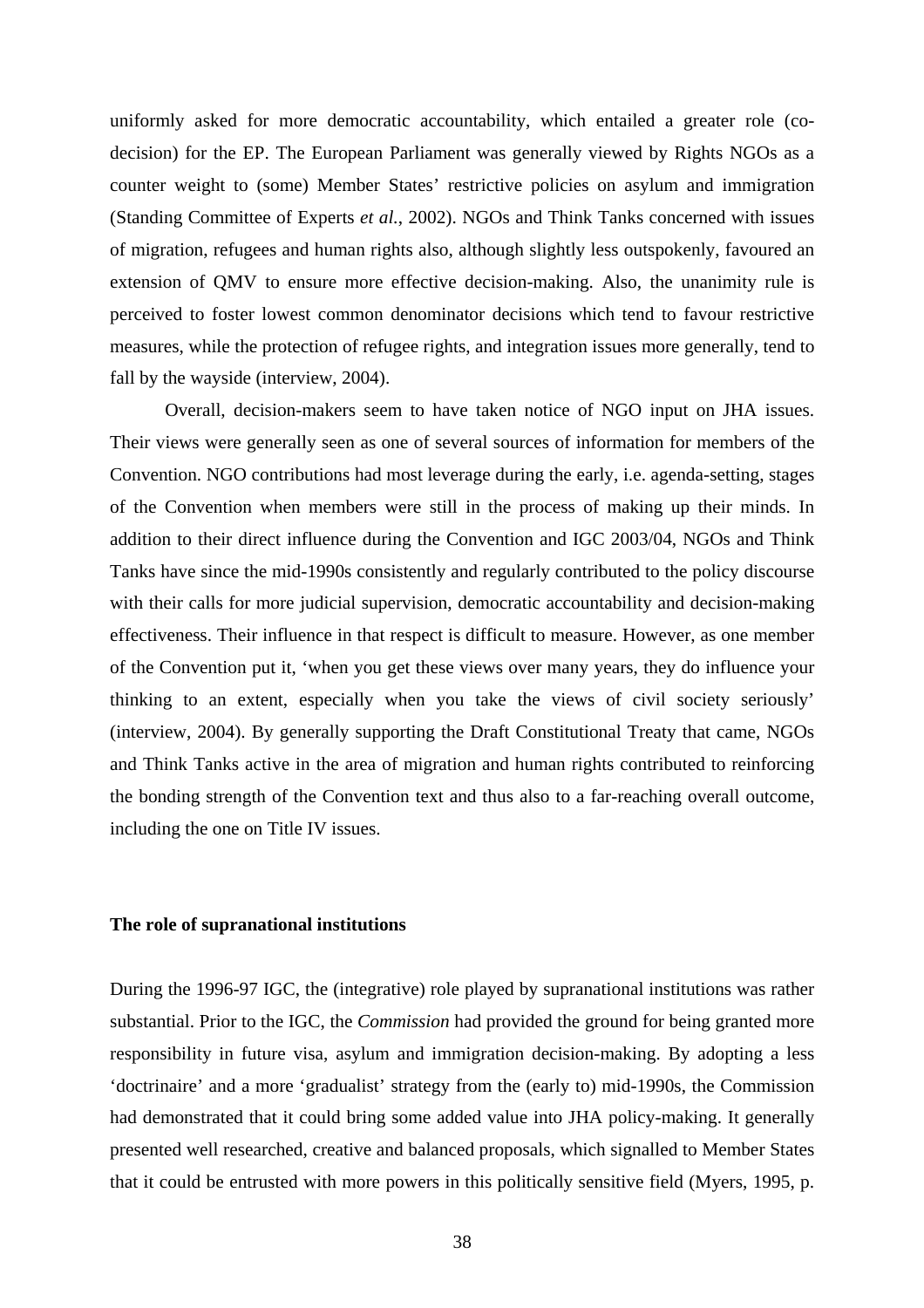296). Secondly, the Commission made an integrative impact on the IGC by cultivating functional pressures. This practice began long before the Amsterdam IGC. Papademetriou (1996, p. 22) even suggests that it was a conscious strategy of the Commission to promote the elimination of internal borders in order to reap later spillovers in the form of Community policies on migration and other areas related to the free movement of persons. In the run-up and during the Conference, the Commission repeatedly invoked the free movement rationale as a justification for a communitarisation of visa, asylum and immigration policy (e.g. Commission, 1994d, 1996d). Thirdly, general cohesion of the Commission has usually been pointed out as one of the strengths of the Commission compared with other players (Nugent, 1995). Throughout the IGC 1996-97, the Commission displayed very considerable cohesion on JHA. Due to this cohesion, the Commission was able to act swiftly and hence proactively, to lobby effectively, to be less vulnerable *vis-à-vis* Member States' 'divide and rule' strategies, and to act assertively at the negotiating table (interviews, 1997, 1999). Fourthly, although at IGCs the Commission is only one of many actors making proposals, it can still substantially influence the agenda. It has been pointed out, for example, that the relatively early stages of the decision-making process are of critical importance in terms of shaping actors' perceptions and interests and thus also in terms of eventual policy outcomes (cf. Peterson, 1995). Its early, comprehensive and well argued proposals to the Reflection Group and IGC are said to have been influential in the (JHA) debate (interview, 1999). Fifthly, the Commission made use of its greater overview of developments in the various Member States and their legal systems. While during the negotiations on visa, asylum and immigration, Member States representatives were often unable to go beyond (their) national perspectives and legislations (or merely tried to take 'photographs' of each other's legislations), the Commission was able to contrast data and take a more holistic approach and thus, often considerably, advanced the substantive debate (interviews, 1997, 1999). Finally, the Commission was further capable of asserting itself by cultivating alliances with governmental and non-governmental elites (cf. Niemann, 2005 forthcoming).

The various *Presidencies*, in their roles as institutionalised mediator and promotional broker, contributed significantly to the changes on visa, asylum and immigration policy during the IGC. Both the Irish and Dutch Presidencies succeeded in their task as honest broker on the communitarisation of visa, asylum and immigration policy, as compromises were found by the Irish and Dutch Presidencies with which all parties could live without feeling pushed to the sidelines. The Presidencies also played a strong role in terms of ensuring a progressive outcome, beyond the lowest common denominator. Both 'Dublin II' and the Draft Treaty (that went to the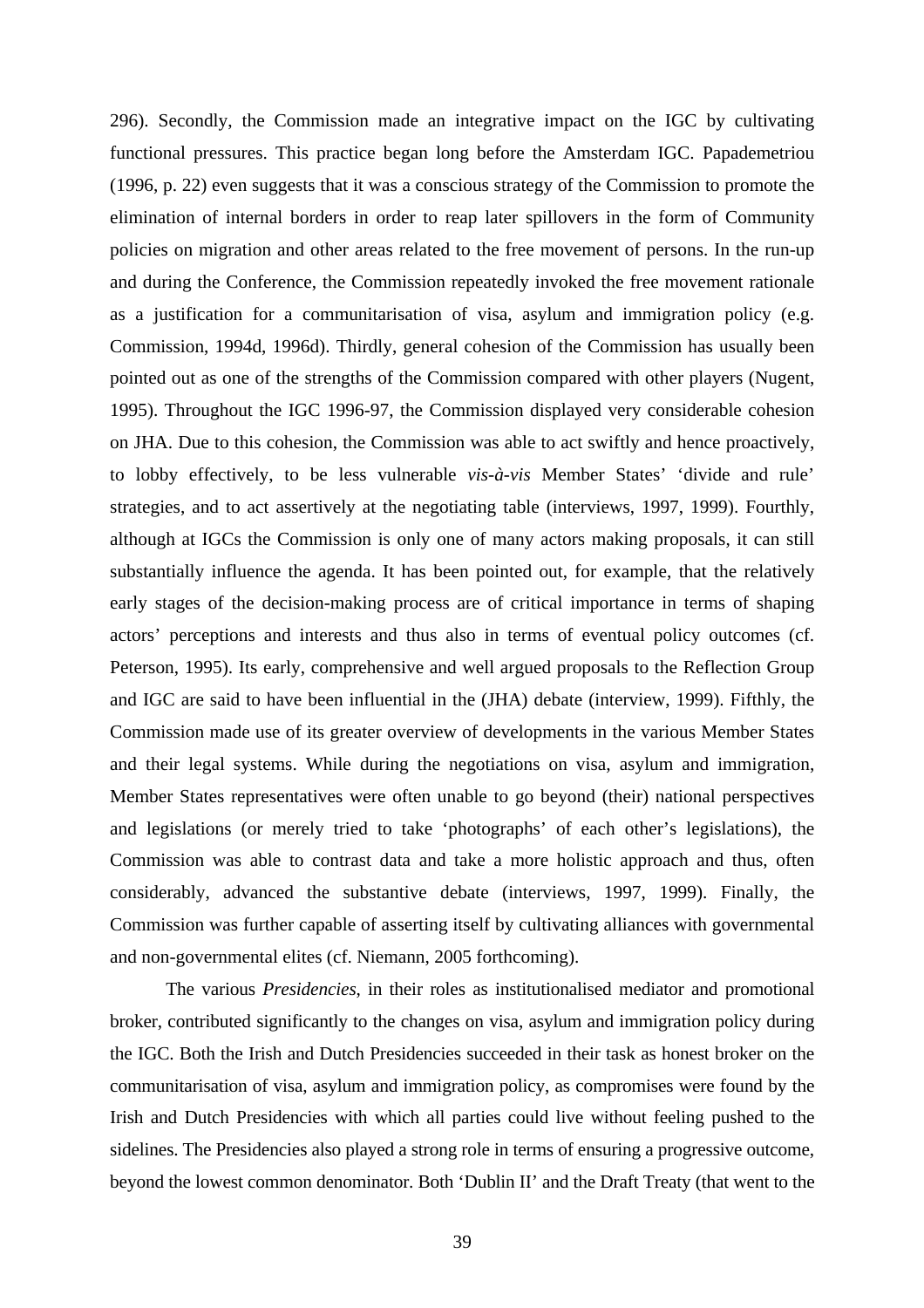Amsterdam summit) can be characterised as being 'on the upper end of realism, keeping the momentum up at a high, but not too high, level of ambition' (interview, 1997). The above texts foresaw a short one year interim period and an automatic switch to QMV thereafter, and a three year period (with automatic change to QMV thereafter), respectively. In addition, the Dutch Presidency also cleverly managed to divert the attention of senior JHA officials and ministers by pushing the Joint Action on Organised Crime parallel to the IGC, thereby minimising their interference with JHA issues at the Conference negotiated by the more 'progressive' foreign ministries (interview, 1999).

The role played by the *European Parliament* – even though its impact on the 1996-97 IGC negotiations on visa, asylum and immigration policy was limited – further contributed to the progressive outcome at Amsterdam. Since the mid-1990s the EP began to play a more constructive part in JHA policy-making, with the newly constituted Committee on Civil Liberties and Internal Affairs after the EP elections in 1994 (Esders, 1995). During the IGC itself, Parliament made a moderate contribution to the JHA negotiations. It seems to have had some influence through its participation at the IGC table, its cultivation of contacts with national elites and an informal alliance with the Commission on a number of issues like JHA (interview, 1999). Bobby McDonagh (1998), an Irish diplomat closely involved in the negotiations, has given a rather up-beat account of the EP's role, as it helped significantly to maintain ambitions at the highest attainable level.

 Finally, the *European Court of Justice* influenced the wider debate on migration policy at the IGC 1996-97 through its progressive interpretation of EC law in the field of immigration policy and the related areas of anti-discrimination and free-movement of third country nationals, e.g. by often going beyond the express provisions of the Treaty (cf. P. Ireland, 1995; Niemann, 2005 forthcoming). Among these areas, the ECJ was probably most influential on the issue of anti-discrimination where its case law was also cited by NGOs (Justice, 1996b). The Court also indirectly influenced the IGC debate concerning the question of judicial review within JHA. Its sound reputation and the fact that it was well-established is likely to have contributed to its choice in fulfilling the need of judicial review (cf. Neuwahl, 1995).

Throughout the IGC 2000, the *Commission*'s assertion and impact on the issue of visa, asylum and immigration policy was weaker than during the Amsterdam IGC. The Commission was on the defensive from the very start of the Nice IGC. This was partly due to the resignation of the Santer Commission in 1999 and the subsequent priority of putting its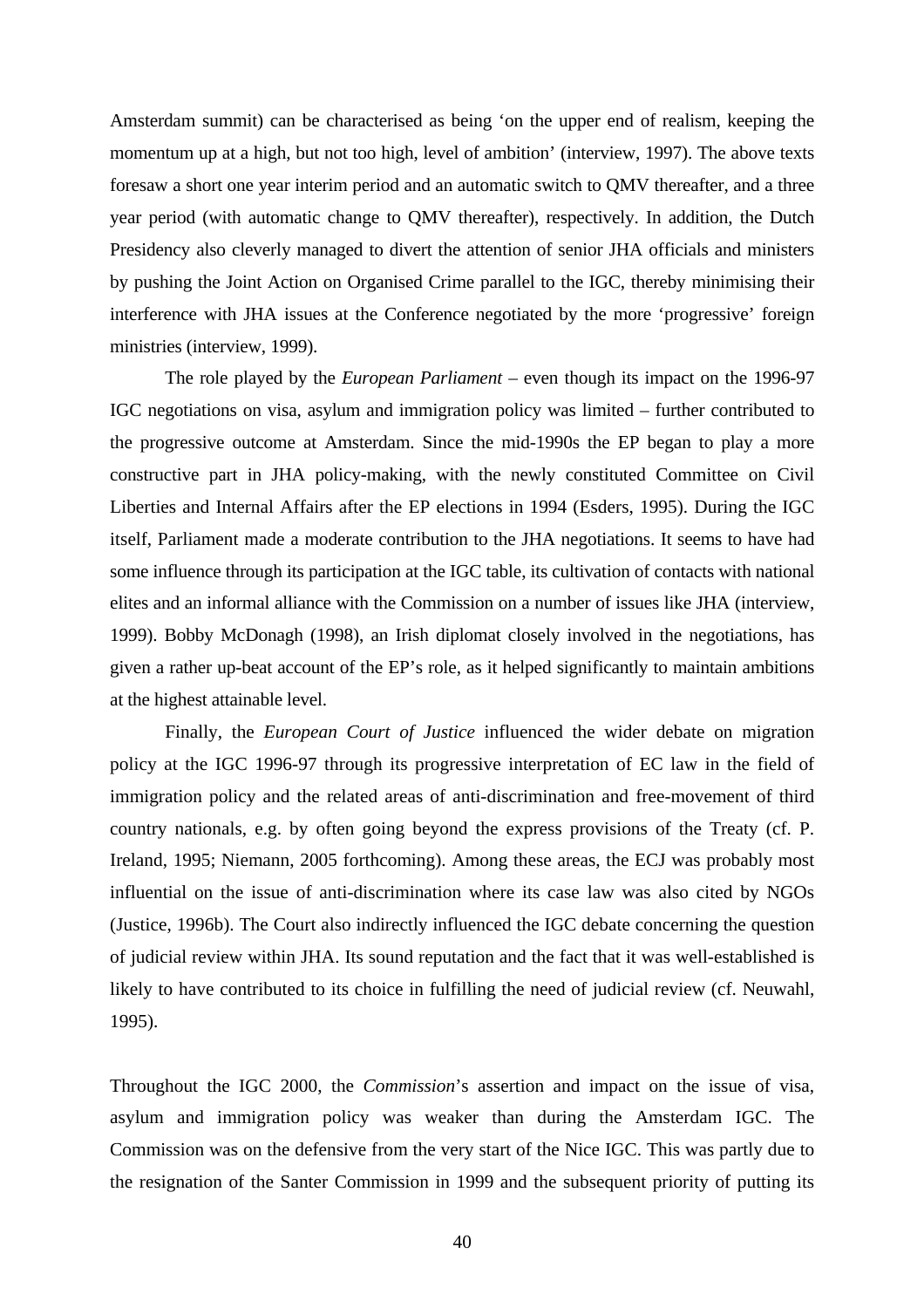own house in order and also due to the fact that the Commission, itself an item on the agenda, was more object rather than subject to the negotiations, as a result of which the Commission was to some extent sidelined during the IGC. The Commission did cultivate and act out some of the structural dynamics, such as the inadequacy of current decision rules for a swifter progress on the objectives set (Prodi, 2000, p. 3). However, on the whole it was admitted that more could have been done by the Commission in that respect. In retrospect, it was deplored that energy was wasted on issues that had little chance of succeeding, such as social security, taxation or the public prosecutor, while important issues such as JHA were rather neglected (interview, 2002). There was no substantial comprehensive paper by the Commission on the extension of QMV in the area of justice and home affairs. Such a paper could have further contributed to cultivating the various structural rationales pointed out above. Also slightly detrimental for the Commission was Michel Barnier who was not at all times perceived as the Commission representative at the IGC, 'because people saw him at Amsterdam defending French interests and suddenly he was supposed to represent the Commission, while he was often following or coinciding with the French line' (interview, 2002).

As for the role of the *Presidency*, while the Portuguese accomplished the task of honest broker and promoter of common interests, the performance of the French Presidency in the important final half of the IGC was detrimental to a progressive outcome on Title IV. The French Presidency can be criticised on several accounts; firstly, its approach concerning the extension of QMV on Title IV was not particularly ambitious, certainly not on the upper end of realism. Even at relatively early stages it introduced fall-back positions (cf. French Presidency, 2000a). Secondly, the French Presidency failed to display an adequate degree of leadership on a number of issues, including the extension of qualified majority voting in the area of JHA. It did not succeed in sufficiently narrowing down the options on the table. It went into the Nice summit still undecided about the basic approach to be chosen and thus still presented two different frameworks – staying within the realm of Article 67 or to work with declarations/protocols – which both provided the possibility for further sub-options (French Presidency, 2000b). Finally, and more generally, the French Presidency somewhat departed from the principle of impartiality by advocating a shift in the balance of power between big and small Member States. This adversely affected its potential role as an honest broker, especially on institutional topics, but also more generally across all issue areas and also contributed to a deteriorating negotiating climate, especially in the final phase of the IGC.

The *European Parliament* was less influential than in the run-up to and during the Amsterdam IGC. The EP failed to make much of its enhanced role in the IGC proceedings.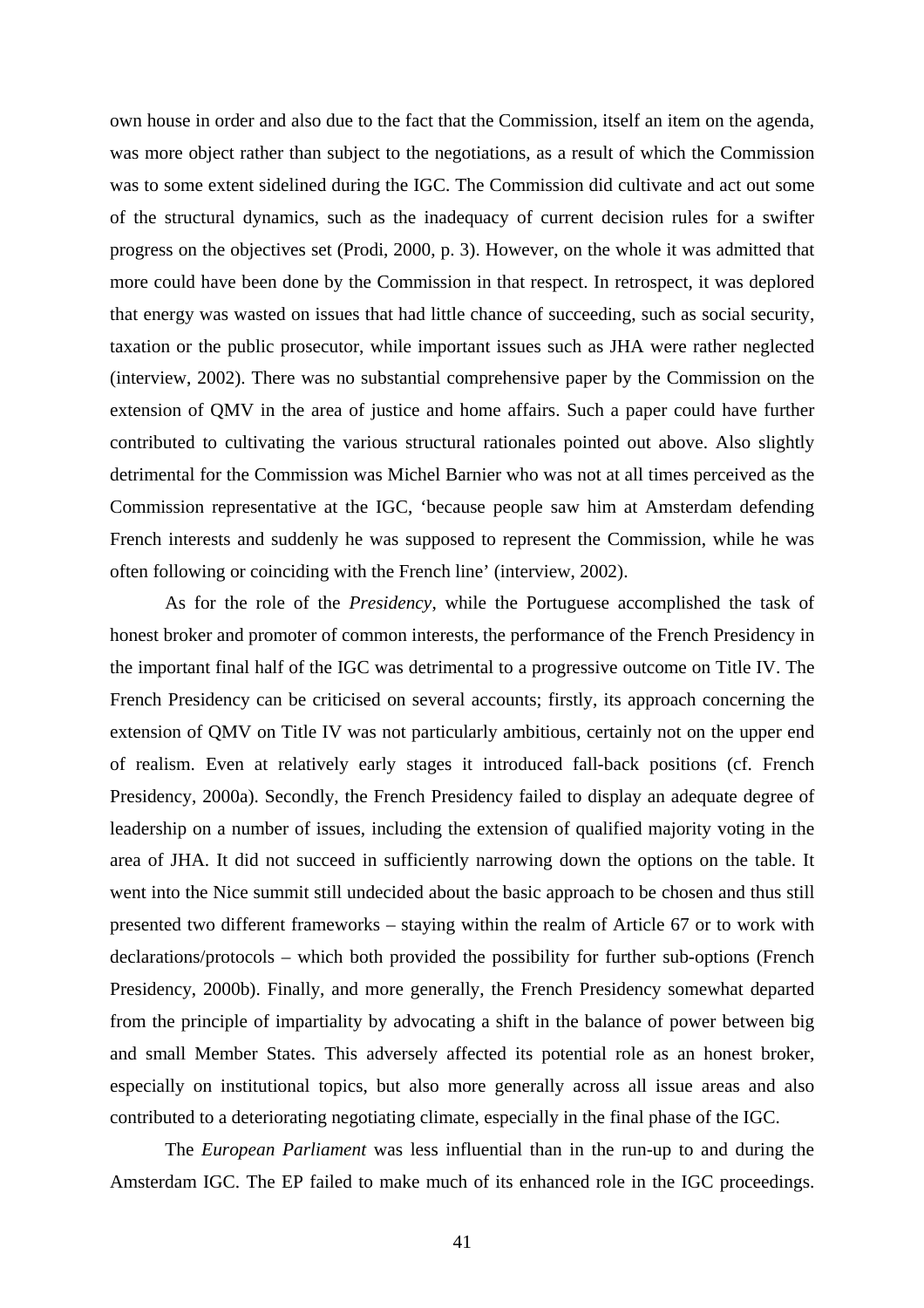For example, it missed the change to assert itself during the important agenda-setting phase by submitting its opinion at a time when the issues had already largely been framed (EP, 2000). On Title IV, as on all JHA issues, it spoke out in favour of QMV and co-decision, but failed to assert itself (interview, 2002, 2004).

During the last Treaty revision, the *Commission*'s assertion on the JHA debate substantially increased in comparison with the IGC 2000. Three factors mainly contributed to this: firstly, the Commission actively fostered 'spillover' by making a (more) considerable effort to explain the structural rationales for further integrative steps in the area of visa, asylum and immigration policy, for example by pointing to the inadequacy of current decision rules for a timely implementation or swifter progress of the Amsterdam and Tampere objectives. The Commission did so both by pursuing personal contacts with member governments and other political actors and through interventions and papers at the Convention and other forums (e.g. Vitorino, 2001, 2002). The Commission also contributed the above functional rationale by (timely) initiating the required legislative proposals. The pressure was thus on the Council to find agreement, which further spurred the revelation of problems attached to the unanimity rule. In addition, in the Working Group Freedom, Security and Justice, as well as in the Plenary, the Commission was represented by Antonio Vitorino, who was able to influence the debates through his superior expertise, his persuasive argumentation, his reputation as credible and trustworthy, and finally due to the enormous amount of political energy that Vitorino and his cabinet had invested in the Convention and  $IGC<sup>27</sup>$  Finally, the deliberative decision-style which predominated in the Convention meant that arguments and explanations attached to propositions were considered more openly and seriously by participants. It also entailed that good arguments could register more easily with negotiators. And the Commission could and did make powerful arguments in favour of a further communitarisation of Title IV by pointing to the various structural rationales.

The *European Parliament* made a considerably bigger impact on the last Treaty revision in the field of visa, asylum and immigration policy than during the IGC 2000. EP members in the Convention managed to assert themselves because, apart from the small Commission delegation, they formed the most coherent and best organised fraction in the Convention. In addition, EP members were among the most active ones at the Convention, also concerning Title IV issues. They frequently intervened in Plenary and Working Group

 $27$  On Vitorino's influence on the JHA debate, especially through his expertise, persuasiveness and credibility, see for example: Goulard (2003: 374). Further Commission expertise was brought to the Convention through invited experts, such as Jean-Louis de Brouwer, Head of Unit, DG, Justice and Home Affairs.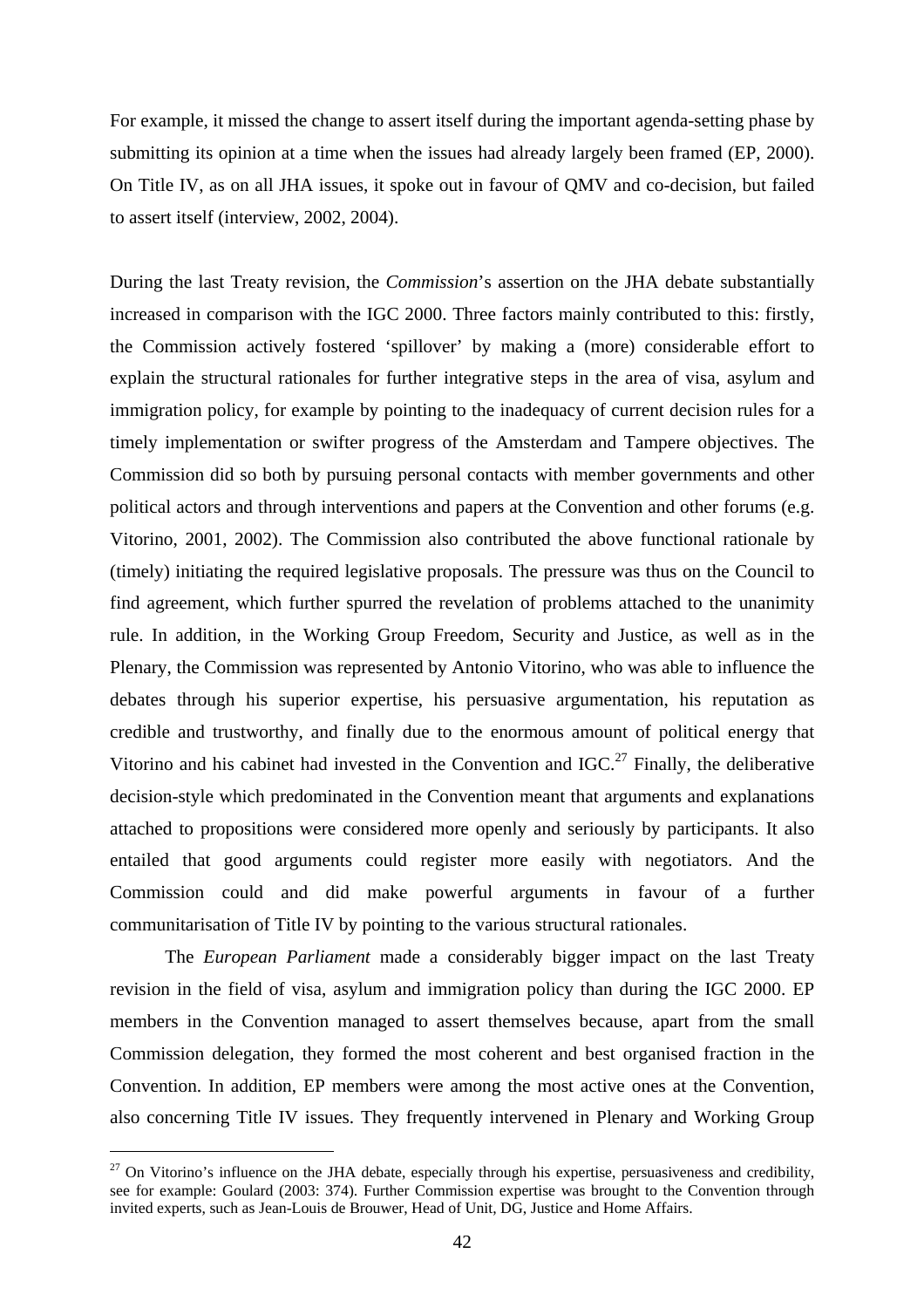debates and contributed their own papers to the discussion. Klaus Hänsch (PES), Elmar Brok (EPP), Andrew Duff (Liberals) and Johannes Voggenhuber (Greens), who all supported the extension of Community competence and qualified majority voting (as well concerning Title IV issues), also played a prominent role in their respective political families. On substance MEPs, with few exceptions, were alongside the two Commission representatives, perhaps the most fervent supporters of the Community method in all policy areas of JHA, including visa, asylum and immigration. This way, members of the EP pushed several of the above mentioned structural rationales for further integration and thus became active agents of integration (e.g. Brook, 2002). In the end, MEPs and the European Parliament more generally were among the strongest if not the strongest, defenders of the Draft Constitutional Treaty and thus considerably contributed to its binding strength.<sup>28</sup>

The role of the various *Presidencies* during the IGC is of lesser relevance to the analysis of visa, asylum and immigration policy at the last Treaty revision. The Belgian Presidency in the second half of 2001, which was one factor in turning the idea of a Convention into reality and also had an impact on the broad mandate of the Convention. The mutual agreement on Title IV issues reached during the Convention was, apart from some cosmetic changes, left untouched during the IGC 2003-04, hence making an assessment of the Italian and Irish Presidencies of 2003 and 2004 less important.

#### **Countervailing forces**

1

So far we have looked at the dynamics of integration. On the other side of the equation we have countervailing forces impacting on the decision-making process. During the IGC 1996- 97 the inertia forces at play were of medium strength. One very important aspect is sovereignty consciousness. Immigration and asylum policy, and more generally, touch upon fundamental aspects of the traditional prerogatives of States, and therefore belong 'to the core of state sovereignty'. Freedom of action over their own territory and the right to decide freely on the entry and expulsion of aliens are issues 'of national identity' (Baldwin-Edwards, 1997, p. 497; Achermann, 1995). With the economic recessions in Europe since the early 1970s and rising numbers of refugees in the late 1980s, the political salience and sovereignty consciousness in the area of asylum and immigration policy further increased, as they became

 $28$  Concerning support of the European Parliament for the Draft Constitutional Treaty, see for example EP (2003a, p. 7). Moreover, many/most of the 63 parliamentarians who signed the plea to keep the Draft Constitutional Treaty were MEPs, Cf. Frankfurter Allgemeine Zeitung, 14.11.2003, p. 1.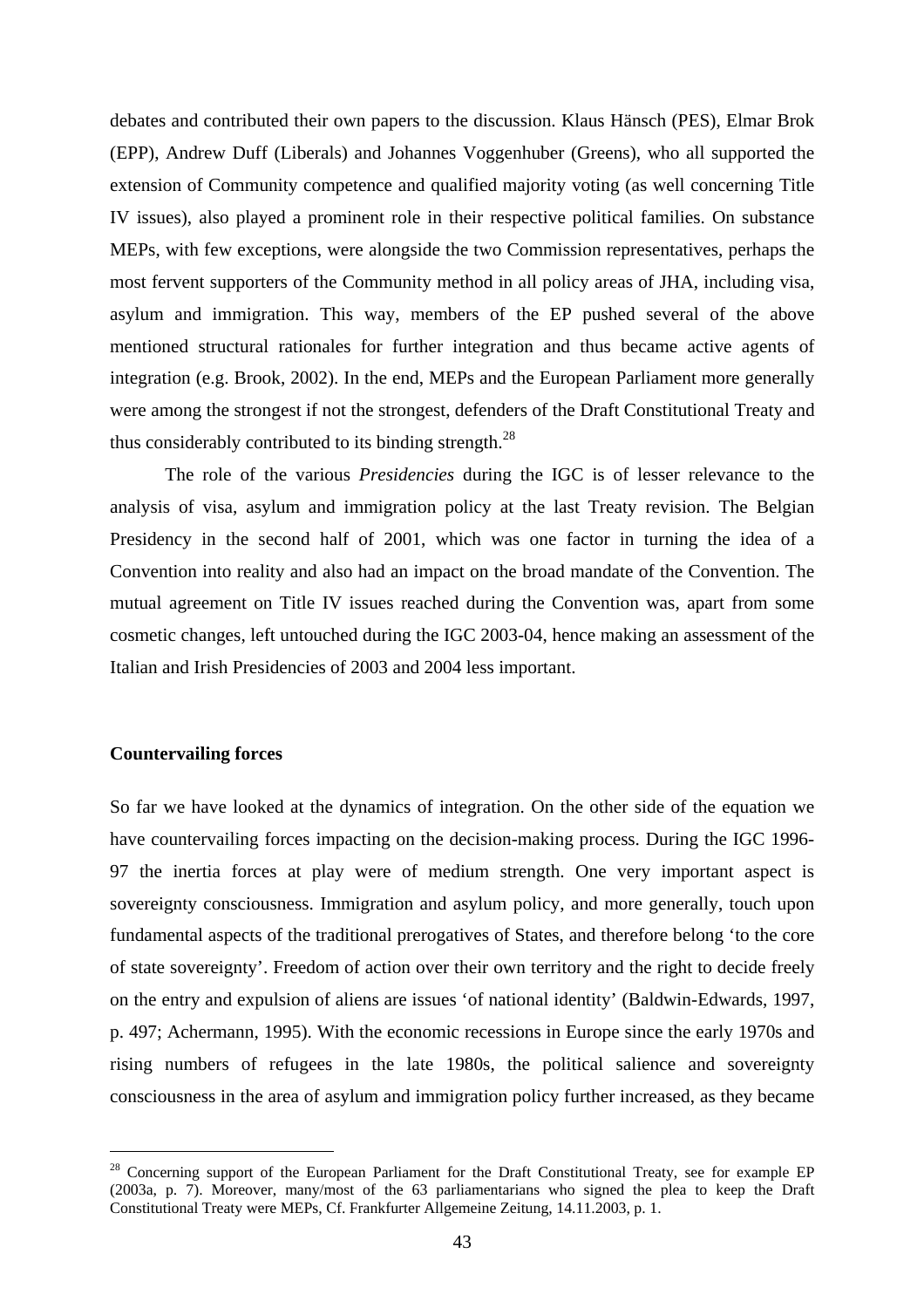linked to sensitive issues like unemployment (and also internal security). It has been held that 'the competent ministers act as policemen of sovereignty' (van Outrive, 1995, p. 395). As pointed out above, during the IGC negotiations, JHA ministers' attention was successfully diverted away from the Conference by the Dutch Presidency, e.g. through discussions on the politically expedient Action Plan on Organised Crime. This development (significantly) reduced the impact of sovereignty consciousness at the 1996-97 IGC.

Similarly inhibiting agents of sovereignty consciousness (and domestic constraints) are bureaucrats working in national departments. 'When policemen replace diplomats' was the title of a French Senate report in 1998 which sums up the increasing involvement of internal security personnel at the European level dealing with issues such as migration management (see Guiraudon, 2003, p. 267). During the IGC 1996-97 bureaucrats from various ministries fed their countervailing demands into national positions through the process of interministerial coordination. The fact that the French delegation prevailed on limiting the role of the ECJ in justice and home affairs has been attributed to sovereignty consciousness within the French government in general and within French ministries (e.g. Justice, Interior) more specifically. The Danish opt-out has also largely been explained by sovereignty consciousness on various level of national government and administration.

As for domestic constraints, the most significant inertia force emerged in German domestic politics. Chancellor Kohl's refusal at the Amsterdam summit to go along with an automatic switch to QMV after three years, is supposed to have been decisive as regards the final provision on voting rules in Title IV of the Amsterdam Treaty.<sup>29</sup> The Kohl government which at the outset of the IGC had strongly supported OMV for visa, asylum and immigration policy faced opposition within his own party. Especially several CDU *Ministerpräsidenten* of the *Länder*, above all the Bavarian, Edmund Stoiber, opposed QMV for Title IV issues, partly for ideological reasons (i.e. sovereignty consciousness). They were also against such move because they feared potential detrimental effects of (uncontrolled) migration for their *Länder*, particularly regarding their regional labour markets. Stoiber's intervention, backed by a number of colleagues of other CDU governed *Länder*, is said to have been decisive in persuading Kohl to press for an abolition of the envisaged automatic switch to QMV after three years. Kohl needed their support to get the Treaty through the *Bundesrat*. Moreover, on the EMU debate Kohl had to stretch himself to win the support of some CDU *Länder* leaders. Insiders claim that he did not have political support for both EMU and the shedding of more

<sup>&</sup>lt;sup>29</sup> However, Kohl was not isolated on this. Austria, France, Denmark and the UK had some reservations concerning an automatic switch to QMV after three years (interviews, Brussels, 1999).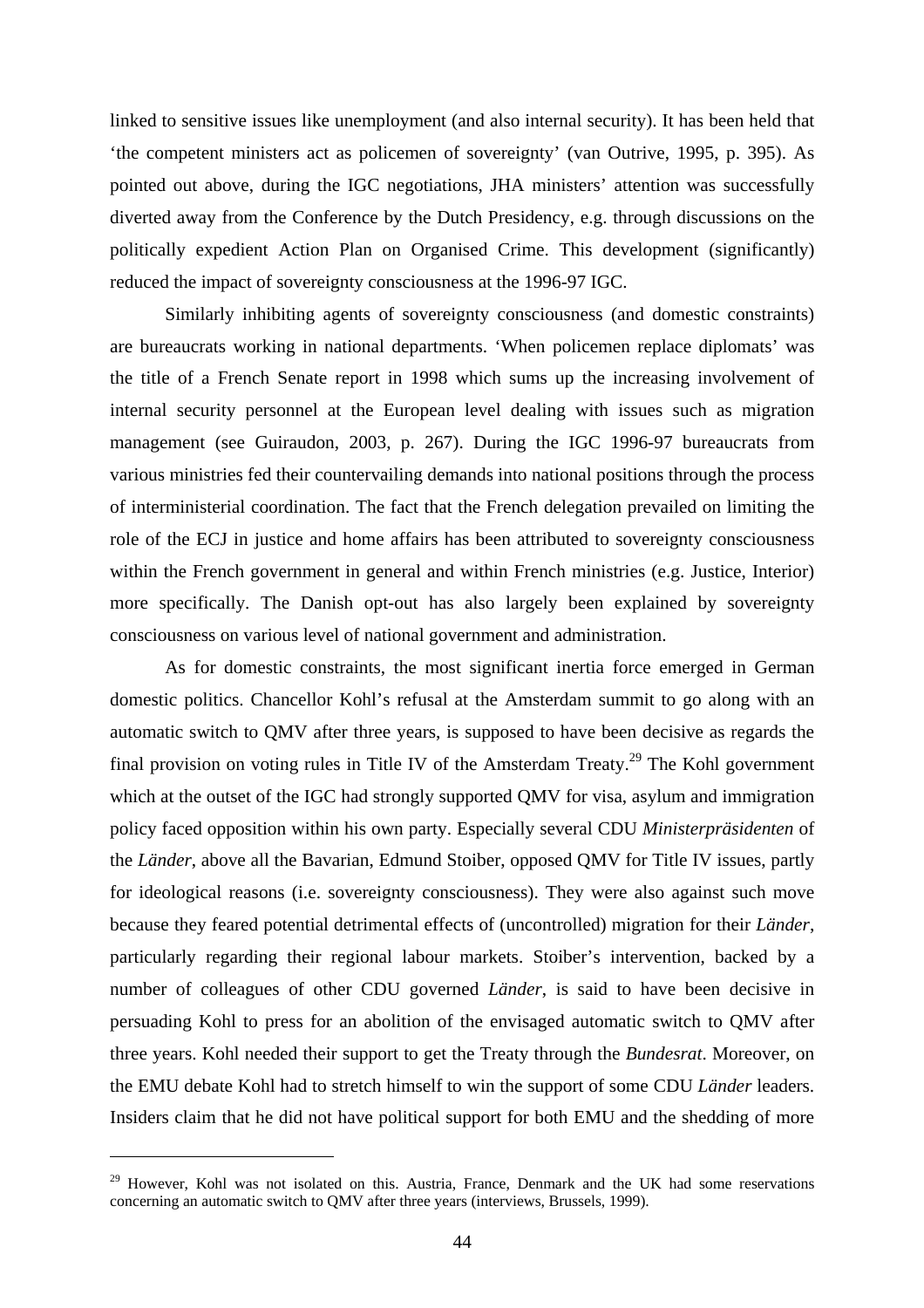sovereignty over immigration and asylum, which led him to backtrack on the latter issue, given his priority for EMU (interviews, 1997, 1999).

Diversity – either viewed as an aspect on its own or as a sub-issue of domestic constraints – constituted another inertia force. Particularly, the existence of different legal traditions in the various Member States has been seen by many as a potential hindrance of policy harmonisation. In addition, specific national interests related to geopolitical distinctness, as in the case of the UK and Ireland, obstructed a consistent communitarisation of visa, asylum and immigration policy. This geographical distinctness along with the customs union between the two countries (and British sovereignty consciousness) can explain the opt-outs for the UK and Ireland (Monar, 1998, p. 137).

Overall, during the IGC 2000 the forces countervailing further communitarisation of Title IV had gathered further strength and should be judged even stronger than during the previous IGC. With asylum and immigration policy constituting core state prerogatives, sovereignty consciousness remained an important factor. Mutual trust, for example in the administration and surveillance of external borders and the efficiency of each others judicial systems, which is one aspect of sovereignty consciousness, seems to have become an even stronger *problematique*. With the prospect of ten new Member States, additional trust was required in the judicial systems and efficient management of external borders on the part of the accession countries (interview, 2002).

 National ministers and civil servants, by and large, continued to act as carriers of sovereignty consciousness. As opposed to the Amsterdam IGC, when JHA ministers' attention was successfully directed away from the IGC JHA issues, ministers were very alert and conscious of the IGC this time. After the considerable integrational step that was taken at Amsterdam, national bureaucrats sought to limit 'agency loss' (see Guiraudon, 2003, p. 279) during the legislative process and also in many cases continued to be sceptical of further integration in the areas of visa, asylum and immigration policy. Again it was the German delegation that most strongly opposed any broad scale extension of QMV in Title IV. $^{30}$ German opposition has, by some observers, been attributed to the strong reluctance from (senior) officials in the German ministries of interior and justice (interviews, 2002, 2004).

 Domestic constraints also played an important role in hindering a further communitarisation of Title IV. Asylum and immigration had become topics of very high

<sup>&</sup>lt;sup>30</sup> However, Austria, the UK and France were also opposed, even though less severely. They were, to some extent, hiding behind the German 'veto'. Interview, Brussels, 2004.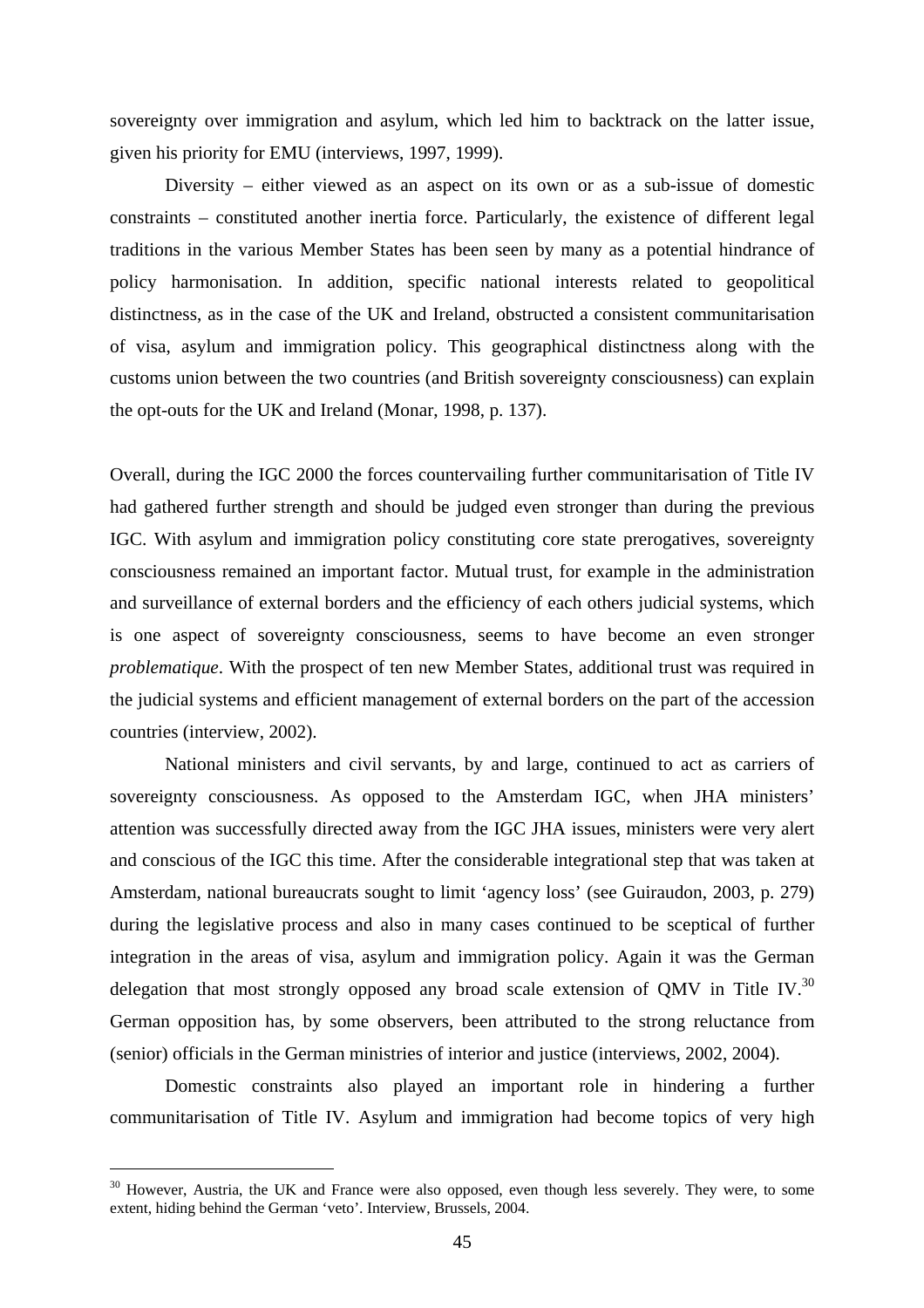salience in domestic politics, partly coupled with the predominating high unemployment in most Member States. With elections scheduled or expected in the UK in 2001 and in Germany and France in 2002, there was a tendency to keep the unanimity rule because opposition parties could have capitalised on this during election campaigns. Particularly in the German government this thinking seems to have prevailed (Prevezanos, 2001, p. 3). In Germany, there was additional pressure from several *Länder* governments on the Federal government not to give up the national veto (interview, 2002).

Diversity further contributed to countervailing the above dynamics. The existence of different legal traditions, different migratory pressures and different priorities in migration management based on labour market and colonial histories or geographical position – further exacerbated with enlargement – all spurred the fear to be on the losing end of a qualified majority in the Council, as this could imply very high costs of adjustment for 'minoritised' Member States.

During the Convention phase countervailing pressures manifested to a much lesser degree than during an IGC. Generally speaking, countervailing forces were still latently present in Member States' political systems including governments and administrations. The big difference was twofold: (1) the Convention structure and environment shut out most of the looming inertia forces. Although members arrived at the Convention with certain domestic or institutional socialisations and frames guiding their behaviour, all in all they were able to negotiate freely without significant restrictions (Maurer, 2003, pp. 134-37). As a result, domestic factors, while constituting (important) sources of information and feedback mechanisms, were far less constraining for members of the Convention than for negotiators in an IGC. More specifically, national civil servants, and also ministers responsible for JHA – who have been identified as important agents of sovereignty consciousness and who also constitute a principal source of domestic constraints – were largely excluded from the process. Due to the absence of inter-departmental coordination, representatives of national governments were not confined by the influence of the various functional ministries. In the Nice IGC, the Ministry of Interior was very influential in terms of shaping the formation of the German position along restrictive lines, close to the status-quo. During the Convention it was difficult for the Ministry to assert itself. Only towards the end of the Convention the Ministry is said to have made some impact on the line of the German government.

(2) Those inertia forces that made it onto the Convention stage had to withstand the process of deliberation and reasoning which largely prevailed. It was more difficult for those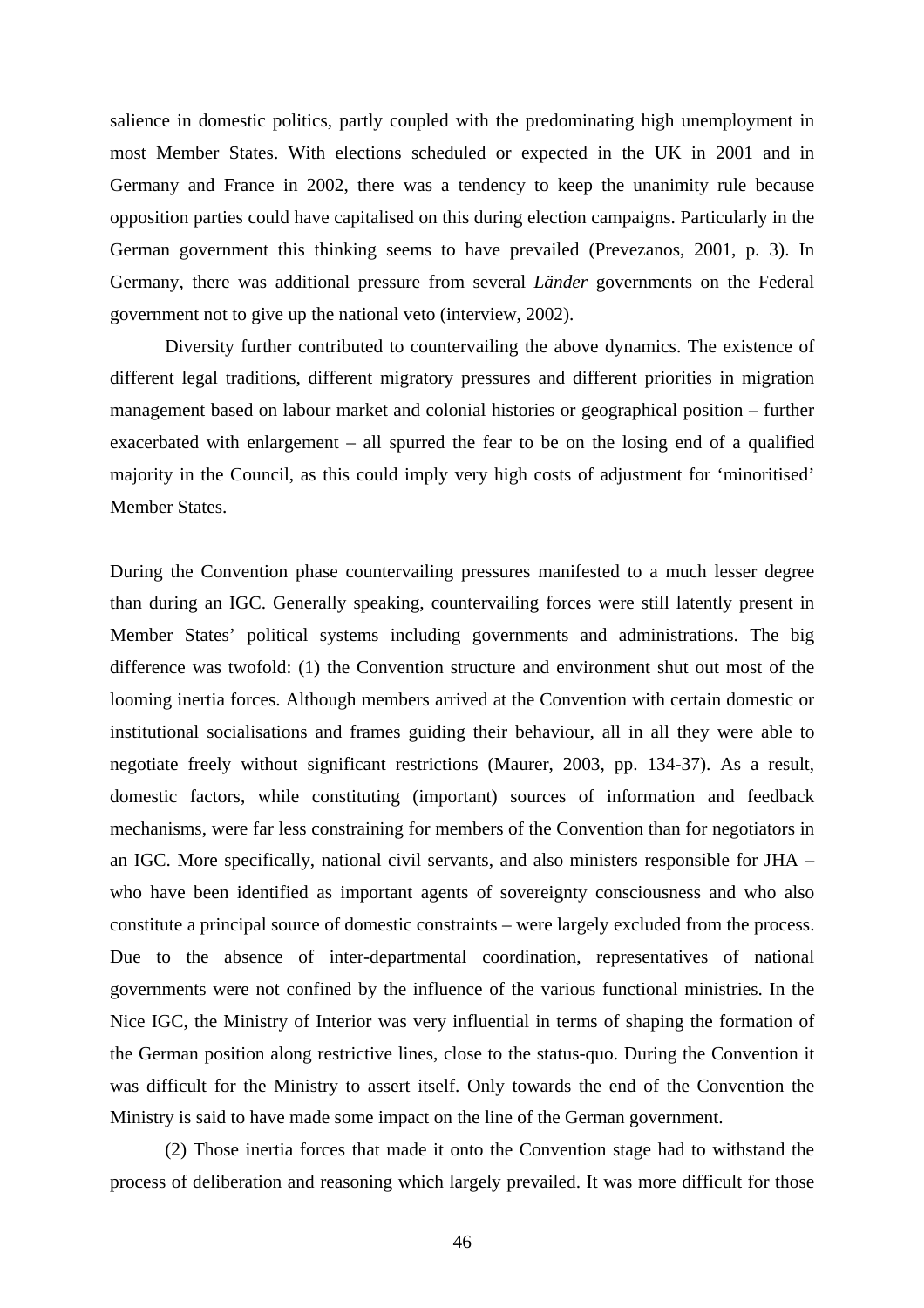countervailing pressures that slipped through the Convention filter to register in an open debate than during a process in which all participants have a *de facto* veto. In a deliberative process, arguments stemming from countervailing pressures become subject to scrutiny along commonly accepted criteria and are also judged against other arguments, i.e. those stemming from the various functional and exogenous rationales. Teufel, representing the German *Länder*, UK government representative Hain and others who tried to 'water down' the progressive emerging consensus, to a large part did not succeed to assert their proposals, because their arguments were only accepted to a limited extent (interview, 2004). Of course, the impact of deliberative processes on outcomes should not be overstated. It is interesting to note, however, that most of the few modifications concerning Title IV issues were made in the final stage of the Convention, which some observers have termed the 'pre-IGC stage', during which some of the above pointed Convention structures which are disadvantageous to countervailing pressures had, to some extent, disappeared. For example, the German exception in the area of immigration regarding access to the labour market for third country nationals was mainly a strategic considerations of the Praesidium, so as to win German support for the overall Convention text.

Apart from the growing shadow of the IGC, the small number of exceptions to a full communitarisation can be explained by the particularly strong islands of strong countervailing pressures. Most prominently, exclusion of the right to determine access to the labour market by third-country nationals from the Treaty provisions, can be attributed to strong domestic constraints (and some sovereignty concerns) in Germany. Very important in that respect was the pressure from the CDU/CSU opposition which itself has partly been explained by ideological/sovereignty-conscious rationales. The opposition is said to have 'blackmailed' the government not to give in on that question, as otherwise it would block the domestic immigration bill in the Bundesrat. In addition, the German government feared the conservative opposition would exploit the issue by accusing the government of disrespecting national interests and thus spark off a domestic political debate on the issue, on which most Germans were rather sceptical and cautious according to opinion polls.<sup>31</sup>

The greatly reduced countervailing pressures also had an impact, beyond the Convention, on the entire Treaty revision exercise. Due to the considerable bonding strength of the Convention, described above, the results of the Convention had a much greater significance than normal IGC pre-negotiations or preparation exercises. Because of the

<sup>&</sup>lt;sup>31</sup> See: Bergius, Michael and Richard Meng, 'EU-Konvent beugt sich Berlin beim Schutz des Arbeitsmarktes', *Frankfurter Rundschau online*, 9.7.2003; on German opinion poll figures concerning this and related questions, see: Reckmann, Jörn, 'Einigung auf gefährlich niedrige Standards', *Frankfurter Rundschau online*, 3.5.2004.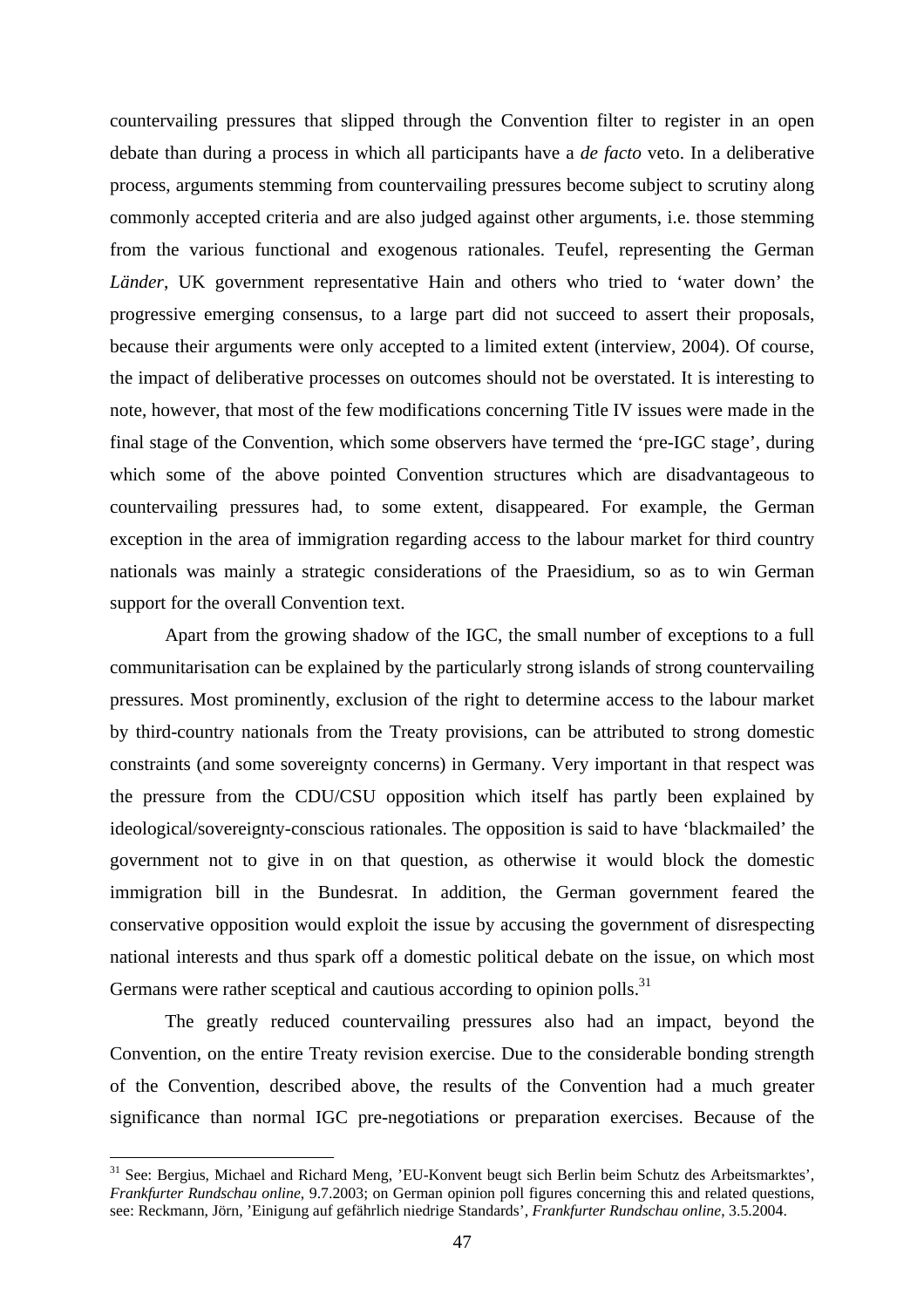satisfaction with, and concurrence in, the outcome concerning Title IV issues, there was strong agreement not to reopen the Convention text on visa, asylum and immigration policy. Hence, it was very difficult for any countervailing pressures to manifest to an extent which would have led to a change in the provisions. When the IGC formally began in October 2003, countervailing pressures gathered greater strength. Some pressures, such as bureaucratic constraints, however, could not unfold to the same extent as during former IGCs because the IGC 2003/04 was conducted on the political level and was also shorter, thus providing less scope for the materialisation of inertia forces. But most importantly, because Title IV issues were almost entirely kept off the agenda, countervailing forces were not really brought to bear on these issues. The inertia pressures that predominated the last IGC more generally and threatened to bring down the process in the autumn and winter 2003/04 are described elsewhere (Niemann, 2005 forthcoming).

#### **CONCLUSION**

All in all, my framework seems to have provided a robust account for an analysis of the past three Treaty revisions on the communitarisation of visa, asylum and immigration policy. The hypothesised pressures can aptly explain variation in outcomes across cases. My empirical findings are summarised in Table 1.

I argue that during the 1996-97 IGC fairly substantial countervailing pressures, particularly due to domestic constraints and sovereignty-consciousness, were largely overcome by strong dynamics. Of the two structural pressures, functional and exogenous, the former appears to have been predominant in decision-makers' considerations. The functional pressure related to the objective of the free movement of persons was assisted by pressures that arose from the dissatisfaction with the non-achievement of attaining 'effective cooperation' in this field. Exogenous developments – i.e. mainly migration streams inducing competitive policy-making among Member States (towards more restrictive policies) – constituted important complementary pressures for communitarisation. These two structural pressures were most consistently promoted by supranational institutions which, also through their roles of honest and promotional broker, substantially contributed to the progressive outcome. As for socialisation, deliberation and learning processes, somewhat paradoxically, the minimal development of socialisation processes and the parallel occurrence of flawed cooperation among Member States, induced only very few agents to conclude that the new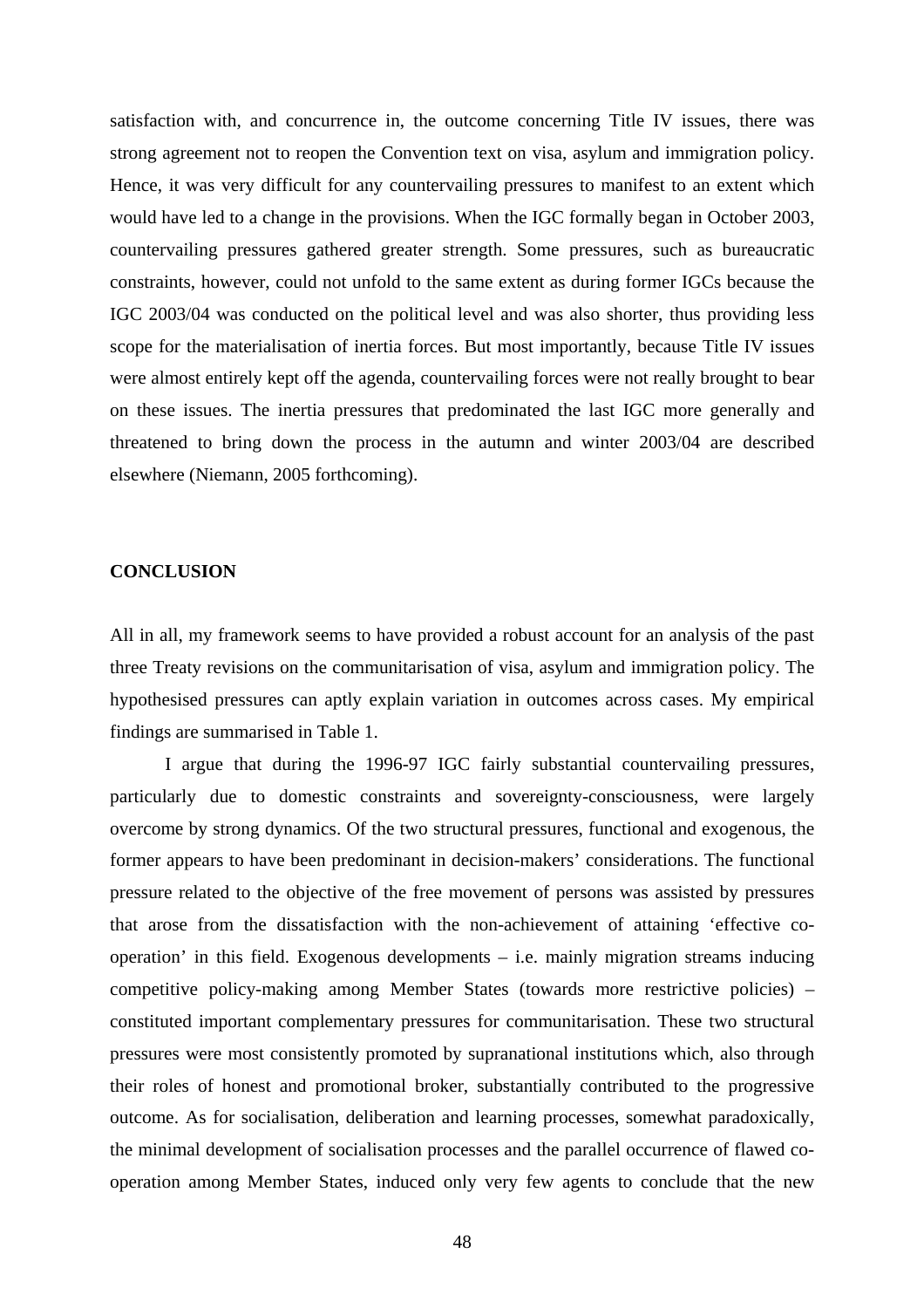system needed time to develop. Most concluded that the cumbersome, intergovernmental decision-making procedures were responsible for the lack of progress, which (together with modest socialisation processes at the IGC itself) further pushed for a far-reaching outcome. The role of organised interests had a further integrative, albeit moderate impact.

During the IGC 2000 negotiations, the dynamics at work both in the run-up to, and during, the Conference were less substantial than throughout the IGC 1996-97. While exogenous pressures provided a similar rationale as three years prior, functional pressures had changed. Particularly, the internal market rationale had diminished. This dynamic was only to some extent compensated by additional functional pressures stemming from enlargement. More grave was the fact that these still substantial structural forces were not adequately acted out by supranational or transnational agents. The Commission, the French Presidency, the European Parliament and also organised interests were either unable or unwilling to push for integrative outcomes, to reason out the logics for further communitarisation or to upgrade common Community interests. This was further compounded by the lack of socialisation, deliberation and learning processes. Their absence removed an important basis for connecting actors with the structural rationales. In addition, the diminished dynamics were met by even stronger inertia forces (compared with the Amsterdam IGC) of sovereignty consciousness, domestic constraints and diversity.

As for the last Treaty revision, my analysis suggests that the dynamics of integration had gathered more strength again. Structural (functional and exogenous) rationales had grown, for example through the imminence of enlargement, the increasing perception of inadequacy of current decision rules for the (timely) realisation of EU objectives, and also slightly through the terrorist attacks of 9/11. Also very importantly, agents that can typically be expected to act upon these structural pressures, such as the Commission and the European Parliament, were much more able to assert themselves. And perhaps even most significantly, socialisation, deliberation and learning processes during the Convention provided the much needed lubricant between structures and agents and constituted an important platform for the unfoldment of structural pressures. On the other hand, countervailing forces were greatly diminished in comparison with the Amsterdam and Nice IGCs. As a result, a stronger ignition and dissemination of integrational dynamics was possible.

# **Table 1: Summary of hypothesised pressures and outcomes across (sub-)cases**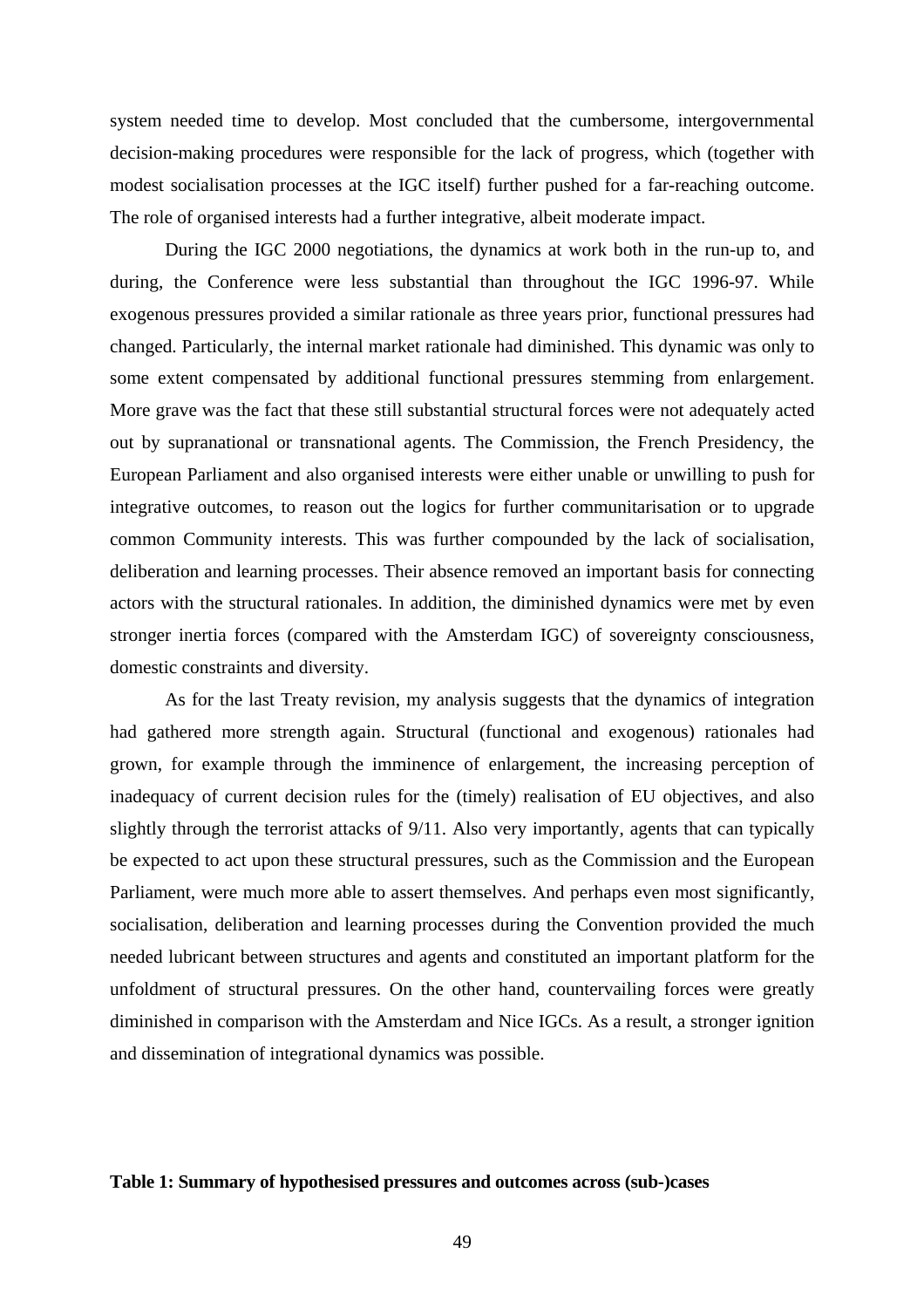| (Sub-)case<br><b>Pressures</b>                      | <b>IGC</b><br>1996-97 | <b>IGC</b><br>2000    | <b>Convention/IGC</b><br>2002-04 |
|-----------------------------------------------------|-----------------------|-----------------------|----------------------------------|
| <b>Functional</b><br>pressures                      | High                  | Medium                | (Medium to)<br>High              |
| <b>Exogenous</b><br>pressures                       | Medium<br>(to High)   | Medium<br>(to High)   | (Medium to)<br>High              |
| Socialisation,<br>deliberation and<br>learning      | Medium                | Low                   | Medium to High                   |
| The role of<br>organised interests                  | Low to<br>Medium      | Low                   | (Low to)<br>Medium               |
| The role of<br>supranational<br><b>institutions</b> | (Medium to)<br>High   | Low<br>(to Medium)    | (Medium to)<br>High              |
| <b>Dynamics</b><br>(combined)                       | Strong                | (Weak to)<br>Medium   | Strong                           |
| Countervailing<br>forces                            |                       |                       |                                  |
| (combined)                                          | Medium                | (Medium to)<br>Strong | Weak to Medium                   |
| <b>Outcome</b><br>(in terms of<br>level/scope)      | (Medium to)<br>High   | Low<br>(to Medium)    | (Medium to)<br>High              |

Arguably, the framework, especially through its dialectical nature (combining both dynamics and countervailing factors) enables us to account for more *specific* aspects of decision outcomes. Where there is across the board pressure for communitarisation (e.g. of visa, asylum and immigration policy), strong inertia forces in certain institutional or policy areas help us to make an informed guess concerning the extent and scope of integration, including issues and aspects where progress is less likely. For instance, the strong dynamics during the last IGC concerning Title IV issues suggested the likelihood of full communitarisation. When also considering the countervailing pressures at work, we may be able to estimate that areas, such as Member States' right to determine access to the labour market by third-country nationals, will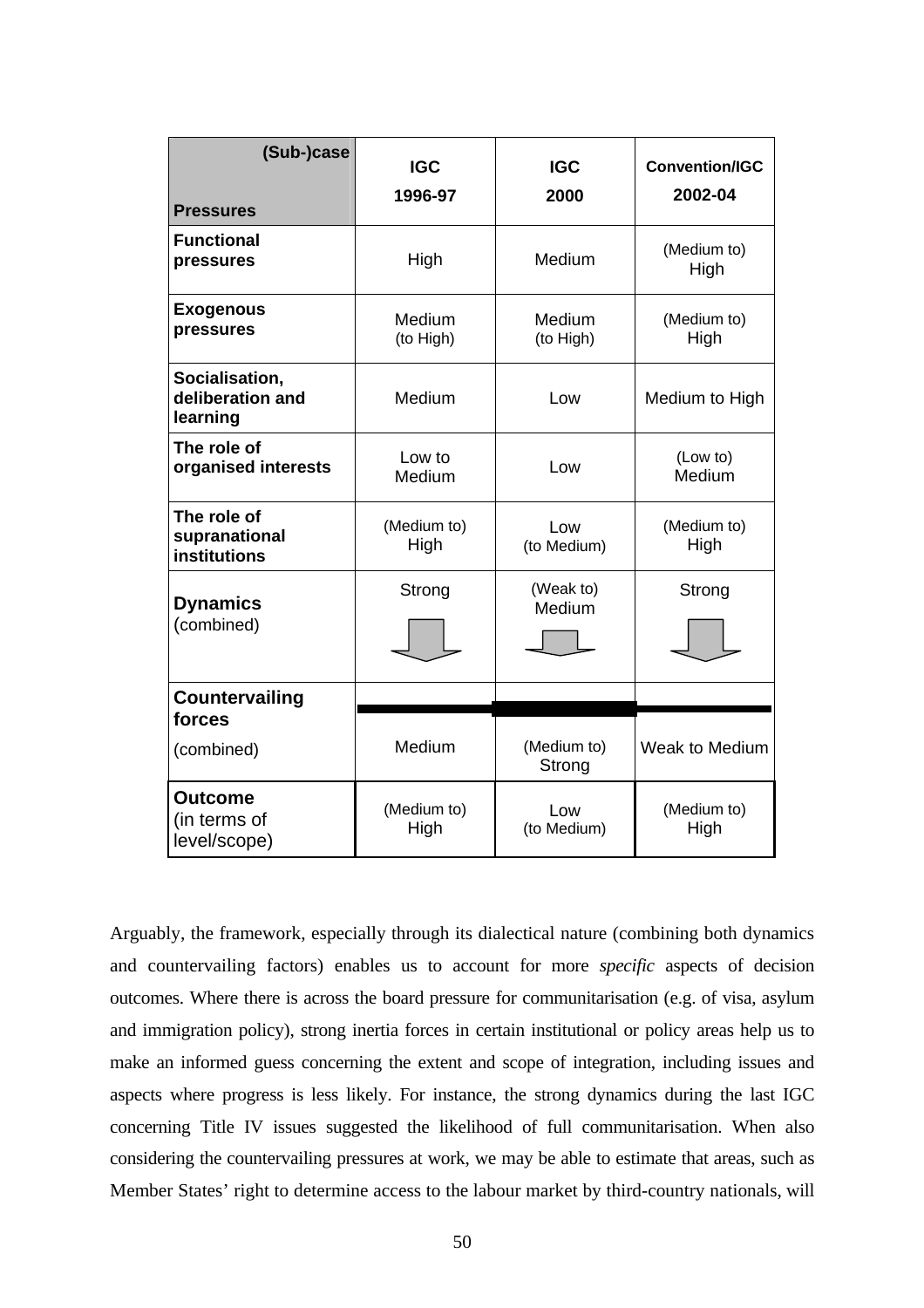be excluded, (particularly) given the German government's domestic constraints. Thus, by analysing both sides of the dialectical equation the specificity of our judgement concerning decision outcomes is (considerably) enhanced.

My empirical analysis has indicated that dynamics and countervailing forces cannot always be clearly separated from each other. They impact on one another during the (decisionmaking) interaction and thus already restrain each others' impact. For example, socialisation, deliberation and learning processes may be reduced by countervailing forces such as domestic constraints and sovereignty-consciousness (e.g. IGC 2000). On the other hand, socialisation and learning processes also, to some extent, soften up sovereignty-consciousness and also curtail domestic constraints and diversities, since national elites are increasingly Europeanised and the EU (as well as interaction on the European level) contributes to the construction of their preferences and identities. On a general level one can also say that different structural pressures inform and constitute decision-makers' interests and attitudes, such as endogenous-functional, exogenous and domestic structures, which suggests that dynamics and countervailing forces check and balance each other on many levels. However, these processes are notoriously difficult to capture empirically.

Closely related to the previous point, pressures that have been hypothesised as dynamics may (under certain conditions) turn into countervailing forces and vice versa. For example, during the IGC 2000 the role of the Council Presidency, which is usually viewed here as a (potentially substantial) driving force, obstructed agreement due to its lack of ambition, its bias concerning institutional questions and its failure to sufficiently narrow down the options for agreement. On the other hand, the IGC 1996-97 has indicated how the lack of socialisation at the level of policy-making can spur (further) integration during an Intergovernmental Conference. Also, elsewhere I have described how inertia forces can turn into dynamics, for example through the convergence of domestic preferences/constraints (cf. Niemann, 2005 forthcoming).

 After having underlined the overall plausibility of the framework – while acknowledging certain conceptual simplifications – I will now briefly look at the causal relevance of individual hypothesised pressures by making use of a comparative analysis. $32$ Firstly, we can identify and isolate the causal processes that lead to different outcomes (Ragin, 1987, p. 47). One way of advancing this method is to examine whether hypothesised pressures co-vary with outcomes. Changing levels of progressiveness in terms of outcome would corroborate those dynamics changing as hypothesised, and challenge those remaining constant or

 $32$  A comparative analysis of six independent variables across three cases can of course under most circumstances generate only indeterminate results. While this is acknowledged here, it is also worth pointing out that a broader analysis with seven cases has brought about very similar results (Niemann, 2005 forthcoming).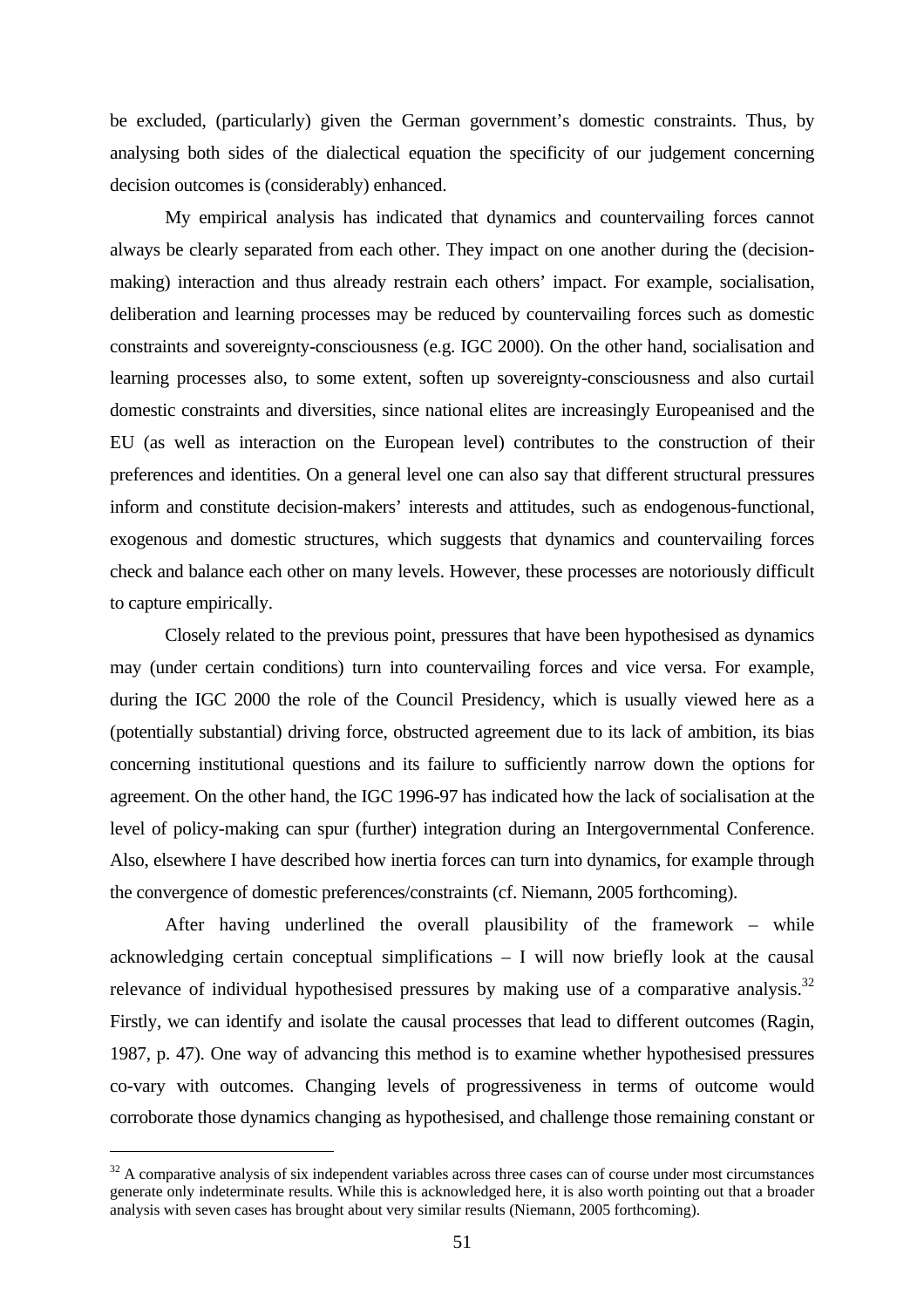changing in the direction opposite to the one hypothesised. In other words, higher values on the decision outcome (or on the overall dynamics) would confirm those dynamics that also display higher scores, and challenge the causal relevance of those decreasing or remaining constant. By including countervailing pressures in the revised neofunctionalist framework, an additional layer of complexity has been introduced: dynamics may not co-vary with outcomes in a linear fashion due to strong inertia forces. Hence, although the rule still applies, that increased measures of causally relevant dynamics should lead to higher scores on the dependent variable, countervailing forces may lessen or dilute dynamics. Therefore, as a first step, it was ascertained, if individual dynamics co-vary with the values of the combined dynamics (Table 1: third row from bottom). And as a second step, I investigated whether individual dynamics co-varied with the overall outcome of the sub-case in question, while taking the impact of countervailing forces into consideration. Through closer examination of Table 1 we can see that all dynamics, and particularly, functional pressures and the role of supranational institutions, co-vary with the scores determined for the combined dynamics.<sup>33</sup> When looking at final outcomes – while taking account of countervailing forces – this trend is also confirmed.

A second form of comparative method employed here in the pursuit of causal inferences is Mill's method of agreement (Mill, 1950). When employing this method, one looks at all cases where the dependent variable takes on the same value. In this way, no positive causality can be established, but irrelevant (or less relevant) variables can be identified. For example, one can identify all cases with strong overall dynamics or far-reaching outcomes. Those dynamics which are (repeatedly) at a low level, according to this logic, are likely to be rather dispensable. This latter scenario we have, to some extent but not very clear-cut, regarding the role of organised interests during the IGCs 1996-97 and 2002-04. Here low to medium values on this variable indicate that (strong) organised interests may not be necessary (but may still be conducive) for the constitution of powerful dynamics or the occurrence of progressive outcomes.

 Given my theoretical framework and the resulting isolation of countervailing forces as a variable, the most conclusive comparative analysis can be made in terms of these countervailing forces. Their causal significance can be measured directly when compared with outcomes in consideration of the values taken by the combined dynamics. In the 2002-04 and 1996-97 cases (even) 'weak to medium' and 'medium' inertia forces, respectively,

 $\overline{a}$ 

 $33$  The (relatively high) value of exogenous pressures during the IGC 2000 may be seen as a slight anomaly. However, as structural (and also functional) pressures were not sufficiently acted upon by agents, the overall dynamics could not gather more strength. As mentioned earlier, structural pressures can only really make an impact in combination with (strong) agency.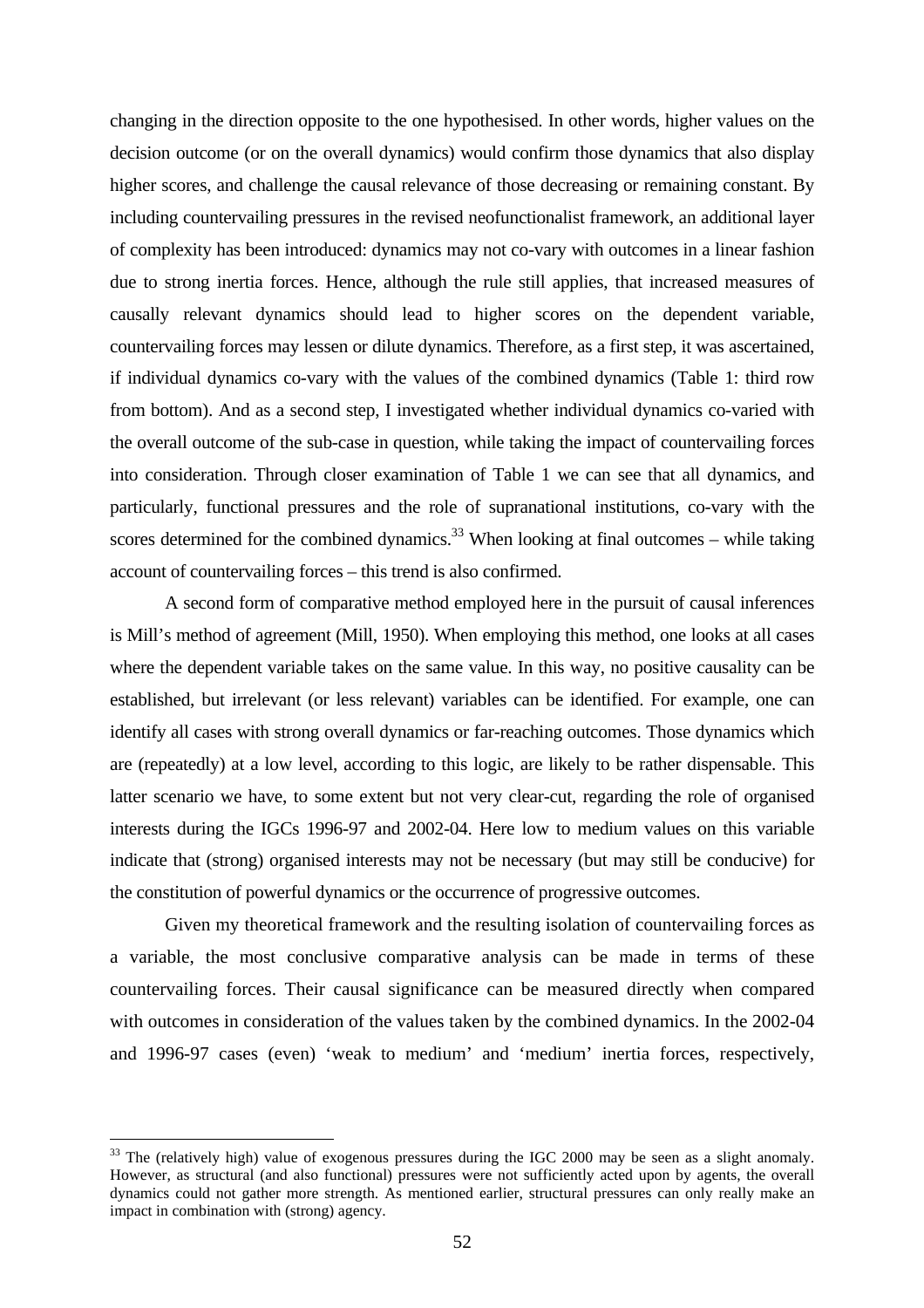somewhat tamed strong dynamics. In the 2000 case strong countervailing forces pushed medium dynamics back to a fairly minimal outcome (cf. Table 1).

Instead of theorising about the integration project and process as a whole, this framework seeks to explain particular decision-making instances or processes. However, my findings may allow for some more general informed guesses, and suggest that the integration process will further continue, both in terms of level and scope of integration. Inertia forces are likely – at least from time to time – to be insufficiently strong to counterbalance the integrational dynamics. And the IGC 2000 case suggests that even strong countervailing forces may not completely tame the dynamics of integration.

The tentativeness of parts of the preceding analysis (e.g. on socialisation and learning processes or the specification of conditions for occurrence and impact of pressures), the possibility of greater specification regarding the causal relevance of hypothesised pressures (e.g. which ones are merely *conducive* and which ones *necessary*) and the existence of (further) potential shortcomings, suggest that there is substantial ground for further research emanating from this study.

#### **REFERENCES**

- Achermann, Alberto, 'Asylum and Immigration Policies: From Co-operation to Harmonisation', in Bieber, Roland and Jörg Monar (eds.), *Justice and Home Affairs in the European Union: The Development of the Third Pillar*, (Brussels: European Interuniversity Press, 1995), pp. 127-40.
- AI, Cimade, ECRE, Finnish Jurists for Human Rights, ILPA, Jura Hominis, JUSTICE, NJCM, OMCT-Europe, Open Society Institute, Statewatch, 'Towards a Constitution for Europe: Justice and Home Affairs – Joint Comments from Non-Governmental Organisations for the IGC, Brussels, 1 October (2003).
- Alexander, Jeffrey C., *Fin de Siecle Social Theory. Relativism, Reduction and the Problem of Reason*, (London: Verso, 1995).
- Baldwin-Edwards, Martin, 'The Emerging European Immigration Regime: Some Reflections on Implications for Southern Europe', *Journal of Common Market Studies*, Vol. 35, No. 4 (1997), pp. 497-519.
- Baldwin-Edwards, Martin and Schain, Martin, 'The Politics of Immigration: Introduction', *West European Politics*, Vol. 17, No. 2 (1994), Special Issue on the Politics of Immigration in Western Europe, edited by Baldwin-Edwards, Martin and Martin Schain, pp. 1-16.
- Belgian Presidency, 'Evaluation of the conclusions of the Tampere European Council', Note to the General Affairs Council/European Council, 14926/01, Brussels, 6 December 2001.
- Benelux, *Mémorandum de la Belgique, des Pays-Bas et du Luxembourg en vue de la CIG*, 8 March 1996.
- Bindi Calussi, Federiga, (1998), 'The cost of staying out of the European Union: Third states and foreign multinational lobbying: The EU decision-making process', in Cafruny, Alan and Patrick Peters, (eds), *The Union and the world : the political economy of a common European foreign policy*, The Hague; (Boston : Kluwer Law International, 1998), pp. 65-91.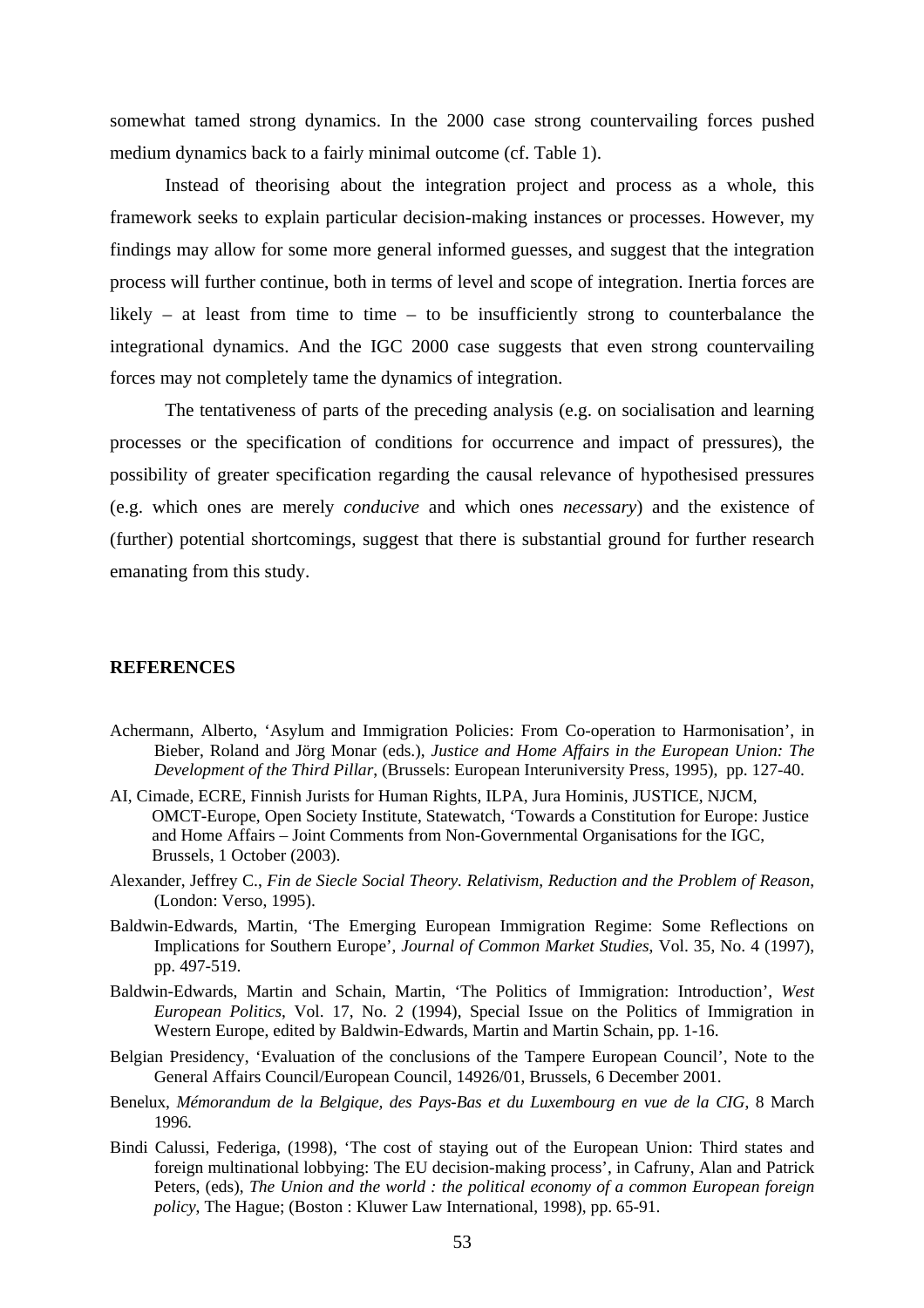- Bouwen, Pieter, 'The Logic of Access to the European Parliament: Business Lobbying in the Committee on Economic and Monetary Affairs', *Journal of Common Market Studies ,*42, (2004), 473-495.
- Brennan, Geoffrey: 'Rational Choice Political Theory', in Andrew Vincent (ed.), *Political Theory Tradition and Diversity*, (Cambridge: CUP, 1997), 89-111.
- Brinkhorst, Laurens Jan, 'Pillar III', European Policy Centre, *Making Sense of the Amsterdam Treaty*, Brussels (1997), p. 49.
- Brok, Elmar, 'What the Constitution of the European Union will need to say on "Freedom, Justice and Security"', CONV 436/02, Brussels, 28 November (2002), esp. pp. 1, 4
- Brok, Elmar, 'The European Parliament', European Policy Centre, *Making Sense of the Amsterdam Treaty*, Brussels (1997a), p. 45.
- Brouwer, Evelien, 'Immigration, Asylum and Terrorism: A Changing Dynamic Legal and Practical Developments in the EU in Response to the Terrorist Attacks of 11.09'*, European Journal of Migration and Law* 4 (2003), 399-424.
- Burley, Anne-Marie, and Mattli, Walter, 'Europe Before the Court: A Political Theory of Legal Integration', *International Organization*, Vol. 47, No. 1 (1993), pp. 41-76.
- Butt Philip, Alan, 'European Union Immigration Policy: Phantom, Fantasy or Fact? *West European Politics*, Vol. 17, No. 2 (1994), Special Issue on the Politics of Immigration in Western Europe, edited by Baldwin-Edwards, Martin and Martin Schain, pp. 168-91.
- Callovi, Guiseppe, 'Regulation of Immigration in 1993: Pieces of the European Community Jig-Saw Puzzle', *International Migration Review*, Vol. 26, No. 2 (1992), pp. 353-372.
- Caviedes, Alexander, 'The Open Method of Coordination in Immigration Policy. A Tool for Prying Open Fortress Europe?', *Journal of European Public Policy* 11, 2 (2004), 289-310.
- Checkel, Jeffrey T., 'Why Comply? Social Learning and European Identity Change', *International Organization* 55, 3 (2001), 553-588.
- Checkel, Jeffrey T., 'Social construction and integration', *Journal of European Policy* 6, 4 (Special Issue 1999), 545-560.
- Checkel, Jeffrey T. and Andrew Moravcsik, 'A Constructive Research Program in EU Studies?', *European Union Politics* 2, 2 (2001), 219-249.
- Collinson, Sarah, *Europe and International Migration* (London: Pinter Publishers, 1993).
- Commission of the European Communities, 'Communication from the Commission to the Convention', 22 May (2002a): A project for the European Union, Brussels, CONV 229/02.
- Commission of the European Communities, 'Biannual update of the scoreboard to review progress on the creation of an area of freedom, security and justice in the European Union – second half of 2002', COM (2002b) 738 final, Brussels, 16 December (2002), 4-5.
- Commission of the European Communities, 'Communication from the Commission to the European Parliament and the Council on the follow-up to recommendations of the High-Level Panel on the Free Movement of Persons', Brussels, 1 July (1998);
- Commission of the European Communities, *Justice and Home Affairs provisions in the EC Treaty a possible location*, Conference of the Representatives of the Governments of the Member States, CONF/3912/96, Brussels, 18 September 1996, (1996d).
- Commission of the European Communities, Communication to the Council and the European Parliament on Immigration and Asylum Policy, COM (94) 23 final, (1994d).
- Commission of the European Communities, *White Paper on the Internal Market*, COM (85) 331 final, (1985).
- Cuntz, Eckart, 'Ein ausgewogener Gesamtkompromiss: Die Ergebnisse des Konvents aus Sicht der Bundesregierung', *Integration* 26, 4 (2003), 351-356.
- de Lobkowicz, Wenceslas, 'Intergovernmental Co-operation in the field of Migration From the Single European Act to Maastricht', in Monar, Jörg and Roger Morgan, (eds), *The Third Pillar*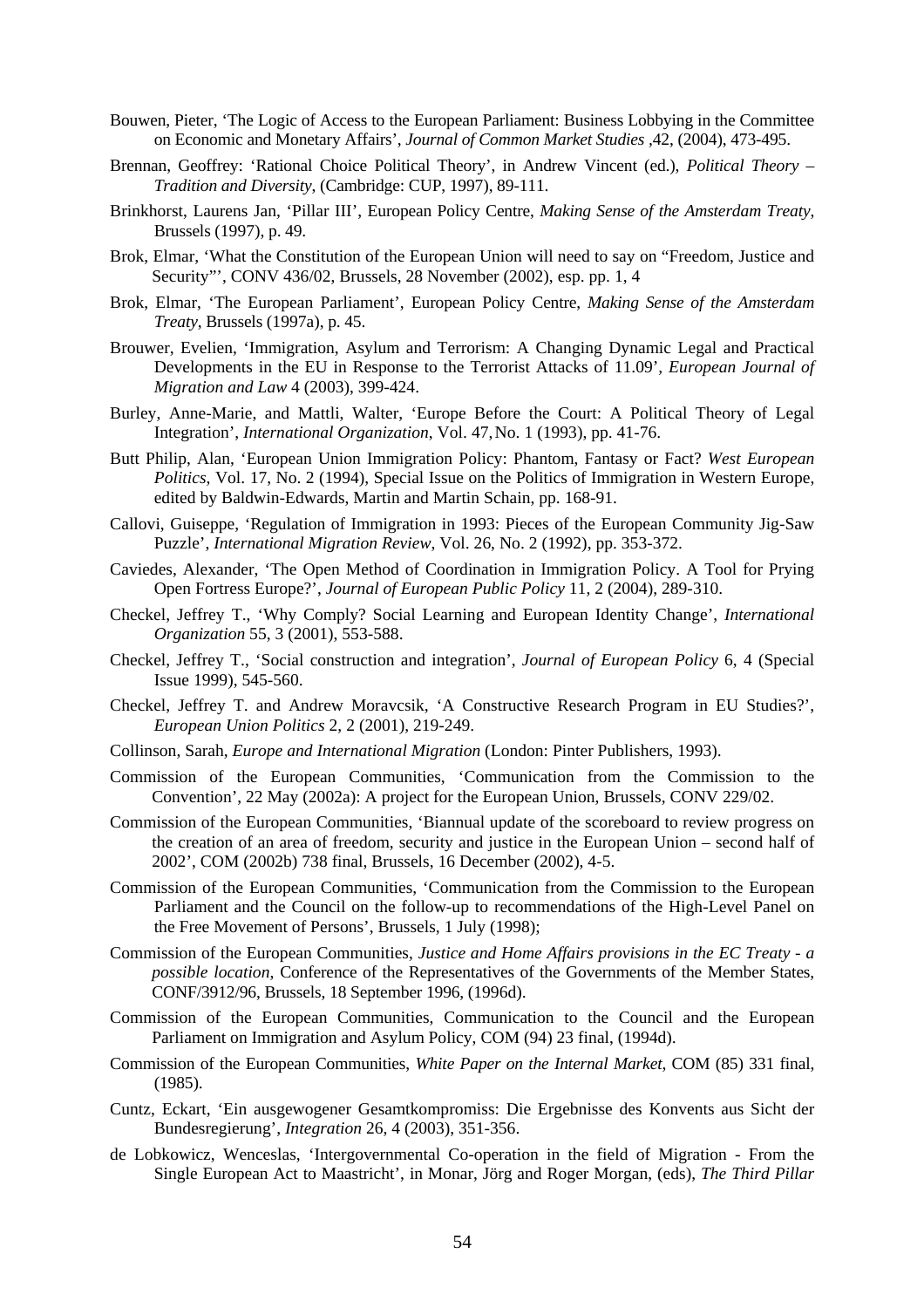*of the European Union: Co-operation in the field of justice and home affairs* (Bruges: European Interuniversity Press and College of Europe, 1994), pp. 99-122.

- den Boer, Monica, 'Travel Notes on a Bumpy Journey from Schengen via Maastricht to Amsterdam', in den Boer, Monica, (ed.), *The Implementation of Schengen: First the Widening, Now the Deepening* (Maastricht: Institute of Public Administration, 1997b), pp. 147-54.
- Drüke, Luise, 'Harmonisation of Asylum Law and Judicial Control Under the Third Pillar', in Bieber, Roland and Jörg Monar, *Justice and Home Affairs in the European Union: The Development of the Third Pillar* (Brussels: European Interuniversity Press, 1995), pp. 167-87.
- Duff, Andrew, *The Amsterdam Treaty: Text and Commentary*, Federal Trust (London: Sweet & Maxwell, 1997).
- Elgström, Ole, '"The Honest Broker"? The Council Presidency as a Mediator', in Elgström, Ole, *European Union Council Presidencies – A Comparative Analysis*, (Routledge 2003).
- Esders, Elke, 'The European Parliament's Committee on Civil Liberties and Internal Affairs The Committee Responsible for Justice and Home Affairs', in Bieber, Roland and Jörg Monar, *Justice and Home Affairs in the European Union: The Development of the Third Pillar*, (Brussels: European Interuniversity Press, 1995), pp. 259-76.
- European Parliament for the Draft Constitutional Treaty, see for example: European Parliament, 'Resolution on the draft Treaty establishing a Constitution for Europe and the European Parliament's opinion on the convening of the Intergovernmental Conference', provisional edition, 11047/2003, 24 September (2003)
- European Parliament, 'Background Information: Convention 03/ 04: Area of freedom, security and justice, Brussels, 3 April 2003.
- European Parliament, 'European Parliament's Proposal for the Intergovernmental Conference, 14094/1999, 13 April (2000).
- European Parliament, *Working document on the process in the field of justice and home affairs*, Institutional Affairs Committee, draftsman: Laurens Jan Brinkhorst, A4-0102/95/PART III, PE 212.450/fin./Part III, (1995c).
- European Services Forum, 'ESP Paper on The Temporary Movement of Key Business Personnel', Brussels, 17 September (2001).
- Finnish Government, *Finland's points of departure and objectives at the 1996 Intergovernmental Conference*, Report to the Parliament by the Council of State, 27.2.1996.
- Fischer, Joschka, (2003) 'Suggestion for amendment of Article III-163 (revised)', European Convention Website, http://europeanconvention.eu.int/amendments.asp?content=848&lang=DE
- Fletcher, Maria, 'EU Governance Techniques in the Creation of a Common European Policy on Immigration and Asylum', *European Public Law* 9, 4 (2003), 533-562.
- Fortescue, John Adrian, 'First Experiences with the Implementation of the Third Pillar Provisions', in Bieber, Roland and Jörg Monar, *Justice and Home Affairs in the European Union: The Development of the Third Pillar* (Brussels: European Interuniversity Press, 1995), pp. 19-28. Fortescue, John Adrian, 'First Experiences with the Implementation of the Third Pillar Provisions', in Bieber, Roland and Jörg Monar, *Justice and Home Affairs in the European Union: The Development of the Third Pillar* (Brussels: European Interuniversity Press, 1995), pp. 19-28.
- French Presidency, 'Extension of qualified majority voting', Presidency Note, CONFER 4753/00, Brussels, 3 July (2000a).
- French Presidency (2000b), 'Project de Traité de Nice', CONFER 4816/00.
- George, Stephen, *Politics and policy in the European Community*, second edition (Oxford: Clarendon Press 1991).
- George, Stephen and Ian Bache, *Politics in the European Union*, (Oxford: OUP, 2000).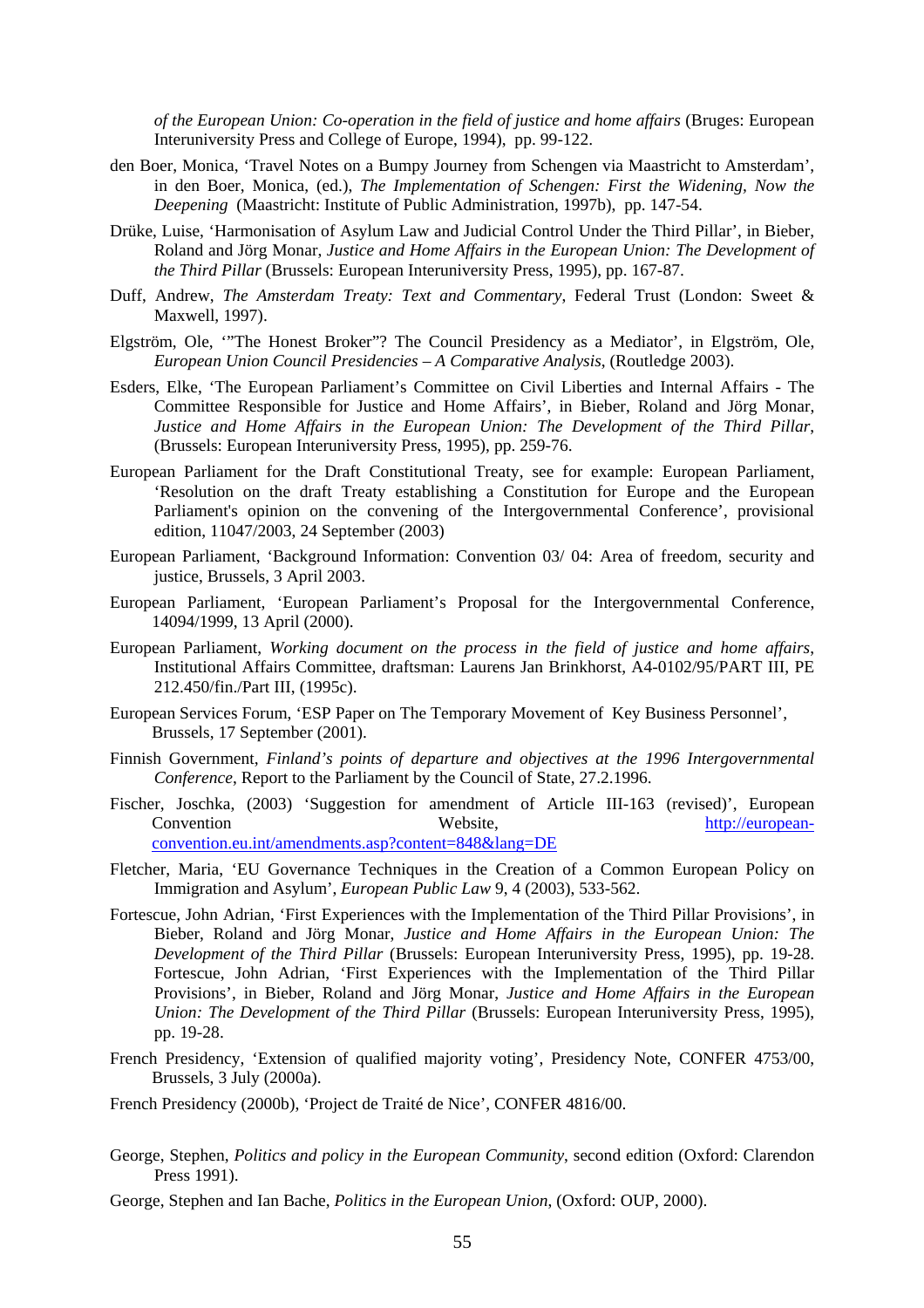Giddens, Anthony, *The Constitution of Society*, (Oxford: Polity Press, 1984).

- Green, Donald P. and Ian Shapiro, *Pathologies of Rational Choice Theory*, (New Haven/London: Yale University Press. 1994).
- Green Cowles, Maria, 'Setting the Agenda for a New Europe: 'The ERT and EC 1992', *Journal of Common Market Studies*, Vol. 33, No. 4 (1995), pp. 501-26.
- Greens/EFA, Towards a Real European Policy on Immigration and Asylum', 7 April (2001)
- Göler, Daniel, 'Die Europäische Union vor ihrer Konstitutionalisierung: Eine Bilanz der ersten Verfassungsentwürfe', *Integration* 26, 1 (2003), 17-30.
- Göler, Daniel and Hartmut Marhold, 'Die Konventsmethode', *Integration* 26, 4 (2003), 317-337.
- Guild, Elspeth, 'International Terrorism and EU Immigration, Asylum and Borders Policy: The Unexpected Victims of 11 September 2001', *European Foreign Affairs Review* 8 (2003), 331- 346.
- Guiraudon, Virginie, 'The Constitution of a European Immigration Policy Domain. A Political Sociological Approach', *Journal of European Public Policy* 10, 2 (2003), 263-282.
- Haas, Ernst B., 'Does Constructivism Subsume Neo-functionalism?' in Christiansen, Thomas, Joergensen, Knud Erik and Antje Wiener, (eds), *The Social Construction of Europe* (London: Sage Publications, 2001), 22-31.
- Haas, Ernst, 'International Integration: The European and Universal Process', *International Organization*, Vol. 15, No. 3 (1961), pp. 366-92.
- Haas, Ernst, *The Uniting of Europe: Political, Social and Economic Forces,1950-7* (London: Stevens, 1958).
- Habermas, Jürgen, 'Entgegnung' in Honneth, Axel and Hans Joas, (eds), *Kommunikatives Handeln: "Theorie des kommunikativen Handelns"* (Frankfurt a.M.: Suhrkamp, 1986), 327-405.
- Habermas, Jürgen, *Theorie des kommunikativen Handelns*, 2 vols (Frankfurt/Main: Suhrkamp, 1981).
- Hailbronner, Kay, 'Visa Regulations and Third-Country Nationals in EC Law, *Common Market Law Review*, Vol. 31 (1994), pp. 969-95.
- Héritier, Adrienne, *Policy-Making and Diversity in Europe*, (Cambridge: Cambridge University Press, 1999).
- High-Level Panel on the Free Movement of Persons, 'Final Report', C4-0181/97, Brussels, 18 March (1997);
- Hill, Christopher, 'The Capability-Expectations Gap, or Conceptualising Europe's International Role, *Journal of Common Market Studies*, Vol. 31, No. 3 (1993), pp. 305-28.
- Hoffmann, Stanley, 'The European Process at Atlantic Crosspurposes', *Journal of Common Market Studies* 3, (1964), 85-101.
- Holland, S., *Uncommon Market* (London: Macmillan, 1980).
- Hoyer, Werner, 'The German Government', in European Policy Centre, *Making Sense of the Amsterdam Treaty*, Brussels. (1997).
- Iglicka, Krystyna, 'Shaping a Harmonised Migration Policy for an Enlarged Europe', *Perspectives on European Politics and Society* 3, 2 (2002), 325-334.
- Immigration Law Practitioners' Association, 'Scoreboard on the Proposal for a Council Regulation establishing the criteria and mechanisms for determining the Member State responsible for examining an asylum application', London, (2001), http://www.ilpa.org.uk/submissions/dublinIIscoreboard.html
- Ireland, Patrick, 'Migration, Free Movement, and Immigrant Integration in the EU: A Bifurcated Policy Response', in S. Leibfried and P. Pierson, (eds), *European Social Policy: Between Fragmentation and Integration* (Washington, DC: Brookings Institution, 1995), 231-66.
- Italian Presidency, Collected texts, General Secretariat of the Council of theEuropean Union, Brussels, (1996).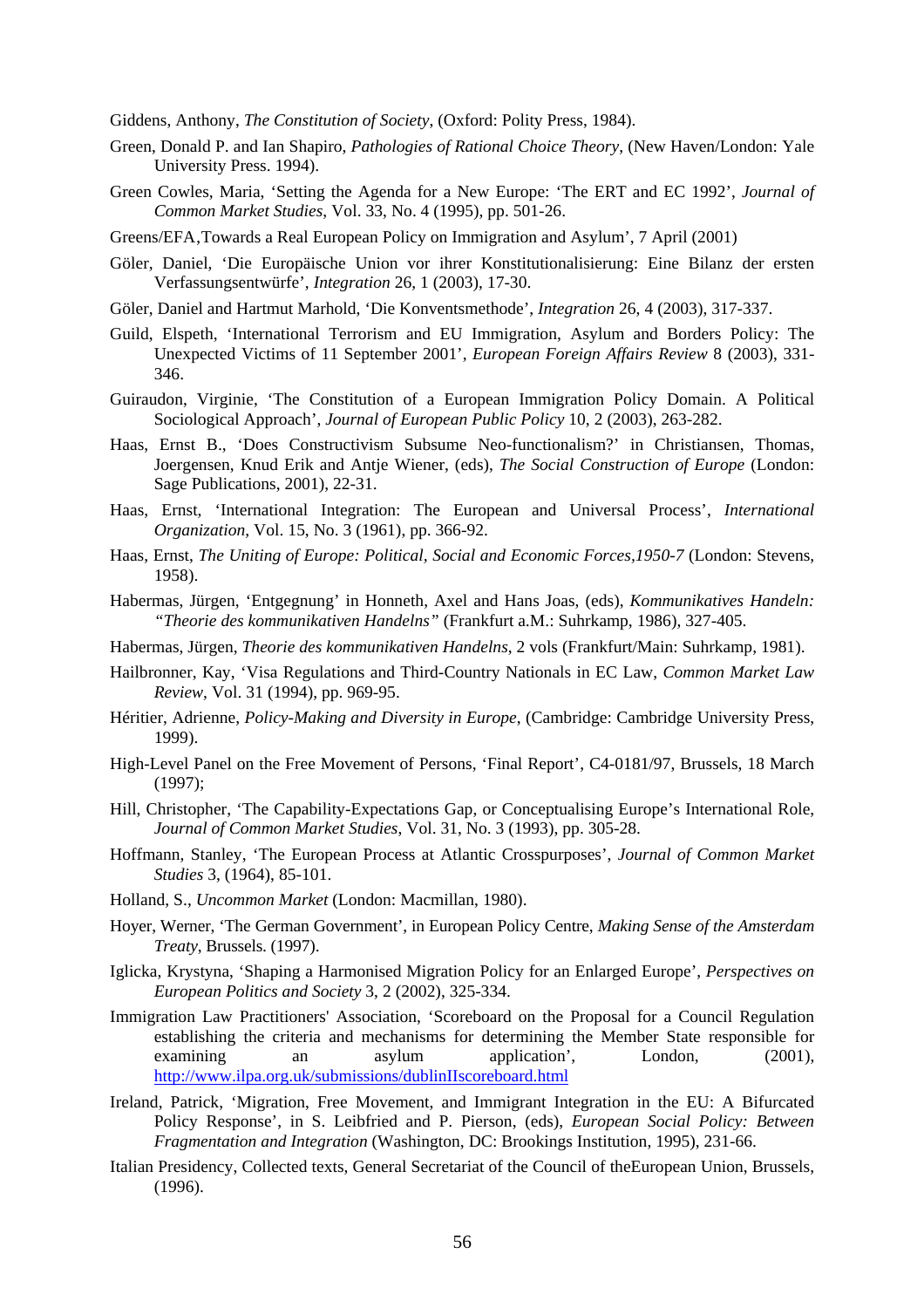- Justice, *Human Rights and the 1996-7 Intergovernmental Conference: judging the European Union*, London, (1996a).
- Justice, *Human Rights and the 1996-7 Intergovernmental Conference The Union divided: race discrimination and third country nationals in the European Union*, London, (1996b).
- Justus Lipsius, 'The 1996 Intergovernmental Conference', *European Law Review*, Vol. 20 (1995), pp. 235-67.
- Katzenstein, Peter J. "*The Culture of National Security. Norms and Identity in World Politics"* (New York: Columbia Univ. Press 1996).
- King, Gary, Robert O. Keohane, Sidney Verba, *Designing Social Inquiry*, Princeton UP (Princeton, New Jersey, 1994).
- Lewis, Jeffrey, 'Is the "Hard Bargaining" Image of the Council Misleading? The Committee of Permanent Representatives and the Local Elections Directive', *Journal of Common Market Studies*, Vol. 36, No. 4 (1998), pp. 479-504.
- Lijphart, Arend, 'Comparative Politics and the Comparative Method', *American Political Science Review*, Vol. LXV, September 1971, pp. 682-693.
- Lindberg, Leon, *The Political Dynamics of European Integration* (Stanford, CA: Princeton University Press, 1963).
- Luxembourg Government, Aide-mémoire du Gouvernement luxembourgeois sur la Conférence Intergouvernemental de 1996, June 1995, (1995).
- March, James G. and Johan P. Olsen, 'The Institutional Dynamics of International Political Orders', *International Organization* 52, 4 (1998), 943-969.
- Martikonis, Rytis, Representative of the Lithuanian Government, Intervention Plenary session of the European Convention, Brussels, 6 June 2002. For verbatim reports of the Convention sessions see: http://www.europarl.eu.int/europe2004/index\_en.htm
- Mattli, Walter and Anne-Marie Slaughter, 'Revisiting the European Court of Justice', *International Organization*, Vol. 52, No. 1 (1998), pp. 177-211.
- Maurer, Andreas, 'Die Methode des Konvents ein Modell deliberativer Demokratie?', *Integration* 26, 2 (2003), 130-151.
- Mazey, Sonia and Richardson, Jeremy, 'Conclusion: A European Policy Style?' in Mazey, Sonia and Jeremy Richardson, (eds), *Lobbying in the European Community* (Oxford: Oxford University Press, 1993), pp. 246-58.
- McDonagh, Bobby, *Original sin in a brave new world: an account of the negotiation of the Treaty of Amsterdam* (Dublin: Institute of European Affairs, 1998).
- Meunier, Sophie and Kalypso Nicolaïdis, 'Who speaks for Europe? The delegation of trade authority in the EU', *Journal of Common Market Studies*, Vol.37, No.3 (1999), pp.477-501.
- Mill, John Stuart, *Philosophy of Scientific Method* (New York: Hafner, 1950).
- Milward, Alan and V. Sørensen, 'Interdependence or Integration? A National Choice, in Milward, Ranieri, Romero and Sørensen (eds), *The Frontier of National Sovereignty: History and Theory, 1945-1992* (New York: Routledge, 1993).
- Monar, Jörg, 'Der Raum der Freiheit, der Sicherheit und des Rechts im Verfassungsentwurf des Konvents', *Integration* 26, 4 (2003), 536-549.
- Monar, Jörg, 'The Dynamics of Justice and Home Affairs. Laboratories, Driving Factors and Costs', *Journal of Common Market Studies* 39, 4 (2001), 747-764.
- Monar, Jörg, 'Die Entwicklung des "Raumes der Freiheit, der Sicherheit und des Rechts". Perspektiven nach dem Vertrag von Amsterdam und dem Europäischen Rat von Tampere', *Integration* 23, 1 (2000), 18-33.
- Monar, Jörg, 'Justice and Home Affairs', *Journal of Common Market Studies*, Vol. 36, Annual Review (1998), pp. 131-42.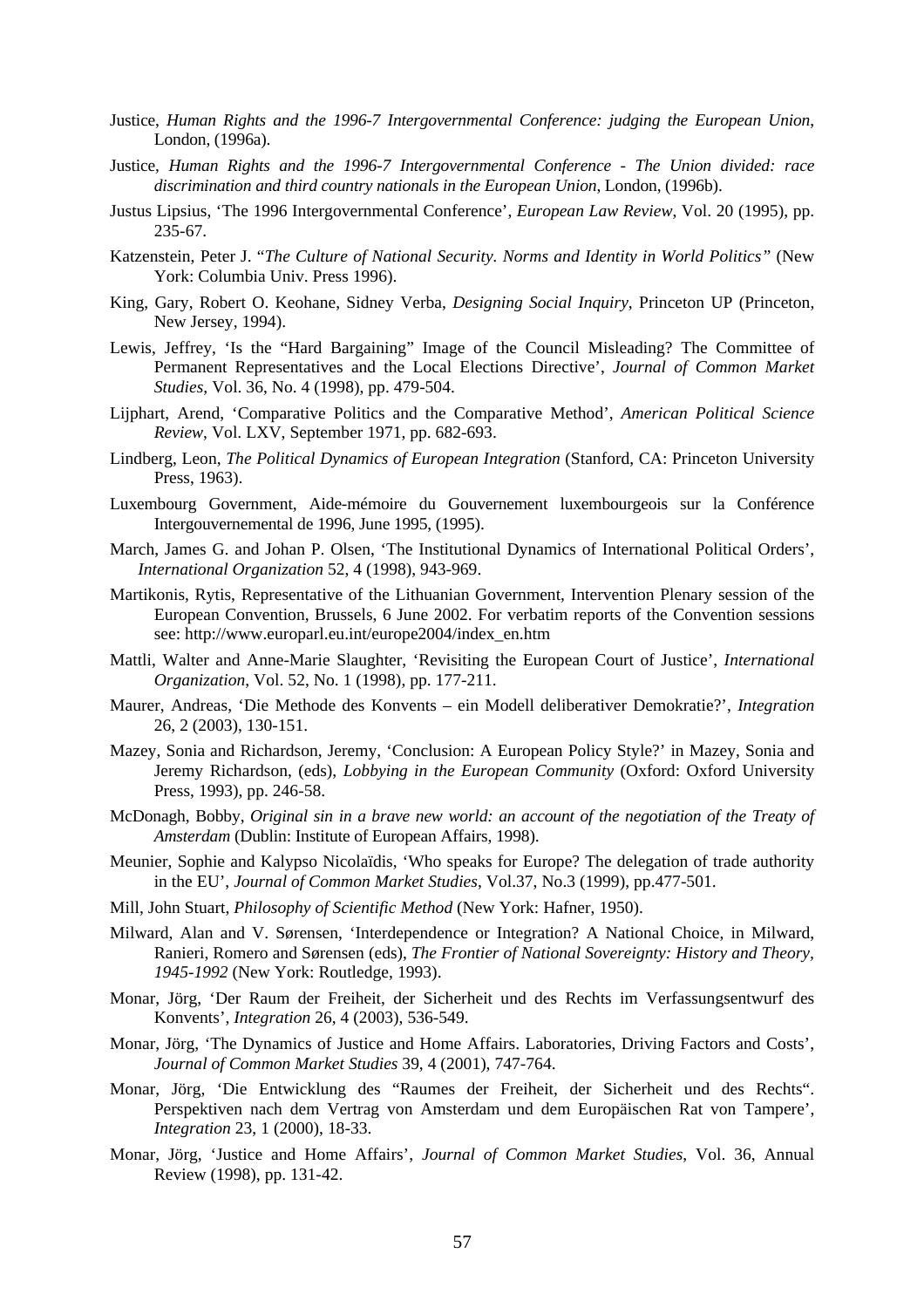- Monar, Jörg, 'European Union Justice and Home Affair: A Balance Sheet and an Agenda for Reform', in Edwards, Geoffrey and Pijpers, Alfred, (eds), *The Politics of European Treaty Reform* (London: Pinter, 1997), pp. 326-339.
- Moravcsik, Andrew, 'Preferences and Power in the European Community: A Liberal Intergovernmentalist Approach', *Journal of Common Market Studies*, 31, 4 (1993), pp. 473-524.
- Müller-Graf, Peter-Christian 'Justiz und Inneres nach Amsterdam Die Neuerungen in erster und dritter Säule', *Integration*, Vol. 20 (1997), pp. 292-304.
- Myers, Philip, 'The Commission's Approach to the Third Pillar: Political and Organisational Elements', in Bieber, Roland and Jörg Monar, *Justice and Home Affairs in the European Union: The Development of the Third Pillar* (Brussels: European Interuniversity Press, (1995), pp. 277- 300.
- Nanz, Klaus-Peter, 'The Harmonisation of Asylum and Immigration Legislation Within the Third Pillar of the Union Treaty - A Stocktaking', in Monar, Jörg and Roger Morgan, (eds), *The Third Pillar of the European Union: Co-operation in the field of justice and home affairs* (Bruges: European Interuniversity Press and College of Europe, 1994), pp. 123-33.
- Neuss, Beate, *Geburtshelfer Europas?*, (Baden-Baden: Nomos-Verl.-Ges. 2000).
- Neuwahl, Nanette, 'Judicial Control in Matters of Justice and Home Affairs: What Role for the Court of Justice', in Bieber, Roland and Jörg Monar, *Justice and Home Affairs in the European Union: The Development of the Third Pillar* (Brussels: European Interuniversity Press, 1995), pp. 301-20.
- Niemann, Arne, *Explaining EU decision outcomes: Developing and examining a revised neofunctionalist framework*, (Cambridge: Cambridge University Press, 2005 forthcoming).
- Niemann, Arne, 'From pre-theory to theory? Developing a revised neofunctionalist framework for explaining EU decision-making outcomes', *Dresdner Arbeitspapiere Internationale Beziehungen*, No. 11, 2004.
- Niemann, Arne, 'Between communicative action and strategic action: the Article 113 Committee and the negotiations on the WTO Basic Telecommunications Services Agreement', *Journal of European Public Policy*, (2004), 11, 3, 379-407.
- Niemann, Arne, 'The Internal and External Dimensions of European Union Decision-Making: Developing and Testing a Revised Neofunctionalist Framework', Ph.D. Thesis, University of Cambridge, (2000).
- Niemann, Arne, 'The PHARE programme and the concept of spillover: neofunctionalism in the making, *Journal of European Public Policy*, Vol. 5, No. 3 (1998), pp. 428-46.
- Nugent, Neill, 'The leadership capacity of the European Commission', Journal of European Public Policy, Vol. 2, No. 4 (1995), pp. 603-23.
- Nye, Joseph S. Jr., 'Nuclear Learning and U.S.-Soviet Security Regimes', *IO*, (1987), 41, 3, 371-402.
- O'Keeffe, David, 'Recasting the Third Pillar', *Common Market Law Review*, Vol. 32 (1995b).
- Papademetriou, Demetrios, *Coming Together or Pulling Apart: The European Union's Struggle With Immigration and Asylum* (Washington, DC: The Brookings Institution, 1996).
- Patijn, Michiel, 'The Dutch Presidency', Ludlow, Peter, in European Policy Centre, *Making Sense of the Amsterdam Treaty*, Brussels (1997), pp. 38-39.
- Peterson, John, 'The European Technology Community: Policy Networks in a Supranational Setting', in Marsh, David and R.A.W. Rhodes, (eds), *Policy Netwroks in British Government* (Oxford: Clarendon Press, (1992).
- Peterson, John, 'Technology policy in Europe: explaining the framework programme and Eureka in theory and practice', *Journal of Common Market Studies*, Vol. 29 (1991), pp. 269-90.
- Pierson, Paul, 'The path to European integration: a historical institutionalist analysis', *Comparative Political Studies*, Vol. 29, No. 2 (1996), 123-63.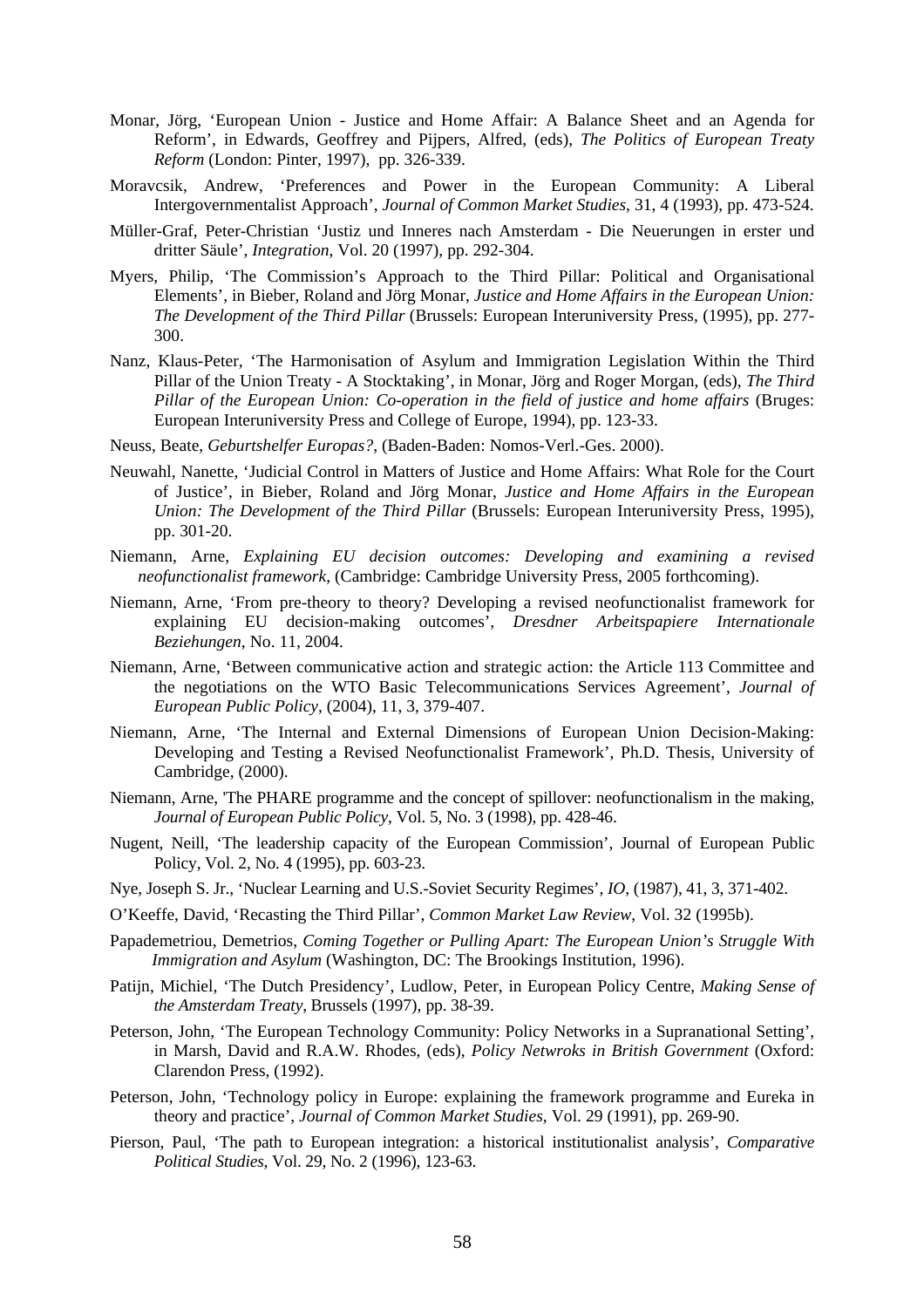- Prevezanos, Klaudia, 'The EU Conference in Nice. More than a Minimum Consensus for Europe and Germany', *At Issue*, American Institute for Contemporary German Studies, John Hopkins University 2001.
- Prodi, Romano, *Speech at the European Parliament on the European Council of Nice: To Nice and beyond*, (Brussels: European Parliament, 29th November 2000) SPEECH/00/475.
- Ragin, Charles, *The Comparative Method: Moving Beyond Qualitative and Quantitative Strategies* (Berkley: University of California Press, (1987).
- Reflection Group, *Reflection Group's Report*, Brussels, 5<sup>th</sup> December 1995..
- Risse, Thomas, 'Let's Argue!': Communicative Action in World Politics', *International Organization* 54, 1 (2000), 1-39.
- Rosenau, Pauline M., *Post-Modernism and the Social Sciences. Insights, Inroads, and Intrusions*, (Princeton: Princeton University Press, 1992).
- Sandholtz, Wayne and Zysman, John, '1992: Recasting the European Bargain', *World Politics*, Vol. 41, No. 1 (1989), pp. 95-128.
- Schelter, Kurt, 'Innenpolitische Zusammenarbeit in Europa zwischen Maastricht und Regierungskonferenz 1996', *Aus Politik und Zeitgeschichte*. B 1-2/1996, pp. 19-34.
- Schimmelpfennig, Frank, 'The Community Trap: Liberal Norms, Rhetorical Action, and the Eastern Enlargement of the European Union', *International Organization* 55, 1 (2001), 47-80.
- Schmitter, Philippe, 'Three Neo-functional Hypotheses About International Integration', *International Organization*, Vol. 23 (1969), pp. 161-66.
- Schnappauff, Klaus-Dieter, 'Der Amsterdamer Vertrag Neuregelungen der Zusammenarbeit im Bereich der Inneren Sicherheit', *Zeitschrift für Innere Sicherheit*. 2 Jg., No. 1 Januar/Februar 1998, pp 16-20.
- Standing Committee of Experts on International Immigration, Refugee and Criminal Law, Statewatch, The Immigration Law Practitioners Association and The European Council of Refugees and Exiles, 'Joint Submission to Working Group X', Utrecht and London, 14 November (2002).
- Standing Committee of Experts on International Immigration, Refugee and Criminal Law, *Draft revision of the EU Treaties : Response on the Dublin II Outline and the Addendum of the Dutch Presidency*, Utrecht, (1997).
- Standing Committee of Experts on International Immigration, Refugee and Criminal Law, *Proposals for the amendment of the Treaty on European Union at the IGC in 1996*, Utrecht, (1995).
- Starting Line Group, The Starting Point: proposal for amending the European Community Treaty, Brussels, (1994).
- Stone Sweet, Alec, and Sandholtz, Wayne, 'European integration and supranational governance', *Journal of European Public Policy*, Vol. 4, No. 3 (1997), pp. 297-317.
- Stuth, Reinhard, 'Der Vertrag von Nizza eine kritische Analyse', *Zukunftsforum Politik Konrad-Adenauer-Stiftung* 21 (February 2001).
- Tallberg, Jonas, 'The Power of the Presidecy: Brokerage, Efficiency and Distribution in EU Negotiations', *Journal of Common Market Studies*, Vol.42 Issue 5, (2004).
- United Kingdom Government, *Third pillar objectives and scope of application*, Conference of the Representatives of the Governments of the Member States, CONF 3918/96, Brussels, 23 September 1996.
- Van Outrive, Lode, 'Commentary on the Third Pillar and the 1996 Intergovernmental Conference: What should be on the Agenda?', in Bieber, Roland and Jörg Monar, *Justice and Home Affairs in the European Union: The Development of the Third Pillar* (Brussels: European Interuniversity Press, 1995), pp. 391-96.
- Vitorino, Antonio, 'Renforcer l'espace der liberté, de sécurité et de justice', Intervention at the European Convention, Speech/02/261, Brussels, 6 June (2002).